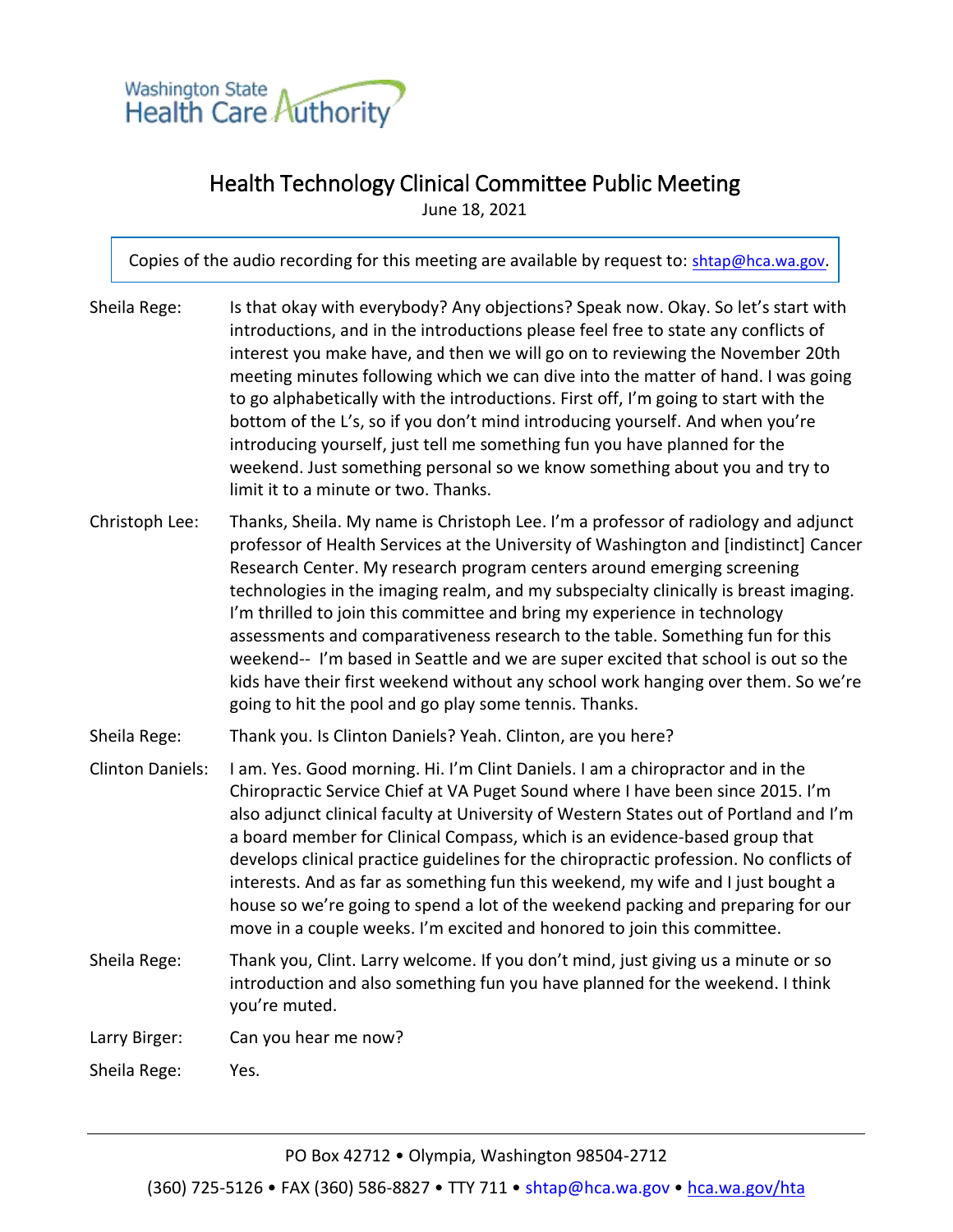- Larry Birger: Okay. Hi. I'm Larry Birger. I'm now a full-time hospitalist in Kittitas Valley Healthcare Hospital in Ellensburg. Prior to this, I did ongoing hospitalist work but was primarily an internal medicine physician in an outpatient clinic and had a busy complex practice, and I have extra training in background in cardiology. I'm very glad to be on the committee. My interests are really deep in evidence-based medicine. I've had the opportunity to become a mentee of Gordon Guyatt, and he has come out twice to do his only rural evidence-based workshops that he has ever done and I was the director for those. And some colleagues and I just started a medical education nonprofit called EBM Truth in Medicine and we're excited about doing that, and so all this committee work meshes very well with that. I don't know if I have anything exciting for the weekend. Well, I get to watch my granddaughter tomorrow. That's exciting. But I have broader excitement. I also three years ago started a music nonprofit called Learn From the Masters Music Outreach, and we're bringing the healing power of music in a broad sense, and so yesterday I just had two discussions with two of my world class artists who are also disabilities overcomers. One of them is Mandy Harvey the deaf jazz singer that you may have seen on America's Got Talent and have become friends with her, and that's very exciting. We're sponsoring her new album. And Billy McLaughlin, a world class finger style player who developed focal dystonia and overcame that. So that's very exciting and I think I'm over a minute. So I'll shut up.
- Sheila Rege: Thank you. Thank you, Larry. I'm just going to go from the bottom of the alphabet. Tony Yen, I'm picking on you.
- Tony Yen: Hi. I'm Tony Yen. I am the chief information medical officer at Evergreen in Kirkland. I am also a hospitalist, so happy to see another hospitalist join the committee, as well. What I'm doing this weekend is I'm going to be driving my oldest son back to college so he can actually participate in his internship online, which is somehow kind of a strange sort of thing. I don't quite understand that but that's how it goes. So that's what I'll be doing. I'll be driving from Seattle to Eugene to drop him back off into his little condominium. That'll be a lot of fun, I suppose? But we'll get to bond a little bit.
- Sheila Rege: Awesome. Mika? You don't mind going next, Mika Sinanan?
- Mika Sinanan: Hi. Good morning. Mika Sinanan. I'm a GI surgeon based at the University at UW Medical Center of Montlake, and I've been a member of the committee since 2017. I was just looking back at the first minutes that I have, and it's been a real honor to participate. In the background of my picture is the lake that we live on and we'll be swimming in that lake this weekend. That's our fun thing.
- Sheila Rege: Nice. Shoot, I'm next according to this list if I go. I'm Sheila Rege. I'm the current chair of this committee, a radiation oncologist, and really enjoying the flexibility of Telehealth. I also enjoy teaching and mentoring at WSU, and the current course we are teaching we're trying to figure out is a mini-MBA for the medical students, which will be fun. My passion is health policy. And a fun thing this weekend, we have apparently wine to pick up at one of the local wineries in Walla Walla, so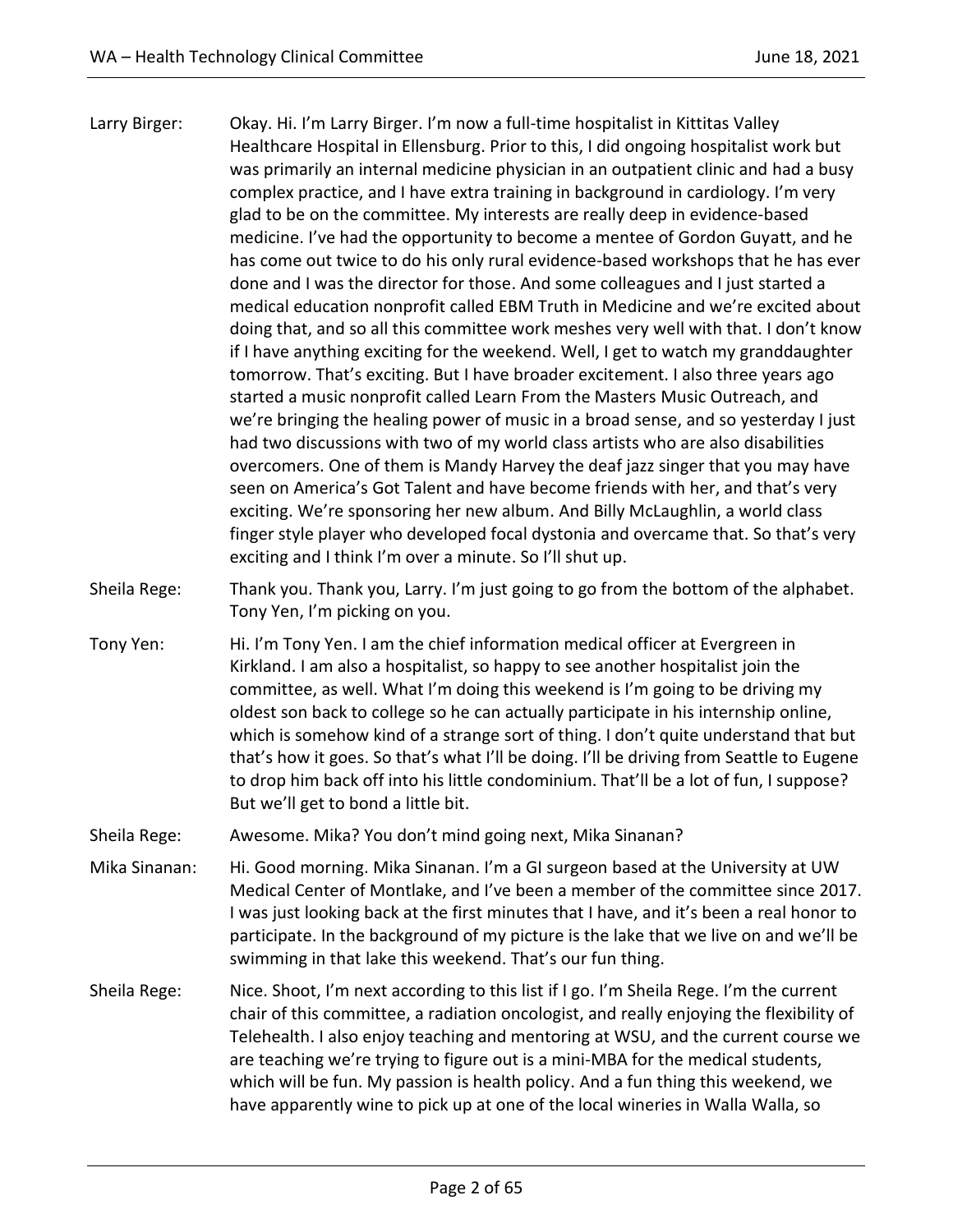we're going to drive there and pick that wine up. Laurie Mischley. I'm sorry. I hit mute in the middle of that. You don't mind going next?

Laurie Mischley: No, not at all. My name is Laurie Mischley. I run an integrative medicine clinic for people with Parkinson's in Seattle. I'm a naturopathic doc with a NPH [indistinct] PhD in nutrition science. I'm a big fan of patient-reported outcomes. I run two really large prospective outcomes natural history studies in Parkinson's and MS thru Bastyr University looking at modifiable variables in Parkinson's and MS progression, and I do some metabolomics research in the Radiology department. I'm running a study on NAD and ATP in the muscle in people with Parkinson's using spectroscopy, and I've done that with the intranasal glutathione boosting CNS glutathione levels. So nutrition-based neuroprotection stuff.

Sheila Rege: Yeah. Great. Thank you.

Laurie Mischley: And I'm going to paint my fence this weekend.

- Sheila Rege: Wow. Nice. I'm going to go a little out of order because I know that Dr. Chesnut had a hard stop at 8:30. Dr. Randy Chesnut, if you don't mind giving us a short introduction including any conflicts and something fun if you care to share.
- Randy Chesnut: Sure. I'm a Professor in Neurosurgery and Orthopedics and Global Medicine at the University of Washington. I've been involved in evidence-based medicine for a few decades and have a dozen or so co-authorships on evidence reports and guidelines in critical care and neurosurgery, which are the two areas in which I'm boarded. My specialties have been neurotrauma and spine and was the first neurosurgical faculty on the AO Spine teaching group, which was a nonprofit international orthopedic education for implants and stabilization, and I've had a long interest in evidence-based medical practice. I've been around for a while, interestingly with respect to the SI joint fusion. I was around during the previous screw [indistinct] over two decades ago, so I've seen this come around full circle. So my interests is in evidence-based medicine and trying to rationally guide medical care. As far as this weekend, it'll be trying to rebuild the rear end of a 70-year-old British car and playing coaching and being part of the medical staff for a number of rugby teams in the area.
- Sheila Rege: Very cool. Very, very cool. Thank you. Thank you for being here and for being flexible and letting us ping you, and we'll try and collate the questions. Next, it would be Conor Kleweno, and did I say that right, Conor?
- Conor Kleweno: No. That's okay. It's Conor Kleweno. I'm an orthopedic trauma surgeon at Harborview and faculty as associate professor at the University of Washington. My clinical practice is on orthopedic trauma with a focus on pelvic trauma. And my weekend fun plans-- so for father's day, I'm going to take my dad out golfing. He's a lifelong golfer and I'm a 10-month novice hacker, but we'll have some fun.

Sheila Rege: That's cool. Chris? Chris Hearne?

Chris Hearne: Good morning. My name is Chris Hearne. I'm a nurse practitioner. I work with Swedish Hospital medicine and also studied Epidemiology at the University of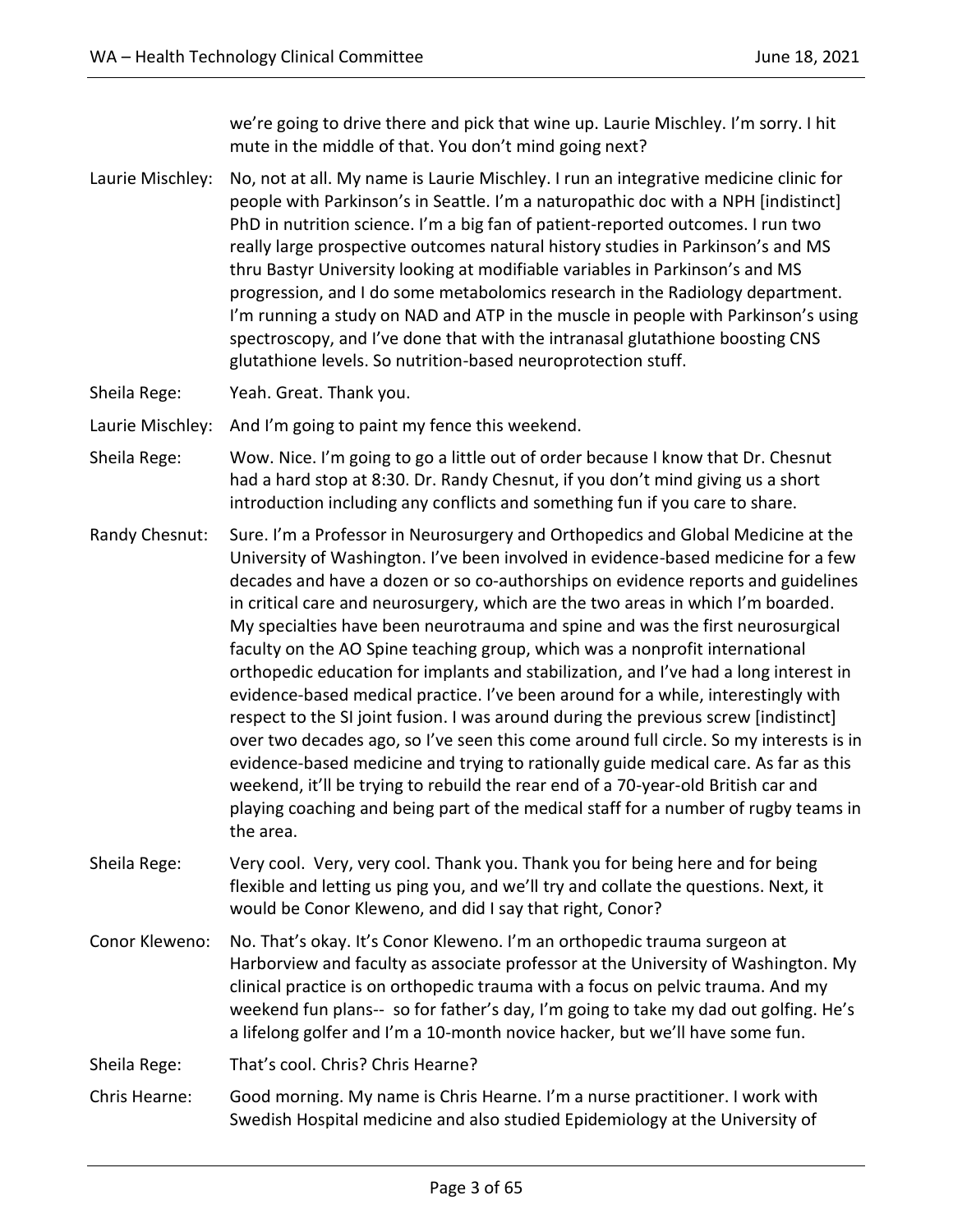Washington. I've been on the committee for a number of years now, three or four years. Fun things this weekend-- I'm going to go to work, so we'll see how fun that is.

Sheila Rege: Cool. Janna? Janna Friedly?

Janna Friedly: Hi. I'm Janna Friedly. I am a physiatrist and professor in the Department of Rehab Medicine at the University of Washington. I'm the vice chair for clinical affairs for our department. Clinically, I work at Harborview. Pre-covid my clinical practice was taking care of people with amputations and limb loss, and post-Covid I started a post-Covid rehabilitation and recovery clinic, which has taken up most of my clinical time over the last year. And research-wise, I do a variety of research related to health outcomes primarily related to low back pain and teach evidence-based medicine to our residents.

Sheila Rege: All right. Thank you. John? John Bramhall?

John Bramhall: Hi. Nice to see you again, Sheila. Yeah, John Bramhall. I'm a practicing anesthesiologist. My training, I work in the operating rooms at Harborview, part of the UDub system. It's a big trauma setting but fair amounts of elective work, as well. So that's half my time and I [indistinct] an appointment as an associate medical director at Harborview so a certain amount of administrative and the coordinating work that I do. It's very fulfilling. I've been doing that for about 25 years. And I've been on this committee, I'm not quite sure, Sheila. I think it must be getting up to eight, nine years now, I think. Family will be home for the weekend, which is great. I have a son and daughter and they'll be in town. And what I'm going to do on Father's day, and it'll give me immense vicarious pleasure, is clean out my chicken's nest and put clean straw, make it all beautiful for them, and they may not appreciate it because they'll just poop in there, but I'll appreciate it. A lot of fun to do that and I've been putting it off.

Sheila Rege: That's right.

Man: John, I would say that's perfectly within your professional competency.

John Bramhall: Thank you. Putting down straw and water for other people.

Man: Yeah, you're right.

- Sheila Rege: Are you going to use anesthesia for them? Are they going to need anesthesia? [laughter] I'd like to move on to the other panelists if we have time. Does Josh and Melanie? Melanie, I think this is your first meeting with us, correct? Would love to get an introduction from the two of you to begin.
- Josh Morse: Thanks, Sheila. I'll start off. Yes. I'm Josh Morse, the program director for the Health Technology Assessment Program, and Melanie Golob is our new HTA Program manager. I've been with the agency for, I think, almost four months now, three months, I think four months July 1st, maybe? So welcome, Melanie. Melanie has really picked this up quickly and is fantastic. We really appreciate her being her with the HealthCare Authority now, so, thanks. And welcome everybody, especially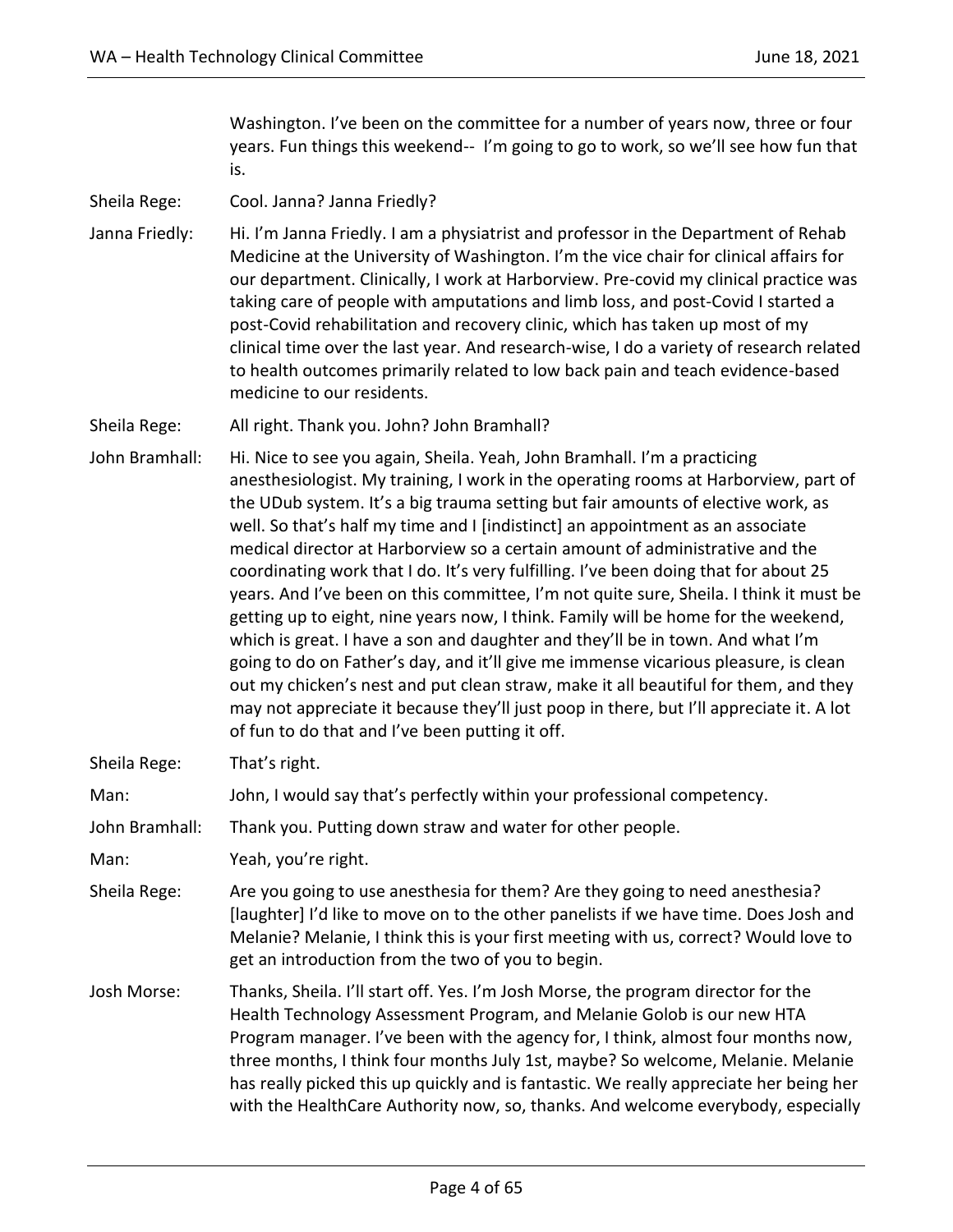our new committee members. Great to see you here and thank you so much to everyone, and Melanie, to you.

- Melanie Golob: Great. Thank you. And it's been just lovely hearing from everyone. Just everyone's backgrounds and specialties and fun things over the weekend. So thank you for sharing those. So, yes, as Josh said, I'm Melanie Golob. I have a background in evidence-based medicine for the last 10 years and then before that biochemistry and molecular biology. So that's my background. Nice to meet all of you. I'll leave some time for the rest of the panelists. So thank you.
- Sheila Rege: Thank you. And the rest of the panelists, I love it when we say who we are and like HCA or whatever, HTCC. I could go by my screen. Why don't I go by my screen. The bottom of my screen is Charissa Fotinos. If I butchered your name, I'm sorry.
- Charissa Fotinos: That's okay. That's not too bad. Good morning, everyone. My name is Charissa Fotinos. I am the deputy chief medical officer at the Health Care Authority. I am a family medicine and addiction medicine physician and really appreciate the work of this committee and always find interesting the discussions and presentations so looking forward to it.
- Sheila Rege: Thank you. I have Christopher Chen?
- Christopher Chen: Hey everyone. Hi. My name is Christopher Chen. I'm a hospitalist and I work as a medical director and focus on Medicaid here at the Health Care Authority.
- Sheila Rege: Thank you. Joe McCullough?
- Joe McCullough: Yes. Joe McCullough. I'm associate medical director at L and I.
- Sheila Rege: Jason Fodeman?
- Jason Fodeman: Hey everybody. Jason Fodeman. I'm associate medical director at L and I. I am an associate medical director of Inpatient and Outreach, and I'm an internist and really enjoy these discussions and looking forward to today's meeting. So thanks everybody.
- Sheila Rege: Thank you. I have Ian Zhao?
- Ian Zhao: Excuse me. My name is Ian Zhao. I am a research specialist at the Labor and Industries. My area of focus is the health technology that's been in the coverage policy in L and I.
- Sheila Rege: Thank you. Sophie Miller?
- Sophie Miller: Hi everyone. I'm Sophie. I'm a medical officer supporting the Medicaid program, and I'm also a hospitalist.
- Sheila Rege: Thank you. Have I missed anybody? I thought I saw Gary Franklin, but I'm not seeing him.
- Gary Franklin: Yeah, yeah. Gary's here.
- Sheila Rege: Emily, I see you now here there too. Okay. Gary?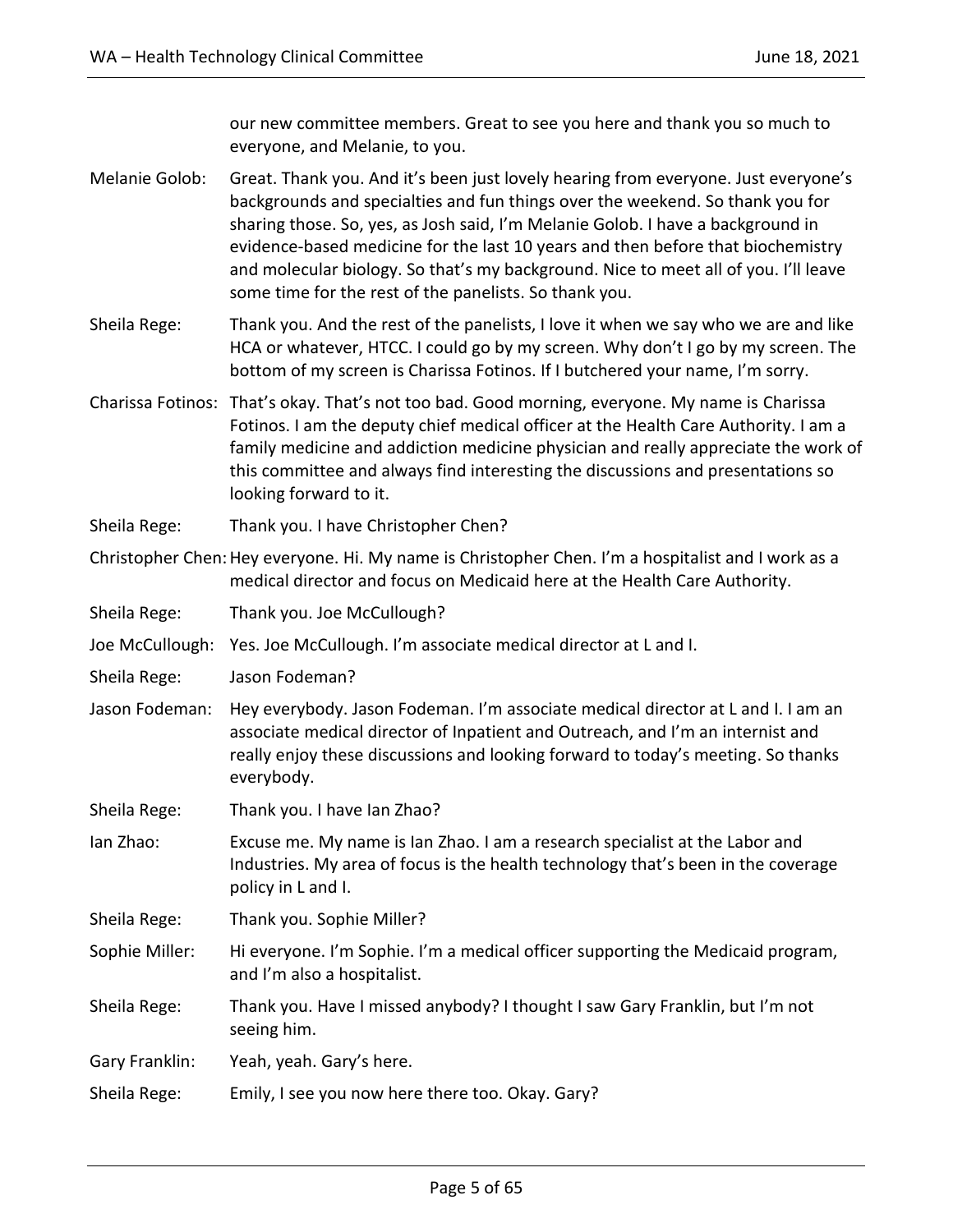| Gary Franklin:        | Hi. Gary Franklin, medical director at L and I. I'm co-chair with Judy Zerzan of the<br>Agency of Medical Director's Group, and this committee is unbelievable. So it's<br>unique in the country and produces such amazing work. So thank you.                                                                                                                                                                                                                                                                                                                                                                                                                                                                                                                                                                                                                                                                                                                                                                                                                                                                                                                                                            |
|-----------------------|-----------------------------------------------------------------------------------------------------------------------------------------------------------------------------------------------------------------------------------------------------------------------------------------------------------------------------------------------------------------------------------------------------------------------------------------------------------------------------------------------------------------------------------------------------------------------------------------------------------------------------------------------------------------------------------------------------------------------------------------------------------------------------------------------------------------------------------------------------------------------------------------------------------------------------------------------------------------------------------------------------------------------------------------------------------------------------------------------------------------------------------------------------------------------------------------------------------|
| Sheila Rege:          | Thank you. Emily Transue?                                                                                                                                                                                                                                                                                                                                                                                                                                                                                                                                                                                                                                                                                                                                                                                                                                                                                                                                                                                                                                                                                                                                                                                 |
| <b>Emily Transue:</b> | Hi. I'm Emily Transue. I am an internist and one of the medical directors here at<br>HCA. I'm primarily focused on the PEBB and SEBB programs and I'll be doing the<br>agency medical director presentation today. Always happy to be here.                                                                                                                                                                                                                                                                                                                                                                                                                                                                                                                                                                                                                                                                                                                                                                                                                                                                                                                                                               |
| Sheila Rege:          | Thank you. And Leila Kahwati?                                                                                                                                                                                                                                                                                                                                                                                                                                                                                                                                                                                                                                                                                                                                                                                                                                                                                                                                                                                                                                                                                                                                                                             |
| Leila Kahwati:        | Hi everybody. My name is Leila Kahwati. I am the associate director of the RTI-UNC<br>Evidence-based Practice Center. We are one of the evidence funders that conducts<br>the evidence reviews for the HCA program, and you'll be hearing me a lot more<br>later this morning, so I'll end it there because you'll be sick of me by the end of the<br>morning.                                                                                                                                                                                                                                                                                                                                                                                                                                                                                                                                                                                                                                                                                                                                                                                                                                            |
| Sheila Rege:          | Thank you. Did I miss anybody? And I'm going to hand it over now to Josh. You<br>[indistinct] there.                                                                                                                                                                                                                                                                                                                                                                                                                                                                                                                                                                                                                                                                                                                                                                                                                                                                                                                                                                                                                                                                                                      |
| Josh Morse:           | Thanks, Sheila. I'm going to switch to our brief presentation, and hopefully you're<br>seeing a PowerPoint.                                                                                                                                                                                                                                                                                                                                                                                                                                                                                                                                                                                                                                                                                                                                                                                                                                                                                                                                                                                                                                                                                               |
| Gary Franklin:        | I see it, Josh.                                                                                                                                                                                                                                                                                                                                                                                                                                                                                                                                                                                                                                                                                                                                                                                                                                                                                                                                                                                                                                                                                                                                                                                           |
| Josh Morse:           | Excellent. Thank you. Okay. Here we go. Hopefully you're seeing a full screen<br>version of it now. So welcome this morning. If you haven't already noticed, we are<br>recording this meeting. Just FYI there is a transcript created from these meetings.                                                                                                                                                                                                                                                                                                                                                                                                                                                                                                                                                                                                                                                                                                                                                                                                                                                                                                                                                |
| Woman:                | Josh, I think we're seeing your presenter mode instead of the full screen one on<br>the PowerPoint.                                                                                                                                                                                                                                                                                                                                                                                                                                                                                                                                                                                                                                                                                                                                                                                                                                                                                                                                                                                                                                                                                                       |
| Josh Morse:           | Okay. Thank you. That fix it, Melanie?                                                                                                                                                                                                                                                                                                                                                                                                                                                                                                                                                                                                                                                                                                                                                                                                                                                                                                                                                                                                                                                                                                                                                                    |
| Melanie Golob:        | Yes, it did. Thanks so much.                                                                                                                                                                                                                                                                                                                                                                                                                                                                                                                                                                                                                                                                                                                                                                                                                                                                                                                                                                                                                                                                                                                                                                              |
| Josh Morse:           | Great. Thank you. So hopefully you have figured out the webinar controls. We have<br>some details on this slide. If you have any questions, please send them to us<br>through the chat if you're having any difficulty with the Zoom controls today. For<br>folks on the phone today who may not be on a computer that are using Zoom,<br>there are two key functions that you may need to know about. One is star 6 to<br>mute or unmute yourself and star 9 would be to raise your hand, and those may be<br>important if attendees wish to notify us to make a public comment later as we get<br>to the public comment section of the meeting. So, again, I cant say it enough, the<br>meeting is being recorded. A transcript will be created and ultimately available on<br>our website. When you do participate in discussions, for our transcriptionist if you<br>could please make an effort to state your name and, of course, use your<br>microphone. It gets a little easier now that we're using the webinar technology to<br>do that. Public comment today: Attendees who have been scheduled to provide<br>public comment will be temporarily reassigned as a panelist later in the meeting |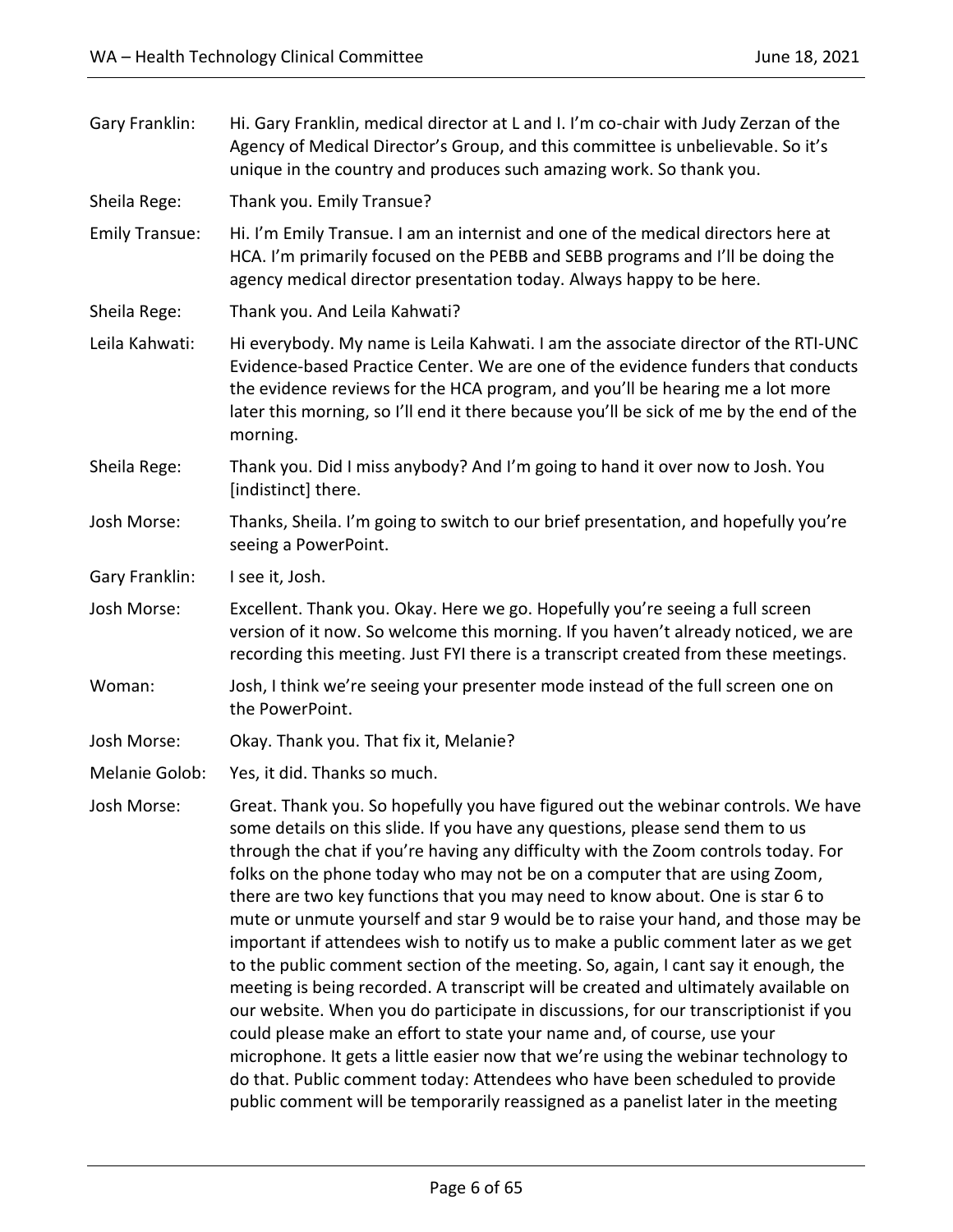and provide the option to unmute and turn their camera on if desired. A pop up window will show for a second on your screen, and then you'll be rejoining us as a panelist. It takes about four or five seconds for that to occur. We'll give you some time for that before we get to the comment period. So please limit your comment to three minutes. We will have a timer and we will notify you throughout as you approach that time limit. When you're finished providing public comment, you will change back to your attendee mode and there will be again a brief pause as that switches back. If you've not signed up in advance for public comments, you can indicate your interest to us by providing a comment using the chat function to notify us that you wish to comment in the comment period. The volume of signups today for those who do sign up might determine the available time for each person. We have a limited time period for public comments and depending on the volume of sign-ups following the scheduled comments, that time can be limited. We strive to get everybody a three-minute comment period if they'd like. We ask that when you do provide public comment that you please first state any potential conflicts of interest prior to making your comment lready made clear, today's agenda item is a re-review of the sacroiliac joint fusion topic. This was originally reviewed two years ago and the committee is considering an updated evidence report for this. Brief background for those of you that are not familiar with the program, the Health Technology Assessment Program is administered under the Washington State Health Care Authority. It was created in 2006, and the program was designed to use evidence reports and this panel of clinicians to make coverage decisions for selected medical procedures and tests based on the available evidence of their safety, efficacy, or cost effectiveness. Multiple state agencies participate to identify the topics and ultimately to implement the policy decisions, and those include the Health Care Authority that run the Uniform Medical Plan and the Medicaid program for the state of Washington, the Department of Labor and Industries, and the Department of Corrections, as well, participates voluntarily using these decisions. State agency use these determinations from the program and apply them within their existing statutory frameworks. The purpose of this work is to ensure that medical treatments, devices, and services paid for with state healthcare dollars are safe and proven to work. The program provides a resource for state agencies that purchase health care, and we use scientific evidence-based reports on these medical devices, procedures, and tests. In the committee we help to facilitate the independent clinical committee's work. The committee is composed of healthcare practitioners who ultimately determine which medical device and procedures meets the requirements for coverage for safety, efficacy, and cost effectiveness. There are multiple ways to participate. We have all of our information from the program on the Health Care Authority website, and the address is shown here for the HTA program. We encourage people to sign up using our Govdelivery system, which is available from this website. You can see how to sign up for notifications from the Health Care Authority and the HTA programs specifically. There are many comment periods on each topic including when topics are purposed for review on key question development on draft reports, and at the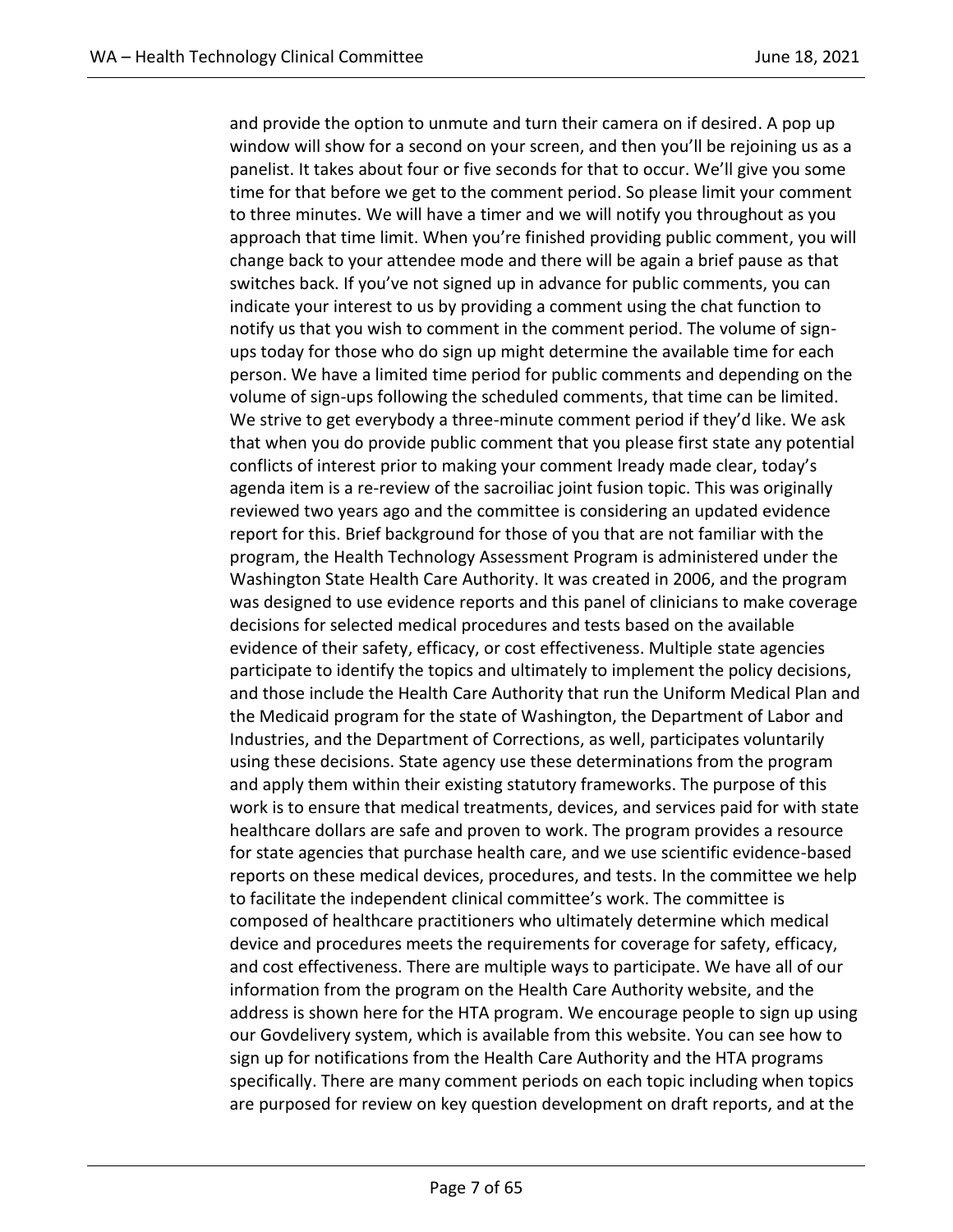|                       | public meeting here today, and ultimately on the draft decision that may result<br>from today. There will be a two-week comment period following today's meeting<br>on any draft decision. And, again, we have the public attendance at the public<br>meetings through the Open Public Meetings Act. People may present comments<br>directly to the clinical committee, and anyone is welcome to review or nominate<br>topics for review through the HTA program or for re-review as has occurred in this<br>case. That's it. Any questions can be directed to me directly or to the program<br>through the website. We have contact information there. Thank you very much. |
|-----------------------|------------------------------------------------------------------------------------------------------------------------------------------------------------------------------------------------------------------------------------------------------------------------------------------------------------------------------------------------------------------------------------------------------------------------------------------------------------------------------------------------------------------------------------------------------------------------------------------------------------------------------------------------------------------------------|
| Sheila Rege:          | Thank you. Any questions for Josh? That was really helpful. Thank you. And I went<br>a little out of order, so we are done with committee member introductions trying<br>to make sure we had Randy's introduction, and now we will move on to previous<br>meeting business and approval if we could project that. This was on November<br>20th and it was on the website. I'm sure everyone has seen it. I will take a motion<br>for approval, unless there's discussion. Go ahead.                                                                                                                                                                                          |
| Woman:                | So moved.                                                                                                                                                                                                                                                                                                                                                                                                                                                                                                                                                                                                                                                                    |
| Man:                  | Second.                                                                                                                                                                                                                                                                                                                                                                                                                                                                                                                                                                                                                                                                      |
| Sheila Rege:          | You know, I had a meeting yesterday where in the chat we just typed in<br>"approved." Do you want to do that to everyone? And that will not take as much<br>time.                                                                                                                                                                                                                                                                                                                                                                                                                                                                                                            |
| Janna Friedly:        | And Sheila, I might suggest when we do this-- I've seen this in other meetings--<br>that for each time that we vote we have a little clarification at the beginning of<br>what we're voting for so that it's on the record. So when it says approved, we just<br>put minutes approved or minutes or something that indicates what we're<br>approving for maybe for the future.                                                                                                                                                                                                                                                                                               |
| Sheila Rege:          | That's a great idea. Great idea. Thank you. Thank you, Janna. Moving on. As Josh<br>mentioned, this topic is a re-review. It was reviewed in 2019 and the draft key<br>questions were actually published in January. The draft report was published on<br>April 2nd with a comment period, and now we have the final report. And if we<br>could have the agency representative, Emily. Were you going to present?                                                                                                                                                                                                                                                            |
| <b>Emily Transue:</b> | Yes, I will.                                                                                                                                                                                                                                                                                                                                                                                                                                                                                                                                                                                                                                                                 |
| Sheila Rege:          | And this is on sacroiliac joint fusion. Thank you.                                                                                                                                                                                                                                                                                                                                                                                                                                                                                                                                                                                                                           |
| <b>Emily Transue:</b> | Let me know if you can see my screen.                                                                                                                                                                                                                                                                                                                                                                                                                                                                                                                                                                                                                                        |
| Sheila Rege:          | Yes.                                                                                                                                                                                                                                                                                                                                                                                                                                                                                                                                                                                                                                                                         |
| <b>Emily Transue:</b> | Perfect. Always the first challenge is to get the technology working right. Thank you<br>so much. It is always a real pleasure and honor to speak to this committee. I'm<br>Emily Transue. I am one of the medical directors at the Health Care Authority and I<br>will be presenting the agency medical directors thoughts on this issue. I'm not<br>going to replicate the information provided by the evidence review but really try to<br>focus on a few things that we think are particularly important for you to consider<br>as you are evaluating this question. And I need to figure out how to [indistinct].                                                       |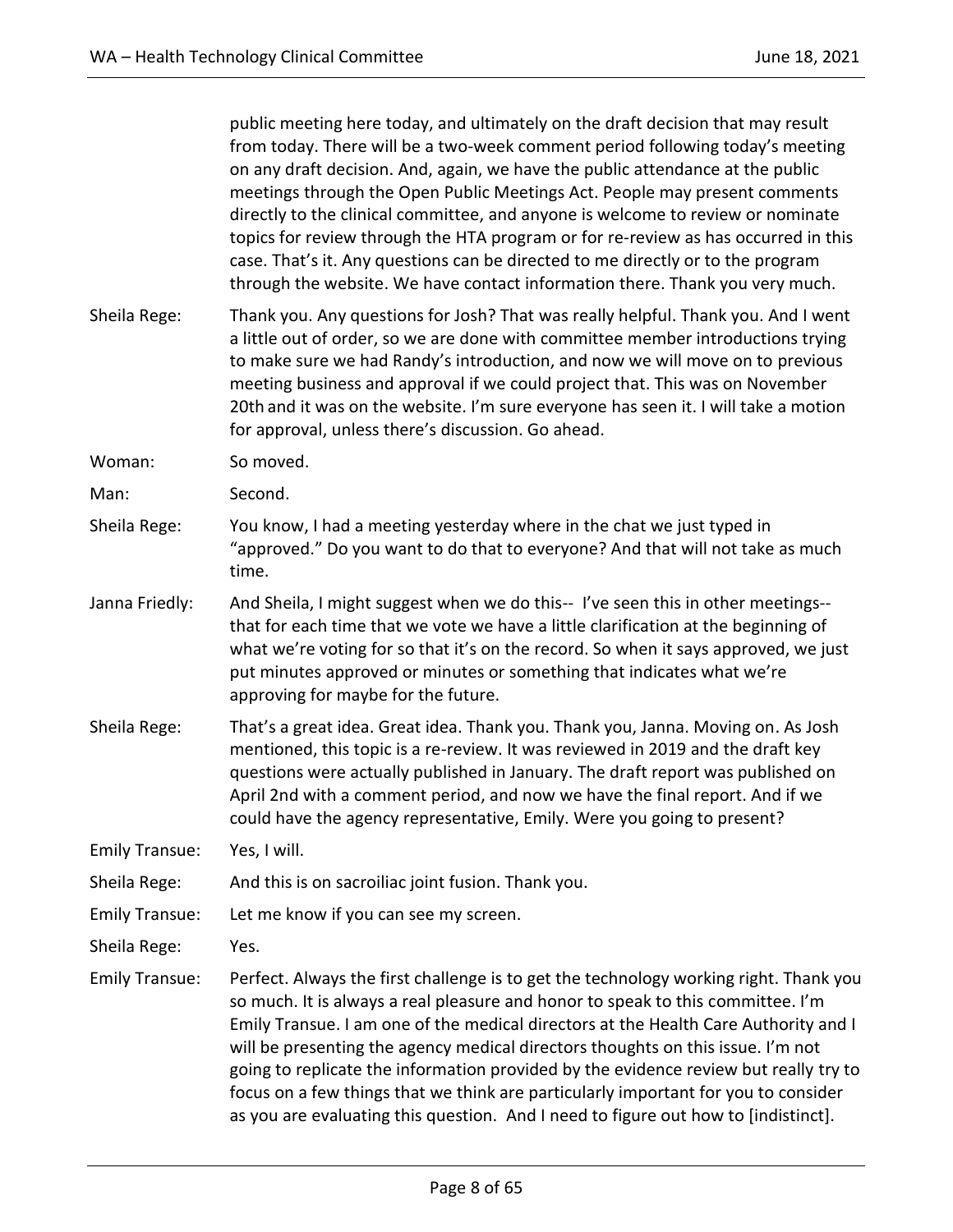Sorry. So it is hard to overstate the importance of low back pain in terms of the burden of disease and disability. This impacts somewhere between 4% and 25% of [indistinct] adults and has tremendous impact. The SI joint has been implicated as a possible pain source. Some studies suggest that as much as 10% to 30% of low back pain may be related to the SI joint. There is, of course, a very strong desire by both patients and providers for effective treatment for low back pain, and it is also important [indistinct] that there is a strong history of procedural over abuse, I would call that spinal fusion as an example, with high costs [indistinct] patient, and that really highlights the need for rigor in assessing the evidence around treatment options. The theory behind sacroiliac joint fusion is that pain in the sacroiliac region may be related to instability of the sacroiliac joint and that mechanically stabilizing the joint with a screw or specialized device could be [indistinct]. [indistinct] for the procedure include patients who are naïve to back surgery but also a significant number of patients with sacroiliac pain after lumbar fusion, so fusing one part of the spine could put increased pressure on the other joints and can lead to people being a candidate for that. So a variety of devices as well as surgical screws have been used to do this, but the trial data is almost exclusively around a specific device called iFuse, which consists of two to four triangular rods that are placed across the joint via minimally invasive surgery. This seems familiar, it is because it is to many of you have already noted this was reviewed by the committee in January of 2019. The decision at that time was in adults 18 years old and older with chronic sacroiliac joint pain related to degenerative changes and/or sacroiliac joint disruption, minimally invasive and open sacroiliac joint fusion are not a covered benefit. This decision was not intended to apply to low back pain of other etiologies such as radiculopathy or neurogenic claudication or to sacroiliac joint pain related to trauma, fracture, infection, cancer, or inflammatory [indistinct]. This rationale for that non-coverage decision was that a majority of committee members found the evidence sufficient to determine that the use of these procedures for these indications was unproven for being safer, more efficient, or more cost effective than comparators. The low quality of evidence was a major factor in that determination including both low certainty of results and a high risk of bias. This was selected for re-review this year primarily on the basis of petition and public comment. There is some new evidence including additional two-year follow up on two randomized controlled trials that previously reviewed with just six months of data. There is also a new controlled cohort study comparing the iFuse device to another device called the Rialto Implant System, and there is some additional safety data. These are the designated CPT and HCPCS codes associated with this. I won't read these out, but one is for the minimally invasive procedure and another for an open procedure. Looking at current state agency policy across the board, HCA, and Labor and Industries follow the HTPC decision described earlier. I'll call out the new acronym here. You used to hear a lot about the public employee benefits board or PEBB. Now we also have the school employees on board, we refer to those collectively as the Employee and Retiree Benefits groups that we [indistinct]. Current utilization across the programs for the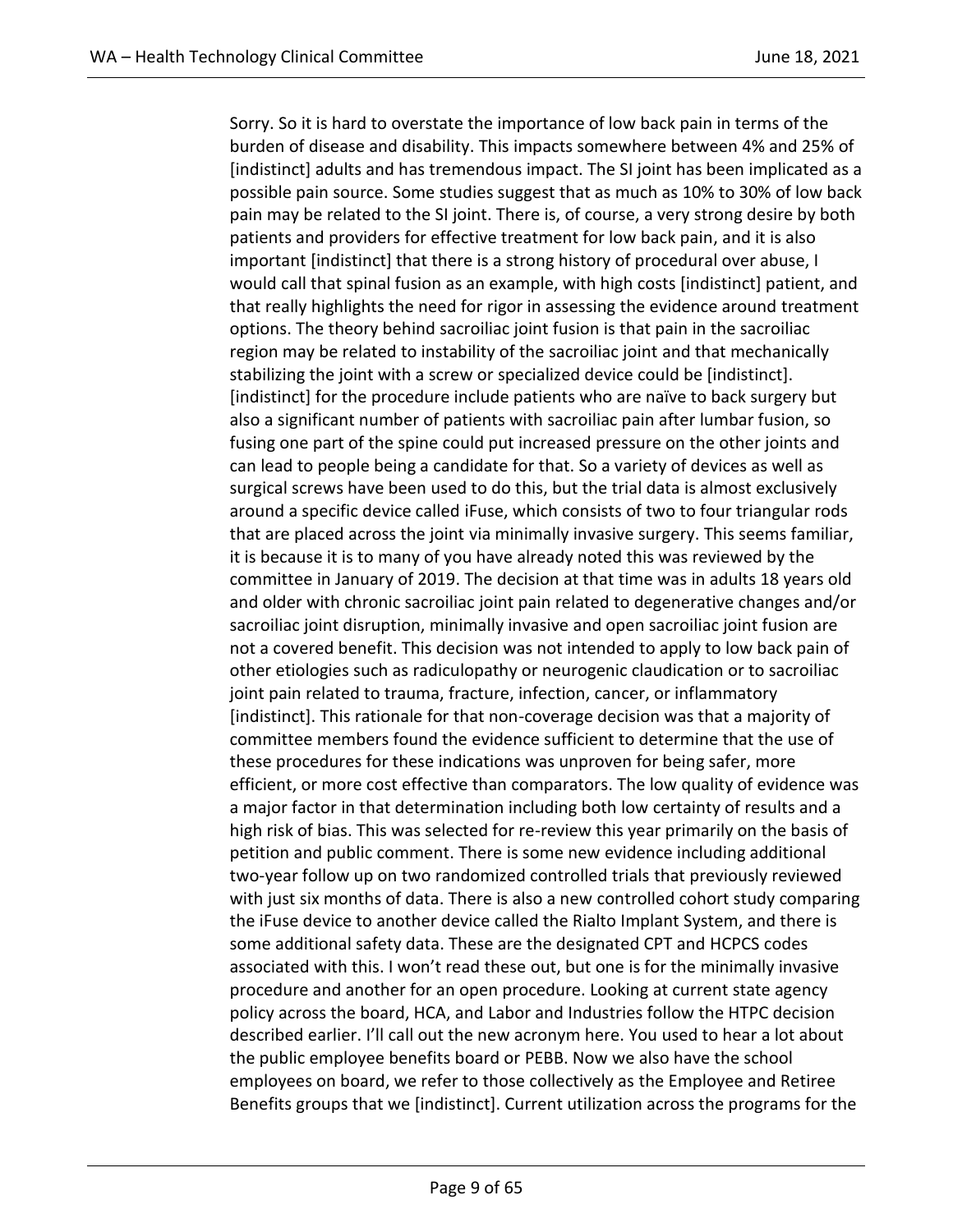last four years is described here. We are not able to report numbers under 11. You'll see that overall usage thus far is fairly low and fairly steady; 2020 year was the year that the prior determination went into effect. We have not seen utilization in the Medicaid [indistinct] program but across the others have seen fairly low and fairly constant utilization. You may note the numbers don't add up perfectly. There were a couple of patients who had procedures in multiple years. Those can be either revision surgeries or having one the side operated and then then a subsequent side operated. The cost experience across our programs is shown here. Again, individual numbers suppressed but you can look at the averages. Medicaid MCO data is somewhat imperfect. We have to rely on some indirect methodology for that, so probably would set more [indistinct] by the PEBB and different industries numbers ranging from 7000 per procedure to about 17,000 on average. The agency medical director concerns around this topic are high for safety, efficacy, and cost. Key questions I won't review in detail but, essentially, what is the effectiveness and comparative effectiveness of this procedure, what is the safety, and what is the cost and cost effectiveness? We want to call out a few things that we think are important with the limitations around the data and the devices. First off, FDA approval limitations. All of these devices were approved under the 510(k) approval process, i.e., substantial equivalence to other device or treatment on the market. None of these have had premarket approval studies. Additional things to note are the lack of a diagnostic gold standard. Inclusion criteria for the studies we'll see today vary. Typically, a combination of physical exam tests around five physical exam tests for these procedures for this diagnosis, and often there are requirements that three out of the five be positive. Also a reduction with pain with SI anesthetic injection. The amount of reduction varies from trial to trial. It's often 50%, sometimes 75% or 80%. There's sometimes a requirement that that injection be imaging guided, but that's a variable requirement. There's overall poor reliability of the physical exam for this condition. Kappa values for pooled parameters of inter-rater reliability are less than 0.2, and we have that citation here. So generally poor reliability there. Additionally, an analysis that looked at combined data from two trials found no relationship between level of response to SI joint block in the 6 to 12 month pain and disability scores among patients who have fusion. So essentially the closest thing we have to a gold diagnostic standard really doesn't correlate to help people [indistinct]. So other limitations that concern us in the data include limitations around the comparators. So conservative management in general is defined at the providers discretion. It is not the kind of evidence based on multidisciplinary management program that we would consider to be the true gold standard comparator. There's a lack of blinding. No sham studies have been reported yet. There is one in progress. Providers, patients, and evaluators of outcomes are all unblinded to the study arm in all of these studies. There is also a lack of an independent evaluator, so these evaluations are typically being done by the surgical team. Most of the data comes from uncontrolled studies, and there are two randomized controlled trials that we'll discuss. And finally, funding. All of the trials reviewed were funded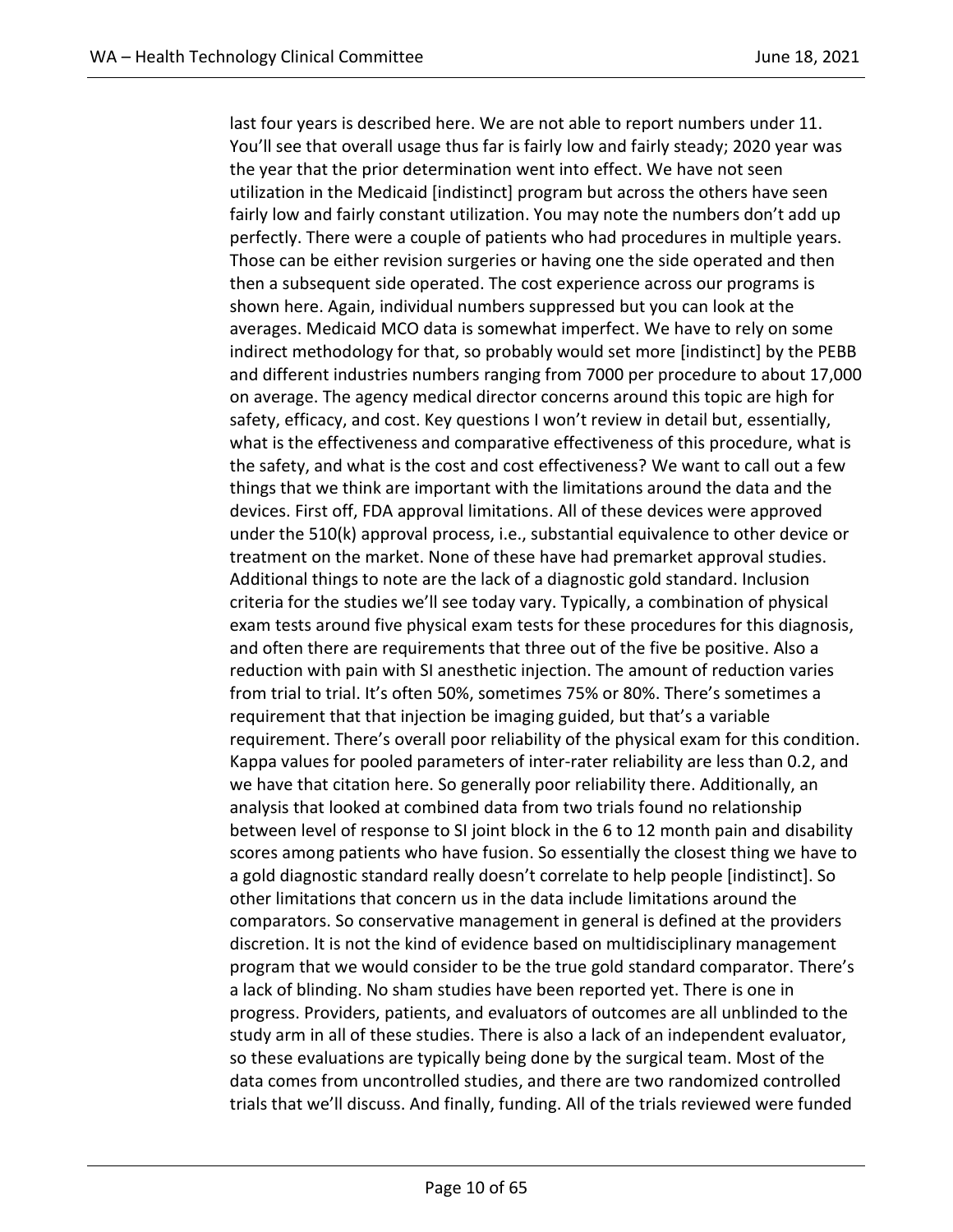by the device manufacturer. There were often significant payments to the researchers. Those are available at the site sited here. And I'll also note that neither the lack of an independent evaluator nor the question of funding is considered in the Rubrik that the evidence reviewers use to assess for risk of bias. So when we see their risk of bias numbers, note that those don't include either of these issues. Looking at effectiveness, I think really the key studies are the two randomized controlled trials. Both of these are unblinded for both the patient and evaluator with no independent outcome assessment. They are both manufacturer funded. They allowed crossovers after six months with high rates of crossover that really [indistinct] long-term comparison. Conservative management not fully standardized and some highly evidence-based treatment such as cognitive behavioral therapy were not consistently approved or included.

We also have some concerns around the lack of equipoise around the description of severe adverse events. So for example, severe adverse events are described as occurring from physical therapy and are often classed in the same classification with things like having to do over [indistinct] operation. Briefly to those two trials, the insight trial is the primary US trial. Crossovers here were allowed six months. They had an 88.6% crossover at two years, meaning that in total 142 out of 148 eligible patients eventually had surgery. So very difficult to assess the long term outcomes in the conservative group from these numbers. Conservative management, again with variable per site, they specifically excluded CBT based treatments which they considered to be impractical and unrepresentative of modern healthcare. Looking at the iMIA trial, which was the large European multicenter trial -- I probably shouldn't say large. It had nine centers, 103 patients. Here, again, conservative treatment was a variable. And CBT was allowed here but not required. Crossover was, again allowed at six months. They had a somewhat lower crossover rate but still quite high at 43% at one year. These are the primary evidence presentation, of course, the evidence reviewer, but really wanted to call out here what we have that is new since the last review. So only the highlighted data here is information that we didn't have at the time that this was last reviewed. Evaluations were done on a variety of outcomes, including pain and disability, which could be looked at directly or in terms of the number of patients who had at least a 15 point improvement. Quality of life was also looked at according to a couple of different measures. We have some results on opioid use. Essentially, what we see here for the incites trial was fairly stable findings across the additional follow up from what we've seen before. Some of these are really difficult to assess to get those small numbers. So that drop in the disability impact involves a very small number of patients and a wide confidence interval. But otherwise, the impact seen previously seemed to be generally preserved. We also have some two year information in the European trial around reduction of opioid use, which wasn't available previously. And I really want to call out here, there's no question that the magnitude of these effects is significant if it's real. I think the concern is that we know that surgical procedures in particular are associated with a substantial placebo effect, which can impact both evaluators as well as patients in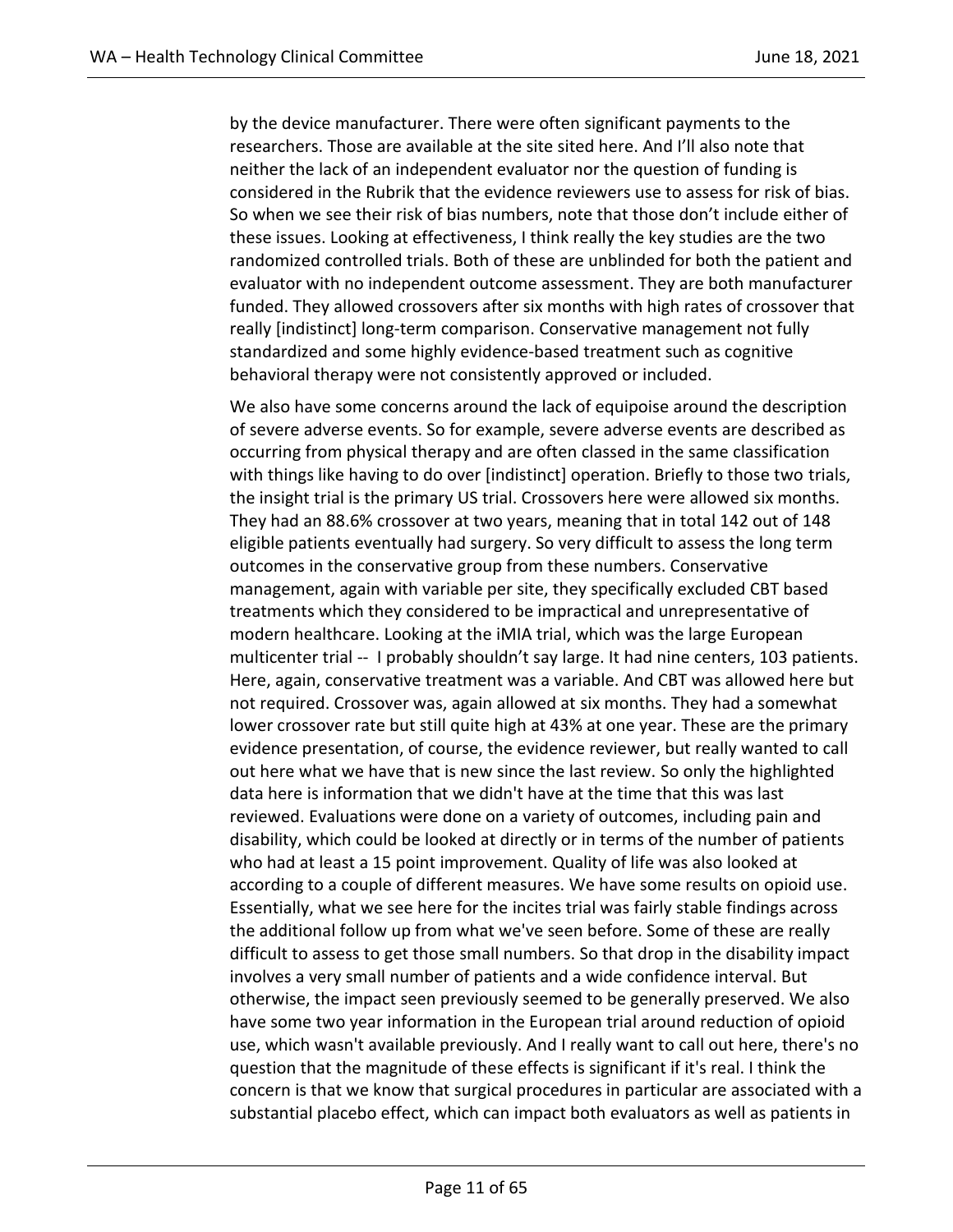terms of expectation biases. And we just don't have objective data to assess these results independently of those concerns. There's also not a huge amount more data now than there was when this was looked at two years ago. In terms of safety, most of the evidence available is around the iFuse device. There are no common protocols for data assessment nor are there standardized definitions of complication. There's a broad range of incidence of adverse effects in different trials. Frequency of severe or serious adverse events ranges anywhere from 0% to 46% in different reports. The most common complications are neurologic, including neuritis, radiculitis, sciatica, and neuralgia. Looking at revisions, post market surveillance data suggests that there's approximately a 2.8% revision rate over a median of four years. Similarly, in uncontrolled cohort studies a range from 0 to 8% was seen and about 63% for most if not all we're seeing within here. We do have a new study looking at data from 2015 to 2018, showing us 3.1% total revision rates and rule revisions around 1% for the iFuse 3d device, which is a somewhat newer version and 1.5% around the original iFuse tonight. I will also call out that the evidence reviewers confidence on the safety data actually decreased over the period since the last review. One new study that we wanted to call out compares iFuse versus Rialto. This is the only study comparing different minimally invasive implant systems. Rialto is a cylindrical threaded device implanted through a [indistinct] approach as opposed to the iFuse, which is triangular and inserted in a lateral transiliac approach. This study was found to have a higher risk of bias but it did not find any significant differences in the outcome studies including pain function, disability, and quality of life. Revision surgery was substantially more common with Rialto than iFuse in absolute numbers. But this was not statistically significant due to the small number of [indistinct]. We wanted to note some findings from the FDA mod adverse event database. This is not included in the evidence review but we think these findings are important. These are possibly reported events, typically from the manufacturer, a part of a reporting requirement. So we can't derive rates from this data. The event description almost always states that the event is not related to actual defects in the implants themselves. Over the last year, there were 130 reports of serious adverse events specific to iFuse. These include things like malpositioning with impingement on the foramen and nerve involvement, also infection, unusual sacral fractures were also seen, though it's unclear whether or not those were related to the implant. And these reports do not include events related to the non iFuse devices, of which there are dozens that have been approved by the FDA. To call out just a couple of these, I won't read these in detail. For example, a patient who had a fusion subsequently had radicular pain. It was determined that the superior positioned implant was impinging on the neural foramen and causing radicular pain symptoms. This was revised by removing the superior positioned implant using chisels. Other events are similar. Another patient who initially did well but subsequently had radicular pain that was found to be due to malpositioning and impingement. And again, the device needed to be removed. And what we want to emphasize here is really that this is not a question of just unscrewing a screw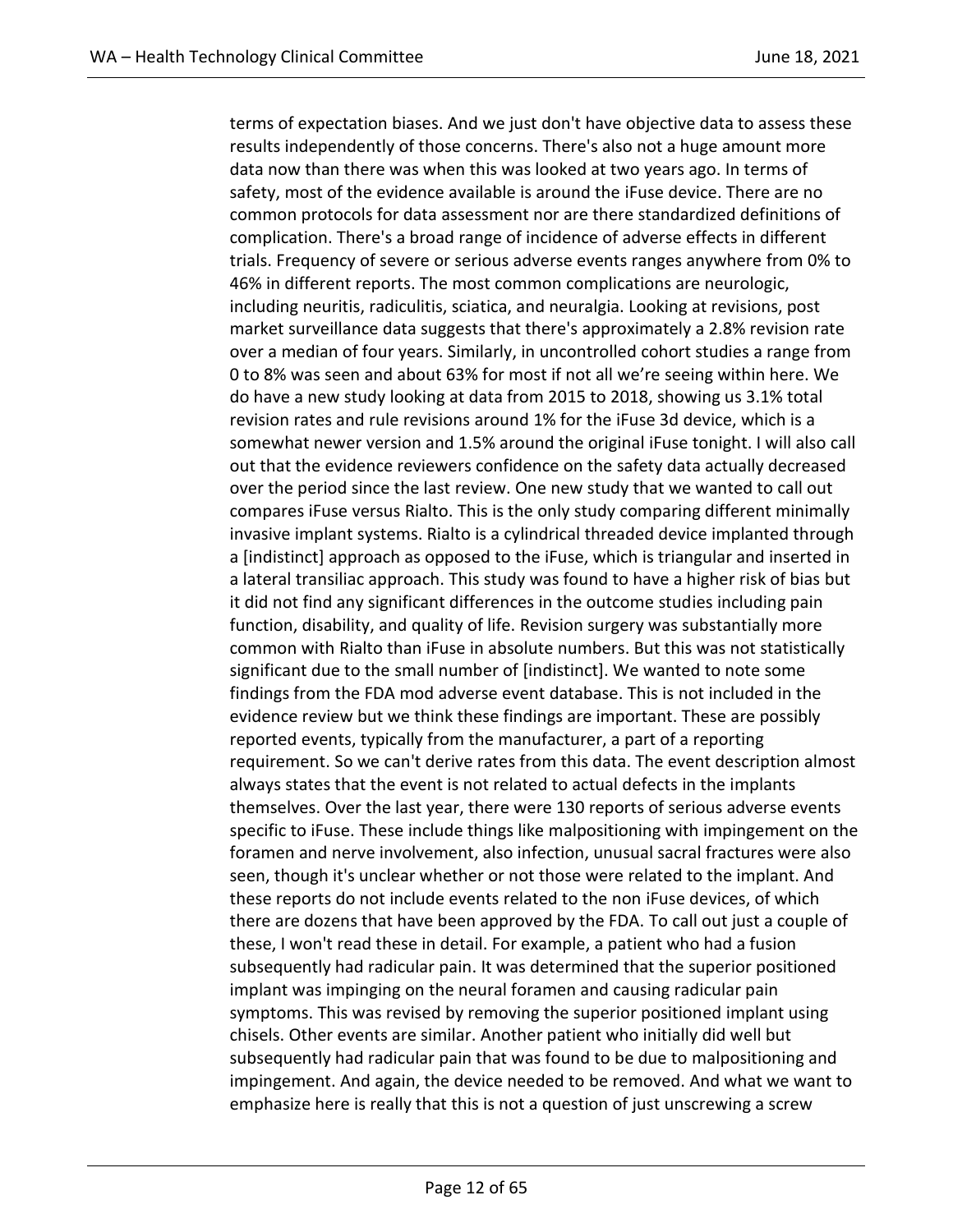[indistinct]. They really do need to be chiseled out of the bone. So these don't come out easily. I think we want to be very clear about whether it's indicated. Cost effectiveness and the cost. Here we have a very low quality of evidence. Ackerman study showing that patients who received iFuse had about a 14,000 increase in costs over the first three years that dropped to 6000 over five years due to higher costs in the conservative Management Group. Same author studying Medicare patients found that iFuse costs about \$3,000 less over the course of a lifetime. Cost effectiveness. One study again, low quality of evidence, suggested between a 2\$,000 and \$13,000 cost per quality adjusted life year. Again, these would be very reasonable numbers if we had confidence in the efficacy data. I do want to call out some evidence that is pending. There are multiple ongoing studies which are detailed in the evidence report. We are particularly interested as agency medical directors in the study now recruiting that we'll look at iFuse versus sham study. Completion of that is expected in April of 2023. Speaking to coverage comparisons, for Medicare there is no national or local coverage determination at this point. Looking at a variety of other payers in the state, this is a busy slide but just to call up, there's quite a bit of variation ranging from Kaiser which doesn't cover these devices or approaches at all. Some cover only the iFuse. Cigna covers any FDA approved implant. Some variability in the diagnosis considered. Some of these look at ADL interference as a criterion, others do not. Some require only adults aged 18 and older. Generally chronicity of six months is required before considering the procedure. And generally requirement of a pain score of at least five on a one to ten scale. Some of these standards are very specific about what needs to be done in terms of conservative treatment. Others are somewhat more general. Physical findings, again, some are very precise about what's required and others are more general and some don't have a requirement at all. [indistinct] for radiologic findings. Most if not all require a particular response to an injection. Looking at some of these similarities and differences, all of the competitors here require a 75% response [indistinct] two injections down to only one. And some require imaging guidance for that and others don't. They are also certain exclusions present for things like the prevalence of a generalized pain disorder or complicating mental health concerns. The Cigna policy also considers smoking. Moving on to national and international guidelines. National Institute for Health and Care Excellence. Those consider evidence to be adequate to support the use of this procedure and that should only be done by experienced surgeons. That is their guideline around minimally invasive SI joint generally. They also have a more recent one specifically for iFuse that also finds it is supported by the evidence leading to improved pain relief, better quality of life, and less disability. The International Society for the Advancement of Spine Surgery finds that procedures through a lateral transiliac approach - so that's the iFuse approach - may be medically necessary with failure of six months of conservative management, and a variety of requirements around impact on quality of life, physical exam findings, and pain relief with walk. They find the posterior fusion approach to be unproven. That guideline is from last year. The AIM specialty health guidelines also find that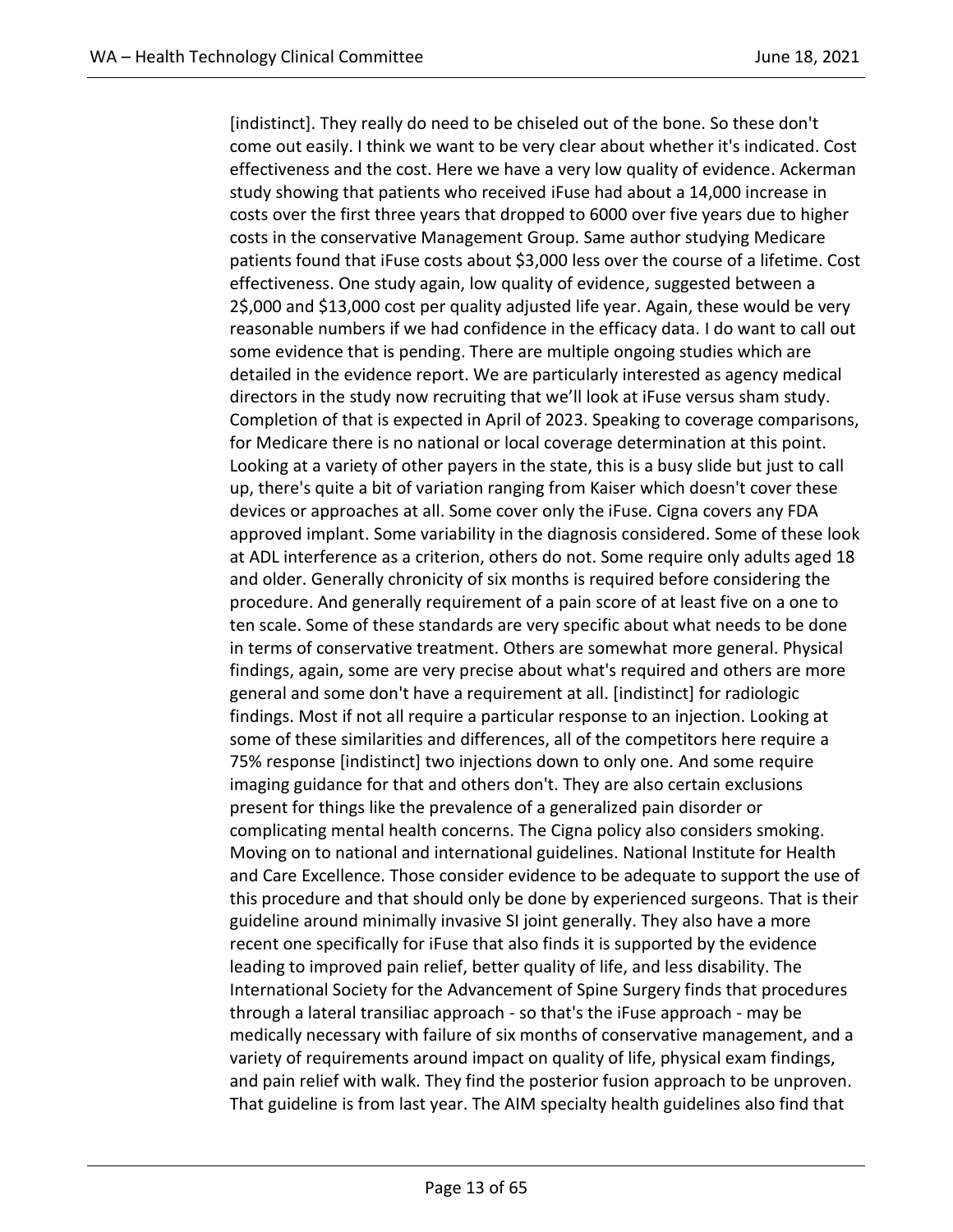iFuse may be medically necessary when a variety of criteria are met, similar to the ones described above.

They require at least a 75% pain reduction after block on two occasions. EviCore guideline is similar to AIM, although it also requires that the patient not be smoking and have some requirements around the absence of behavioral health issues and surgeon requirements [indistinct]. So how do we put all of this together? The recommendation of the agency medical director is that the community maintain the standards that were set in the review two years ago, which is to say that in adults 18 years and older with chronic sacroiliac joint pain related to degenerative sacroiliitis and/or sacroiliac joint disruption. Minimally invasive and open sacroiliac joint fusion procedures are not a covered benefit, and that this decision not apply to low back pain as other etiologies or to sacroiliac joint pain related to trauma, fracture, infection, cancer, or inflammatory disease. Our rationale for making this recommendation is that the evidence of efficacy in these conditions is based on unblinded manufacturer-funded trials with a high risk of bias and a real absence of objective data. Serious adverse events are a concern and may be underreported in trials. Furthermore, we're concerned that additional evidence since the prior review is very limited and really does not address the concerns that led to the prior determination. I am happy to answer any questions.

Mika Sinanan: Hi. Emily, Mika Sinanan. Could you go back to your slide number three?

Emily Transue: Sorry to do this manually. I'm sure there's a better way.

- Mika Sinanan: No, that's fine. And so I think this is a question that I have for both Conor and for Randy that we could put on our blackboard. But the theory and the treatment appear to be unlinked to me. So the theory is that the pain is related to instability, yet conservative therapy doesn't increase the stability of the joint, and injections don't increase the stability. And a number of other potential causes, inflammation, nerve impingement, infection, what have you, temporarily would be improved by an injection or steroid injection, an anesthetic injection. So the temporary treatment doesn't address what the underlying theory of the cause of this is, which may explain some of your observations that this evidence that we have is still out there still to be proven. So I wanted to ask Conor, given your specialty area, and Emily, from your more detailed review, if you could comment about the theory underlying all of this.
- Conor Kleweno: Yeah. Thanks, Mika, and a couple of intro comments. I was the expert advisor that last time this was reviewed, so I had the roll that Randy Chestnut has and, obviously, that's available for record review. And then for the committee, since that time, I had a lot of specialty in this area and so I feel like my comments could be helpful to the group today. I am proposing to the committee that I will recuse from voting today because I have acted recently as an unpaid consultant for a research study design for one of these companies. I predict that my vote would be similar to many people on this committee, but to protect against any optics or concerns, I propose to the committee that I will participate in the discussion,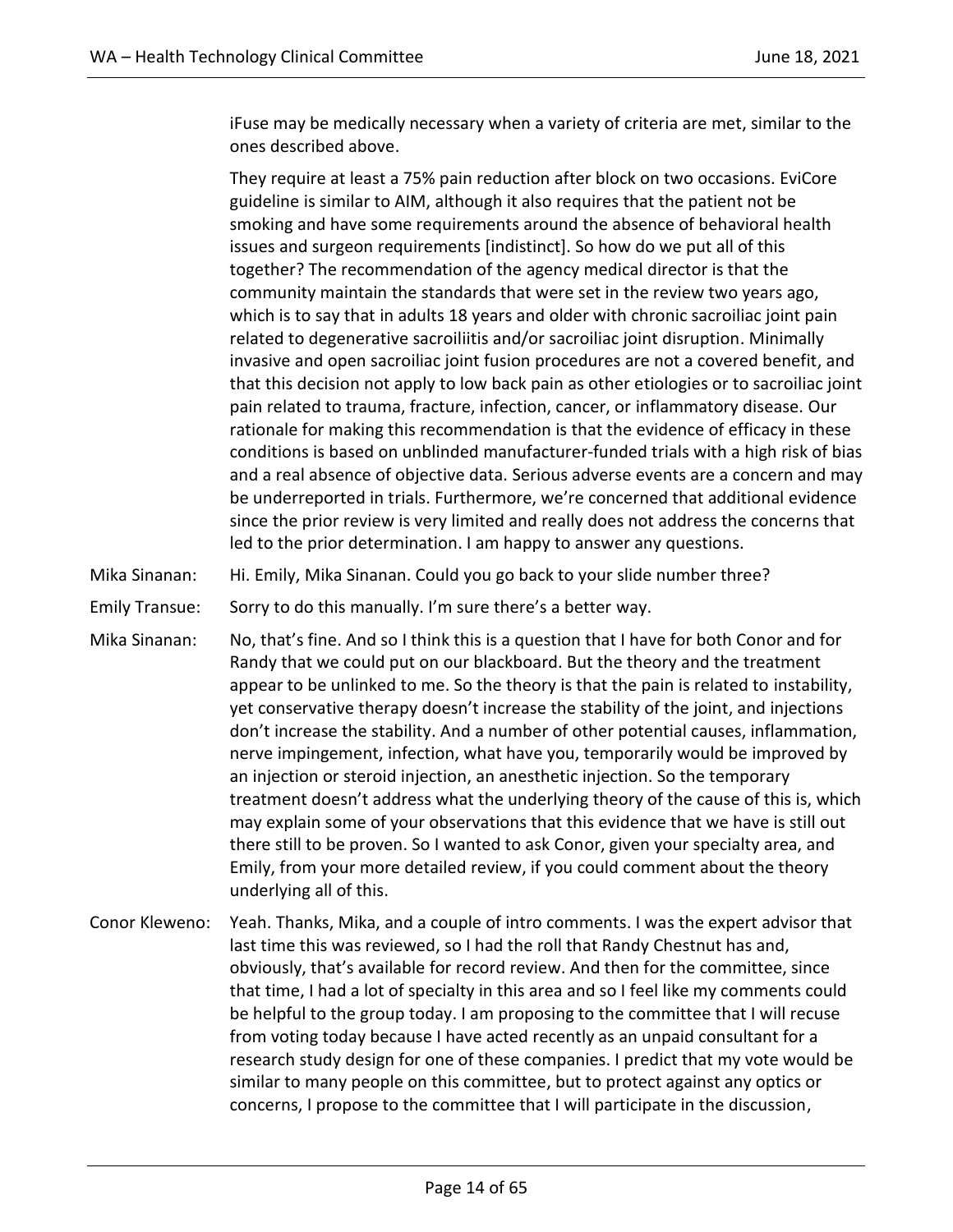answer questions from other committee members like Mika has proposed, but I would propose that I recuse from voting, and I just wanted to make sure that was okay with everybody today. Great. So speak up if that's different. But in terms of your question, so a great question, Mika. And so we know from a traumatic perspective the observation that an unstable pelvic girdle is almost invariably a symptomatic condition. Now, the theory that is proposed is there is some sort of mechanical microinstability, whether it's degenerative or adjacent segment microinstability from a lumbar fusion, at least in this particular bullet point, and that stabilizing this should alleviate some of those symptoms. The problem is correctly as you identified, there are competing potential diagnoses that cause pain in this area. The injection, if there is true pain that is localized to the SI joint, if you put a local anesthetic that is truly image-guided into that area, I have observed that 90 minutes to two hours of pain relief that then wears off and the pain returns. I would just comment to the committee as well as the interested parties that an injection should be image-guided, and my recommendation is at least CT scan-guided, because that joint in that area is difficult to access with accuracy and precision just with simple ultrasound or even with non-imaging techniques. And I think you had a secondary question there, Mika, that I have since forgotten because I kind of was verbose there.

- Mika Sinanan: Yeah. So thank you, Conor. So that the microinstability is thought to be degenerative. But where does that come from? Are there actual variability in the position of the bones one to the other or-- I mean what's the evidence to say that it's microinstability versus inflammation from another cause?
- Conor Kleweno: Again, that's a great point, and if Randy is on the call, too, I'll offer to have him comment, as well. But I have done a handful of SI joint fusions. I have declined or recommended nonoperative treatment many more times than I have recommended treatment. The handful of patients that I've done a fusion for include the autoimmune arthritis degeneration of the joint, a postinfectious complete degeneration of the joint, and an acute traumatic disruption of the joint that had a sort of obliteration on radiographic follow-up imaging of that joint. Those are all kind of an etiology that's separate from, I think, what was the previous HCA recommendations for this chronic micromotion across the joint is the theory. So it's, for example, in the setting of lumbar spine fusion, that there's increased stress and strain seen on the adjacent joint-- in this case would be the sacroiliac joint-- and so that stiffness that's adjacent to it is creating a [indistinct] environment with more micromotion that is leading to symptoms and then potentially to a theoretically arthritic condition. And Randy, you got your hand up, so I'll pass it over to you.
- Randy Chesnut: Yeah. I think that's spot on, and I quite agree with what Conor said. One of the issues is that we lack physical evidence of instability there. I mean, in Conor's patients, when it's broken it's pretty straight forward and we probably don't need it. But in the case of degenerative disease, it's theory. I mean, that first word is absolutely spot on. It theorizes because we think this should hurt, especially with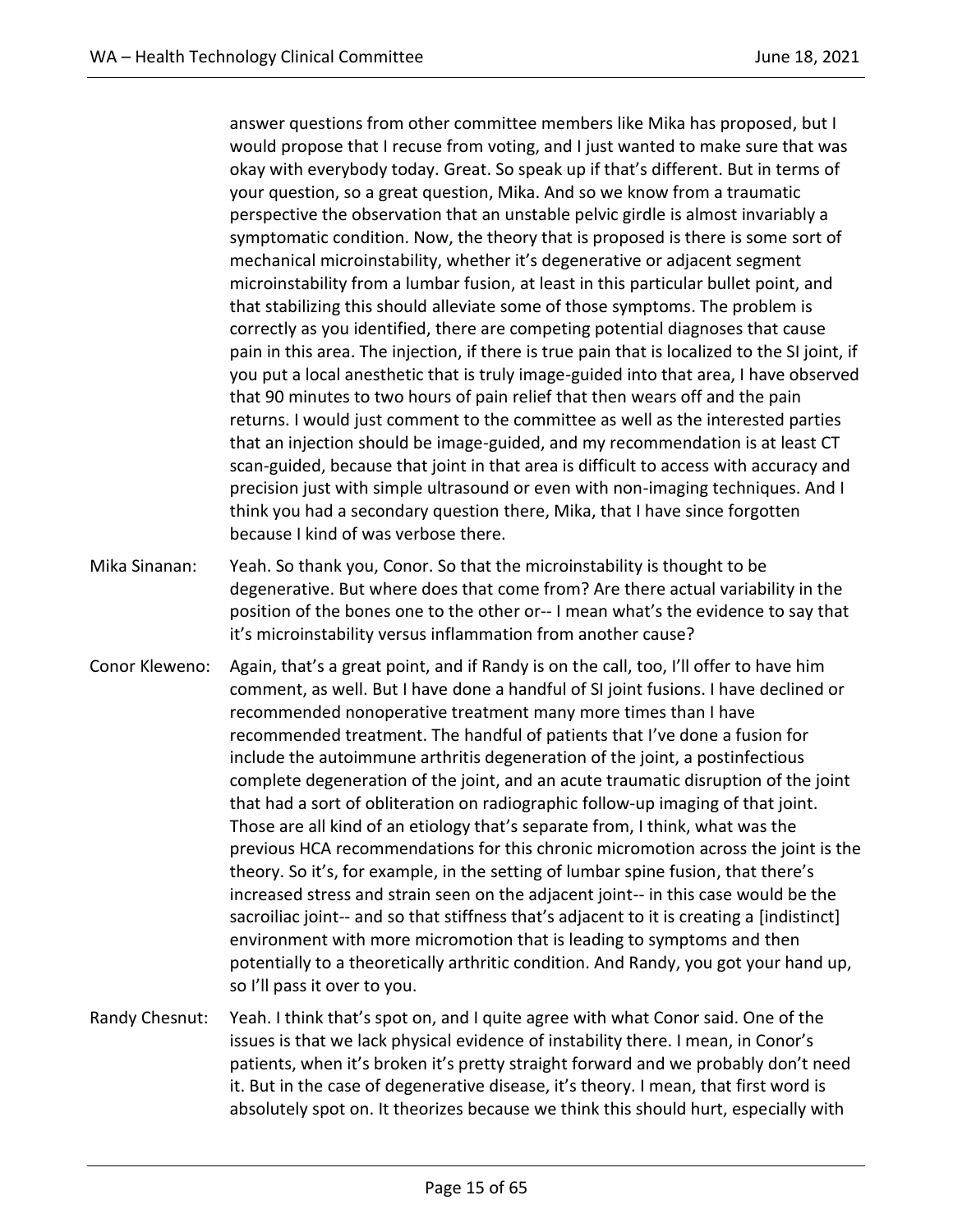adjacent level, multiple level fusion where the stress riser is high at the SI joint. But it has not been proven that there is actually instability in the vast majority of these patients. Plus it has not been proven that either these devices actually result in fusion of that joint or that the outcome correlates with the success of that fusion. In other words, sort of a control for a placebo effect. Finally, the injections lack controls. And there is a very prominent literature on the use of control injections. For instance, in Nik Bogduk's work in a whiplash injury, they used placebo injections plus lidocaine and bupivacaine, and the only positive was not only did they not respond to the placebo but that they responded differentially in length of effect to lidocaine and bupivacaine. So we have theoretical instability and our best test, our most objective test would be the, I think-- I'll agree, including the funders- - the response to injection has not included the controls that can address things like placebo effect and the multifactorial nature of chronic pain.

- Mika Sinanan: Thank you. Mika Sinanan, again. So just one follow up question, or actually two. One, is these studies ended in 2013 or 2014 and 2015, but they're only two years of follow up? Is there more follow up data that's coming, or is there a reason that we only have two years' follow up? And two, many of these devices evolve over time. And is this device that would be put in now, like for the iFuse, the same thing that was put in in 2013, or is it a substantially different device that might have a different performance?
- Conor Kleweno: Mika, I'll comment on your second question and, again, I apologize to other committee members. This is something that multiple times a week I'm operating on the SI joint, and so I do have some opinions. This CPT code, this condition that we are considering and with potential surgical options, I think is still in its implantdependent phase. There are different companies with different implants that are quite different, and it is an evolving field. So as opposed to what I would say in analogy like a total hip replacement where there has been a coalescence of the technology where most hip replacements are relatively similar types of implants. That's why the outcomes are more consistent. In this particular situation, I think that the implants are continuing to evolve. For example, the decortication of the actual articulation between the sacrum and the ileum is still evolving, as well as the compression across that articulation is evolving. The potential perceived conflict that I wanted to highlight to the committee was a different device that has been published. And so I think to answer your question, you are absolutely spot on. This science is still evolving, and it is highly implant dependent.

Emily Transue: Randy, did you have any comments? Otherwise, Larry. Thank you.

Larry Birger: Okay. I was wondering if we can have you comment on the role of neuroplasticity, abnormal central nervous system, brain processing, and so forth in this condition. My study in chronic pain and dealt with a lot of chronic pain patients in my clinic practice really led me in the direction of that phenomenon as being quintessential to the treatment of chronic pain, really in chronic conditions in general. And I've spent a lot of time educating patients in that and, as you know, you guys with your expertise, I'd like to have you weigh in on that on this situation.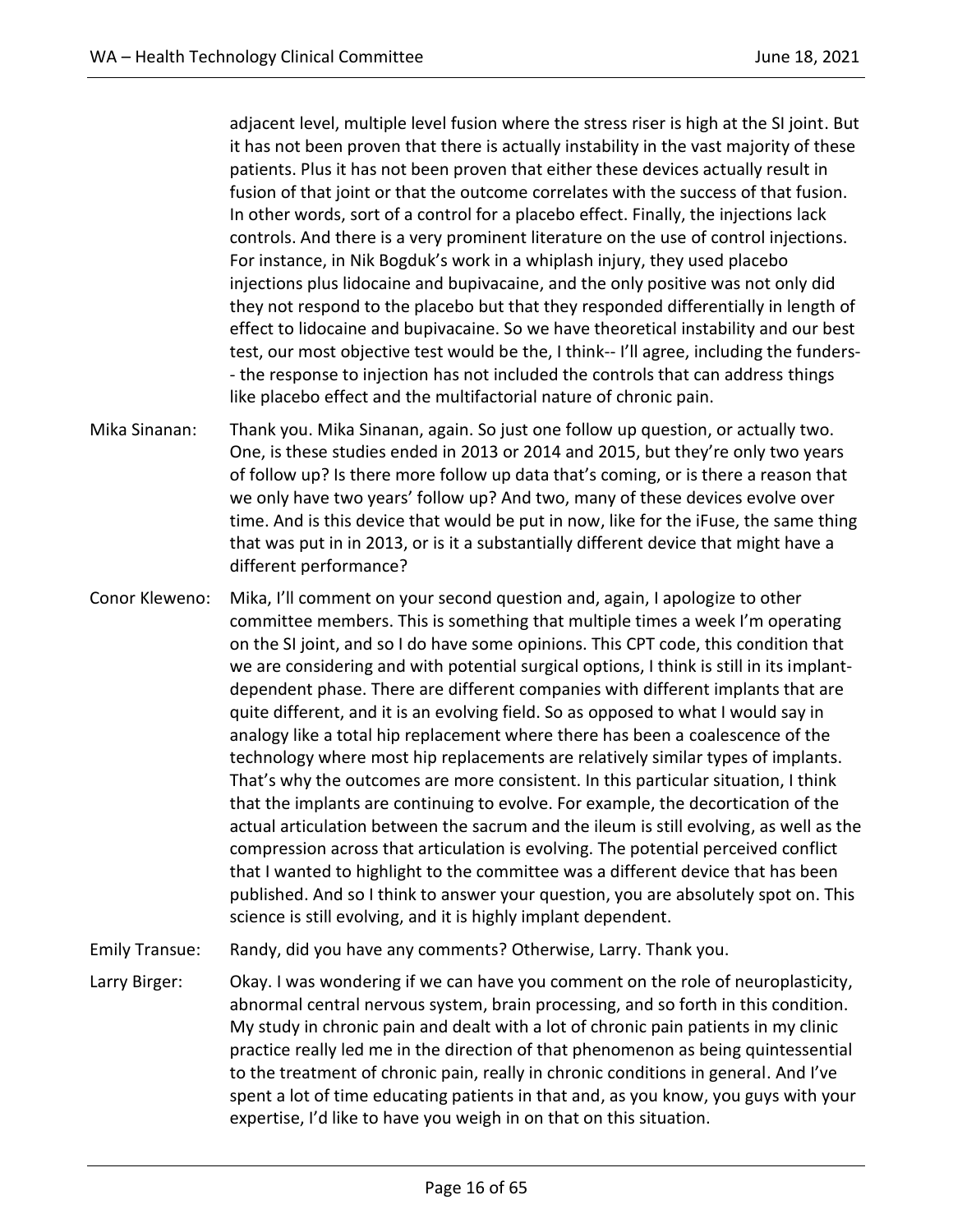Randy Chesnut: Well, I think I agree that this is a very vulnerable population. It's chronic pain, not acute pain. There are so many different variables involved in that: the original pain source, evolution of the pain source, the body's response to the pain source, the incredible impact on the patient's life, employability, view of self, quality of life, financial, relationships, etc. So it's definitely n-dimensional vector space. And, indeed, in the lumbar spine pain surgery studies, the randomized trials, it appeared that the more cognitive the therapy offered as part of the non-operative management the less likely you were to see any effective operative management. So if your control, as in almost all of these studies, was simply doing the things that haven't worked up until randomization, that generally shows in effect placebo or [indistinct]. But in the back pain studies, if they addressed the life issues with cognitive therapy, it was much less likely, and in some studies, didn't happen that there was any beneficial influence of surgery. So I'm not sure we can pick out one particular vector, but clearly this is multiple, multiple vectors in a very vulnerable population that's desperate to any treatment.

Emily Transue: Sorry, [indistinct]. It's okay. Go ahead, Conor.

- Conor Kleweno: Yeah. Did you have any thoughts on that? I know one of the biggest influences on me in terms of chronic pain was my former neurology attending, and he dealt with the failed neurosurgeries and all this really difficult stuff. And he said that he spent a great deal of his time treating chronic pain in helping people to adjust their belief systems as part of the therapy. And to me, that fits very well with the idea of changing the concept of neuroplasticity.
- Larry Birger: Yeah. I definitely would not be purposed to be an expert in neuroplasticity, but I do see many patients with chronic pain. I think it is an unanswered question, but it is clear an ill-advised or a poor surgical candidate who is provided surgery for chronic pain, I think we have pretty well demonstrated, at least all of us surgeons, that that can be quite problematic. And so providing surgery for a patient with chronic pain that is not an appropriate surgical candidate and their pain is unlikely to be solved by that, I think we've shown that that is an ill-advised path. And I agree with Randy that this can be a population who is desperate for pain relief.
- Sheila Rege: Josh, I'm going to turn it over to you. I know we are on time with schedule and open public comments. Thank you.
- Josh Morse: Thank you, Sheila. Yes, we are a couple minutes into the public comment period, and we have had some attendees joined. We do have one hand up from an attendee and I'd just like to check in. I'm going to try to unmute you and see. This is number-- it starts 936—Oops, I just lost my screen. The attendee with the hand up, can you identify yourself? We're not able to hear you. Okay. Dr. Polly, I see that you have your hand up, as well. Do you have a comment here?

David Polly: Yes. Thank you very much for allowing me to comment.

Josh Morse: Okay. No, I just wanted to check your audio. Thank you, Dr. Polly. I'm glad your audio is working. We have a list of commenters, Dr. Rege, and Dr. Polly, you are on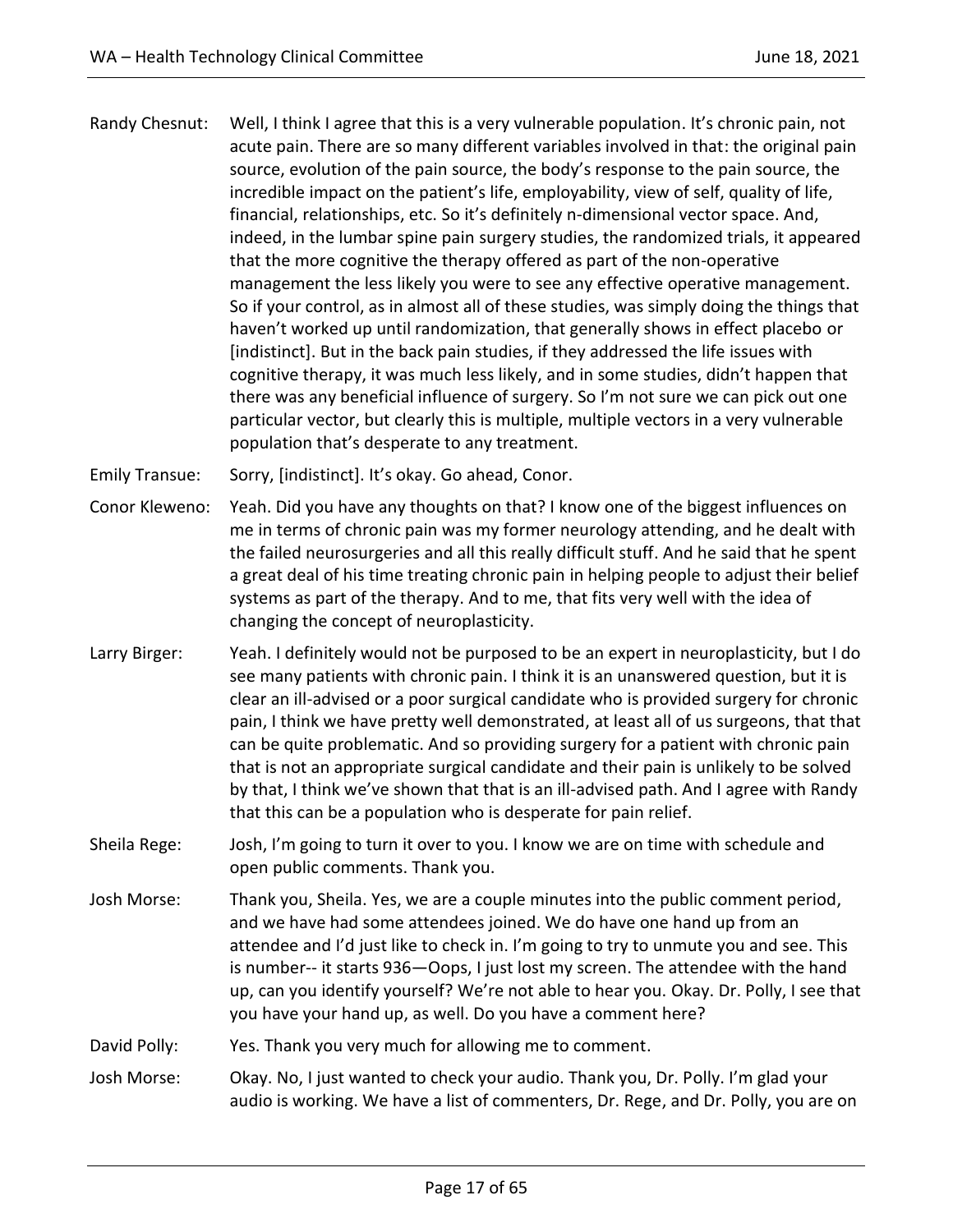this list, but we're going to go in order from the list here. So, Melanie, can you confirm that we have the commenters ready to--

- Melanie Golob: Yeah. We might have to check in on some of these phone numbers. The first one on the list, Peter Ameglio, I do not see him on the attendee list. So if Peter Ameglio is one of the phone numbers, perhaps he can raise his hand.
- Josh Morse: I think that might be the 936 number.
- Melanie Golob: Oh, and maybe having audio issues?
- Josh Morse: Are they a panelist now?
- Melanie Golob: I can do that. Okay. So if the phone number starting in 936 is Peter Ameglio, go ahead and unmute yourself and provide your public comment.
- Sheila Rege: Can we have clarification of how long the public comment would be and if we could have a statement of any conflicts of interest, if any, if you're being paid for your time or if you represent an institution or any entity. Thank you.
- Josh Morse: It doesn't appear that we can hear the person on the phone from the 936 number. You do appear to be unmuted, but we are not hearing you. Oh, I see you. You are speaking, but we are not hearing you. You're still muted. Yep.
- Melanie Golob: Josh, we can give him some time to potentially check his audio settings and just keep going down the list.
- Josh Morse: Sounds good. Thank you, Melanie. So then the second signed up speaker is David Baker. Dr. Baker, are you on the call?
- Melanie Golob: Okay. If you're one of the call-in participants, please raise your hand using the star 9 function on your phone.
- Josh Morse: Okay. We don't see Dr. Baker. The third signed up commentor is Thomas Flory.
- Melanie Golob: Okay, and I did see that. So I will promote Thomas Flory to panelist, and if you'd like to share video and provide public comment and, as Dr. Rege said, providing conflicts of interest. You will have three minutes.
- Josh Morse: And Thomas Flory, you are--
- Thomas Flory: Can you--
- Melanie Golob: Yeah. We can hear you.
- Thomas Flory: Great. Thank you. So first, I should say I work for Dr. Baker, and he's currently unavailable. He's still up at the hospital doing a case. And as far as a conflict, I put this in when I signed up, but just so everybody knows, I went two or three years ago down to the SI Bone headquarters and spent a day as a paid consultant to help them understand ambulatory surgeries that are reimbursement. Okay, I'll assume from the lack of response that I can continue. So my thoughts as the administrator for the Fourth Corner Neurosurgery Group is that we've worked with Regis and Premera to help them set up their criteria and would suggest that it would be better to have a more restrictive set than to have no availability at all. Largely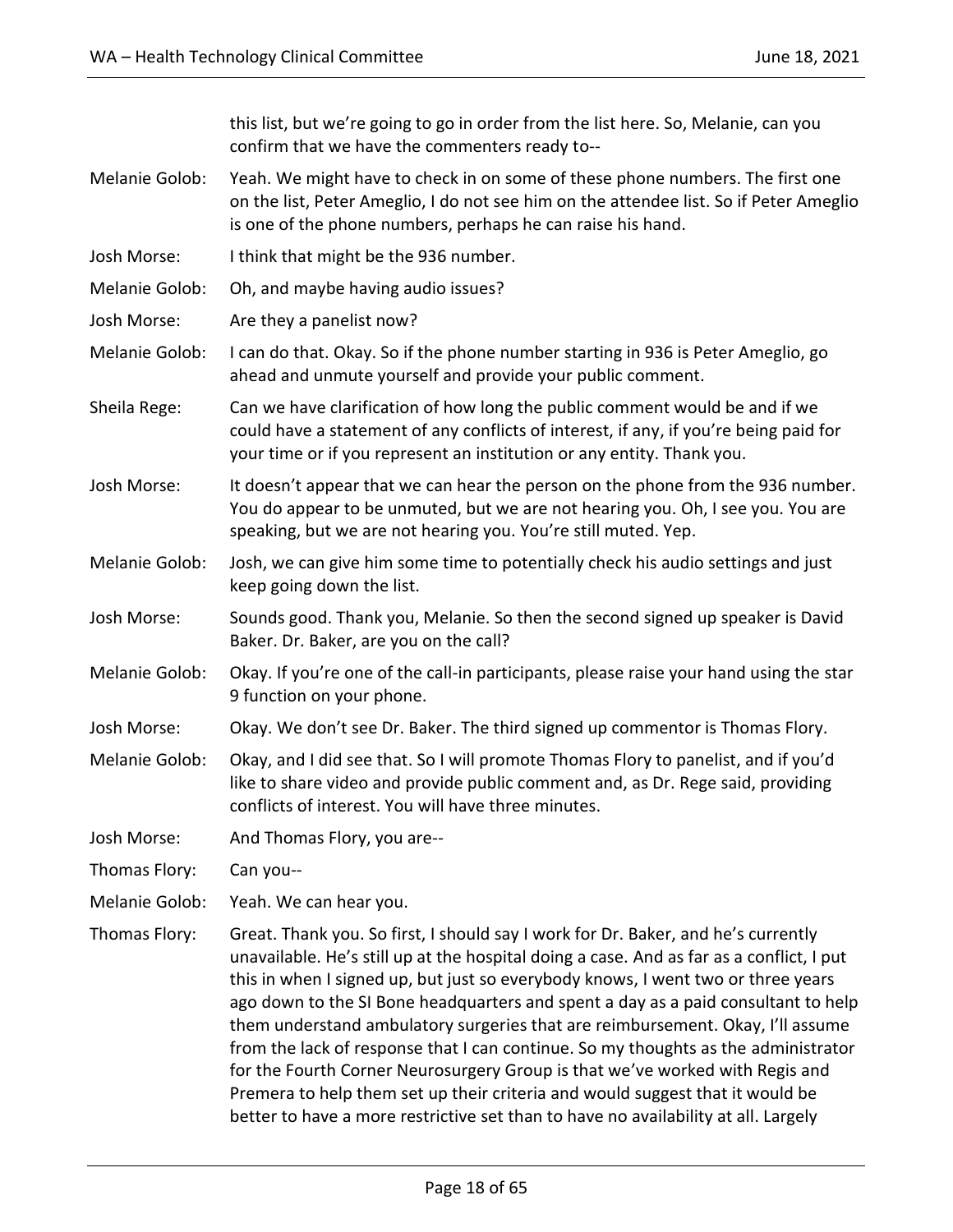|                     | because what we can foresee is having, say, an L and I patient end up going<br>through a long and cumbersome process and in front of an administrative law<br>judge who would eventually potentially allow them to have the surgery. And as<br>much as I'd like to comment on the science, I don't know that I really qualify for<br>that. Although, I have to say that I had the pleasure of meeting Dr. Bogtuk a<br>number of years ago and potentially setting up a more structured injection criteria<br>would work.                                                                                                                                                                                                                                                                                                                                                                                                                                                                                                                                                                                                                                                                                                |
|---------------------|-------------------------------------------------------------------------------------------------------------------------------------------------------------------------------------------------------------------------------------------------------------------------------------------------------------------------------------------------------------------------------------------------------------------------------------------------------------------------------------------------------------------------------------------------------------------------------------------------------------------------------------------------------------------------------------------------------------------------------------------------------------------------------------------------------------------------------------------------------------------------------------------------------------------------------------------------------------------------------------------------------------------------------------------------------------------------------------------------------------------------------------------------------------------------------------------------------------------------|
| Melanie Golob:      | Okay. Thank you. Is that the conclusion of your public comment?                                                                                                                                                                                                                                                                                                                                                                                                                                                                                                                                                                                                                                                                                                                                                                                                                                                                                                                                                                                                                                                                                                                                                         |
| Thomas Flory:       | That's it.                                                                                                                                                                                                                                                                                                                                                                                                                                                                                                                                                                                                                                                                                                                                                                                                                                                                                                                                                                                                                                                                                                                                                                                                              |
| Melanie Golob:      | Okay. Thanks so much.                                                                                                                                                                                                                                                                                                                                                                                                                                                                                                                                                                                                                                                                                                                                                                                                                                                                                                                                                                                                                                                                                                                                                                                                   |
| Josh Morse:         | Thank you. Mr. Flory.                                                                                                                                                                                                                                                                                                                                                                                                                                                                                                                                                                                                                                                                                                                                                                                                                                                                                                                                                                                                                                                                                                                                                                                                   |
| Melanie Golob:      | Alright, next on the list we have Anton Jorgenson. If you are an attendee on the<br>phone or with another name, please raise your hand. Okay. And, again, that is star<br>9 if you're on the phone. I do not see any hands raised. If you are on and need to<br>figure it out, then we can circle back. Roland Kent will be the next one. I will<br>promote you to a panelist.                                                                                                                                                                                                                                                                                                                                                                                                                                                                                                                                                                                                                                                                                                                                                                                                                                          |
| <b>Roland Kent:</b> | Are you able to hear me now?                                                                                                                                                                                                                                                                                                                                                                                                                                                                                                                                                                                                                                                                                                                                                                                                                                                                                                                                                                                                                                                                                                                                                                                            |
| Melanie Golob:      | Yeah, we're able to hear you well. Do you want to state any conflicts of interest<br>you might have?                                                                                                                                                                                                                                                                                                                                                                                                                                                                                                                                                                                                                                                                                                                                                                                                                                                                                                                                                                                                                                                                                                                    |
| Roland Kent:        | Yeah. I was going to try to share a screen if possible. I mean it's not going to work<br>as far as my camera is concerned, and I need to--                                                                                                                                                                                                                                                                                                                                                                                                                                                                                                                                                                                                                                                                                                                                                                                                                                                                                                                                                                                                                                                                              |
| Melanie Golob:      | You should be able to share your video. I think you just have to click the share<br>video option. It's over on the left side kind of by the mute and unmute button.                                                                                                                                                                                                                                                                                                                                                                                                                                                                                                                                                                                                                                                                                                                                                                                                                                                                                                                                                                                                                                                     |
| <b>Roland Kent:</b> | Okay. I'm sorry. You are correct. It looks like I'm there now.                                                                                                                                                                                                                                                                                                                                                                                                                                                                                                                                                                                                                                                                                                                                                                                                                                                                                                                                                                                                                                                                                                                                                          |
| Melanie Golob:      | Yeah, perfect.                                                                                                                                                                                                                                                                                                                                                                                                                                                                                                                                                                                                                                                                                                                                                                                                                                                                                                                                                                                                                                                                                                                                                                                                          |
| Roland Kent:        | My name is Dr. Roland Kent. I'm an orthopedic spine surgeon at Northwest<br>Specialty Hospital in Post Falls, Idaho. It's actually great to see Dr. Chesnut here<br>today. I trained under him a long time ago at Harborview and I enjoyed that time. I<br>mean no disrespect by saying a long time ago, Dr. Chesnut, so I hope you don't<br>take offense to that. I learned a lot from him and am glad to return to this<br>population. I returned to this area about six years ago and have been doing spine<br>surgery and SI joint surgery ever since that time. I have received reimbursement<br>for education from both SI-BONE and SImmetry, which is another device that is<br>used for SI joint arthrodesis, and I'm currently doing research with SI-BONE for<br>bedrock in the realm of complex deformity. I have dealt with a lot of these patients<br>and Washington L and I, and I've had the opportunity to meet with a lot of you and<br>discuss opinions with a lot of you in this regard. I appreciate the time today to be<br>able to share my opinion on this. I agree with some of Dr. Chesnut's comments<br>from the get go. This is kind of a second go around of this. We talked about this 20- |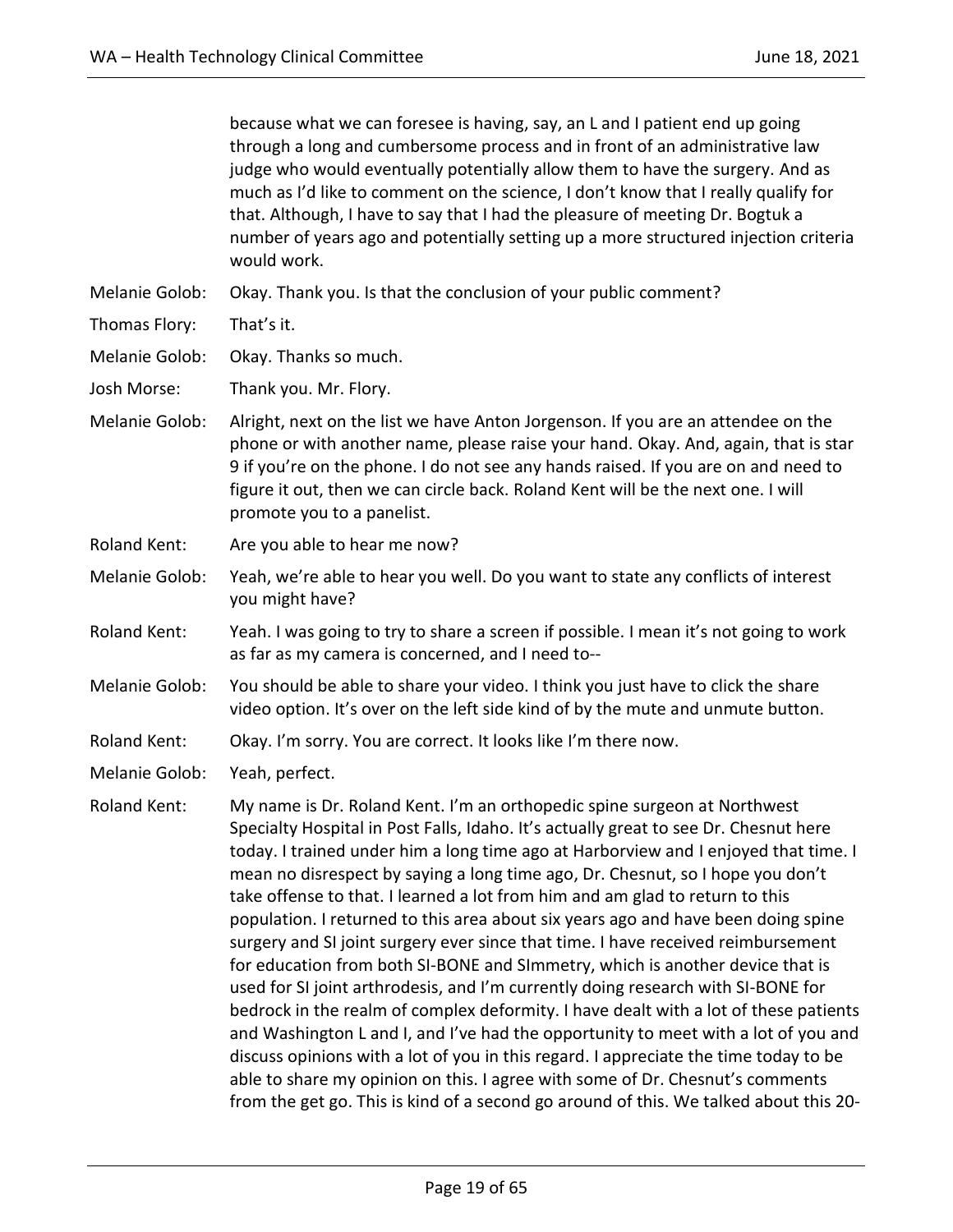30 years in Medicine, and I think what's caused the rekindling in our interest in SI joint surgery is the idea that we're able to do this much more productively with less potential morbidity to the patient than we could when we did open SI joint surgery. And I wanted to comment on some of the things that have been said so far. Looking at SI joint pain as a form of instability, I think this may be a misrepresentation of the pathology which besets the SI joint, and the current radiographic criteria accepted for SI joint stabilization by Washington Labor and Industries reflect that. That's essentially the same radiographic criteria that were used for unstable pelvis. And so even this idea of instability or microinstability, I think is potentially the wrong way to look at this particular disease entity, and I would prefer to look at it as arthritis and traumatic arthritis in the case of our Workman's Compensation clientele. And to that end, throughout the surgical world we all need to have three answers for arthritis, and one of those is joint replacement. Obviously, that's not an option for sacroiliac joints. The other is joint resection or resection arthroplasty. We used to do that in the hip world all the time with good results. We still do it with the distal clavicle with good results but, obviously, we can't resect the SI joints. That leaves us with a third surgical option, which is the only option that's been found to be effective with the SI joint, which is arthrodesis or fusion of that SI joint. So that gets to the idea that was brought out that a lot of the conservative treatment recommendations don't seem to go along with the idea of instability, which I would have to agree. They're really designed to help is the idea of arthritis. And motion is good and that's where physical therapy and chiropractic there come in as far as conservative treatment algorithms for this. Stabilization of that joint often helps, as well. We see people with bad knee arthritis wearing knee braces all the time. They tell us all the time that helps. That goes along with an SI belt, etc. And in this case, thankfully, we have literature to review if it's been reviewed by large spine societies, and this been brought up already [indistinct] that provided coverage recommendations for us to usher us out of the concept that this is experimental medicine and into the idea that this is actually accepted by the individuals that perform these procedures and that these procedures can be done well with very few side effects. But, again, I also urge that this should be done in the appropriate population. And that's been part of the discussion and, obviously, that comes to patient selection.

Melanie Golob: Dr. Kent, you're just over three minutes, so did you have any concluding comment?

Roland Kent: I just wanted to say that I think we should rely on the professional organizations, and those who meet inclusion criteria or covered recommendations that we should consider them to be a good population for this procedure. Thank you for the time.

Melanie Golob: Thank you. Thank you for your public comment. We appreciate it. So I think we can circle back to Peter Ameglio. Before we do that, if there is Morgan Lorio in the attendees, maybe you could try to raise your hand if you're an attendee. But in the meantime, let's circle back to Peter Ameglio for public comment. If you are able to unmute yourself. There we go. We can see you. Oh, still can't hear you though. All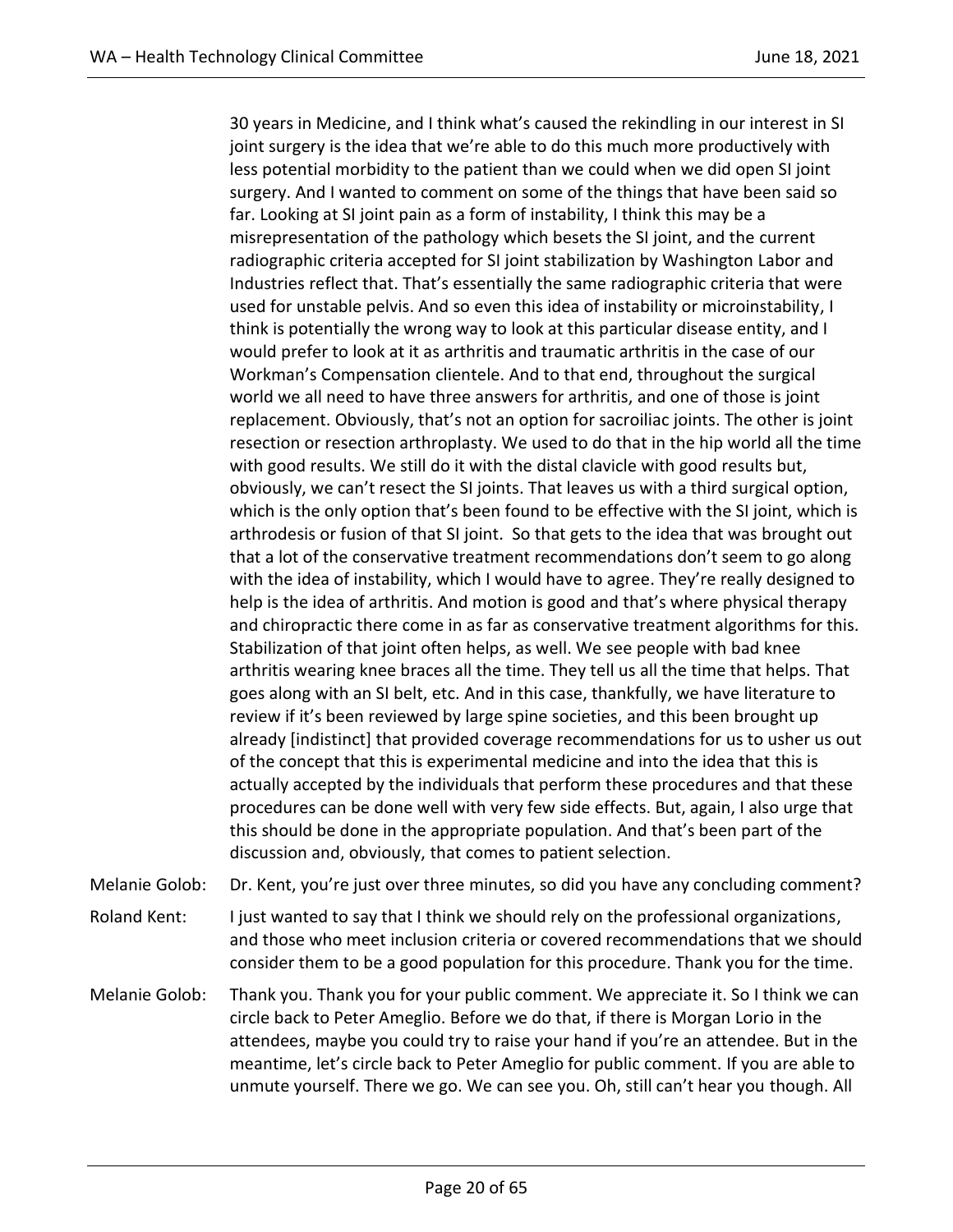right. We can try again later. Okay. It looks like Morgan Lorio. I'll promote you to a panelist so you can give your public comment.

Morgan Lorio: Okay. I'm unmuted now, if you're ready.

Melanie Golob: Okay, yeah. Do you have any conflicts of interest to state?

Morgan Lorio: No. I don't. I'm Dr. Morgan Lorio. I'm a board and chair for [indistinct] reimbursement for [indistinct]. I have no conflicts and I, sorry, I'm just getting in on this conversation. But I would like to ask number one, if you're not familiar with the [indistinct] policy to please familiarize yourself with it. Clearly, some of the comments that were made by Washington HCA relative to the diagnosis, they allude to the fact that they think things are fuzzy. And clearly the diagnosis is very specific with a significant positive predictive value, and we list the references in our [indistinct] policy 48 through 51 [indistinct] and Szadek which speak to the positive predictive value which exceeds that of lumbar radiculopathy. So this is a real diagnosis, a real thing that can be diagnosed clinically and subsequently treated. Additionally, the residency program that I trained in in Buffalo is instructing their residents on how to manage sacroiliac pathology that occurs a more of an arthritic and/or a microinstability pattern that presents that separate and apart from the traumatic Legacy procedures that are accepted currently. The worker's compensation population improves. There's an opioid issue within the US. Narcotic use has diminished having the SI fused and, unfortunately, the imaging to date doesn't readily confirm it. It is a diagnosis by exam, but it has significant positive predictive value. Our society has been following the SI treatments since 2012. We have been actively working to provide care, which is currently rationed. And, lastly, I would ask you why should Washington HCA be a non-sanctuary insurer for those unlucky enough to suffer from chronic sacroiliitis? And why doesn't Washington HCA accept the current data and walk in tow with other insurers moving forward?

| Melanie Golob: | Okay. Thank you. Is that the conclusion of your public comment?                                                                                                                                                                                                                                                                                                                                                                                                                                                                                                                          |
|----------------|------------------------------------------------------------------------------------------------------------------------------------------------------------------------------------------------------------------------------------------------------------------------------------------------------------------------------------------------------------------------------------------------------------------------------------------------------------------------------------------------------------------------------------------------------------------------------------------|
| Morgan Lorio:  | Yes.                                                                                                                                                                                                                                                                                                                                                                                                                                                                                                                                                                                     |
| Melanie Golob: | Great. Well, thank you so much. We appreciate you providing public comment.                                                                                                                                                                                                                                                                                                                                                                                                                                                                                                              |
| Morgan Lorio:  | Thank you.                                                                                                                                                                                                                                                                                                                                                                                                                                                                                                                                                                               |
| Melanie Golob: | So next on the list we have David Polly, and I saw him as an attendee, or I did.                                                                                                                                                                                                                                                                                                                                                                                                                                                                                                         |
| David Polly:   | My hand is raised. I don't know if you can--                                                                                                                                                                                                                                                                                                                                                                                                                                                                                                                                             |
| Melanie Golob: | Oh, great! Oh, you've already been promoted. Okay. Yeah, go ahead.                                                                                                                                                                                                                                                                                                                                                                                                                                                                                                                       |
| David Polly:   | So I do have significant disclosures. I am a consultant for SI-BONE and for Globus. I<br>receive royalties from Springer Verlag and from SI-BONE. I have research support<br>from Medtronic, Mizuho, and AOSpine. I'm on the executive committee of the<br>American Spine Registry of the American Academy of Orthopedic Surgeons. Those<br>are my disclosures. In terms of comments, as an information update there is<br>published five-year result data called The Lowest Study, which was a combination<br>of patients from the planned two-year randomized control trial and from a |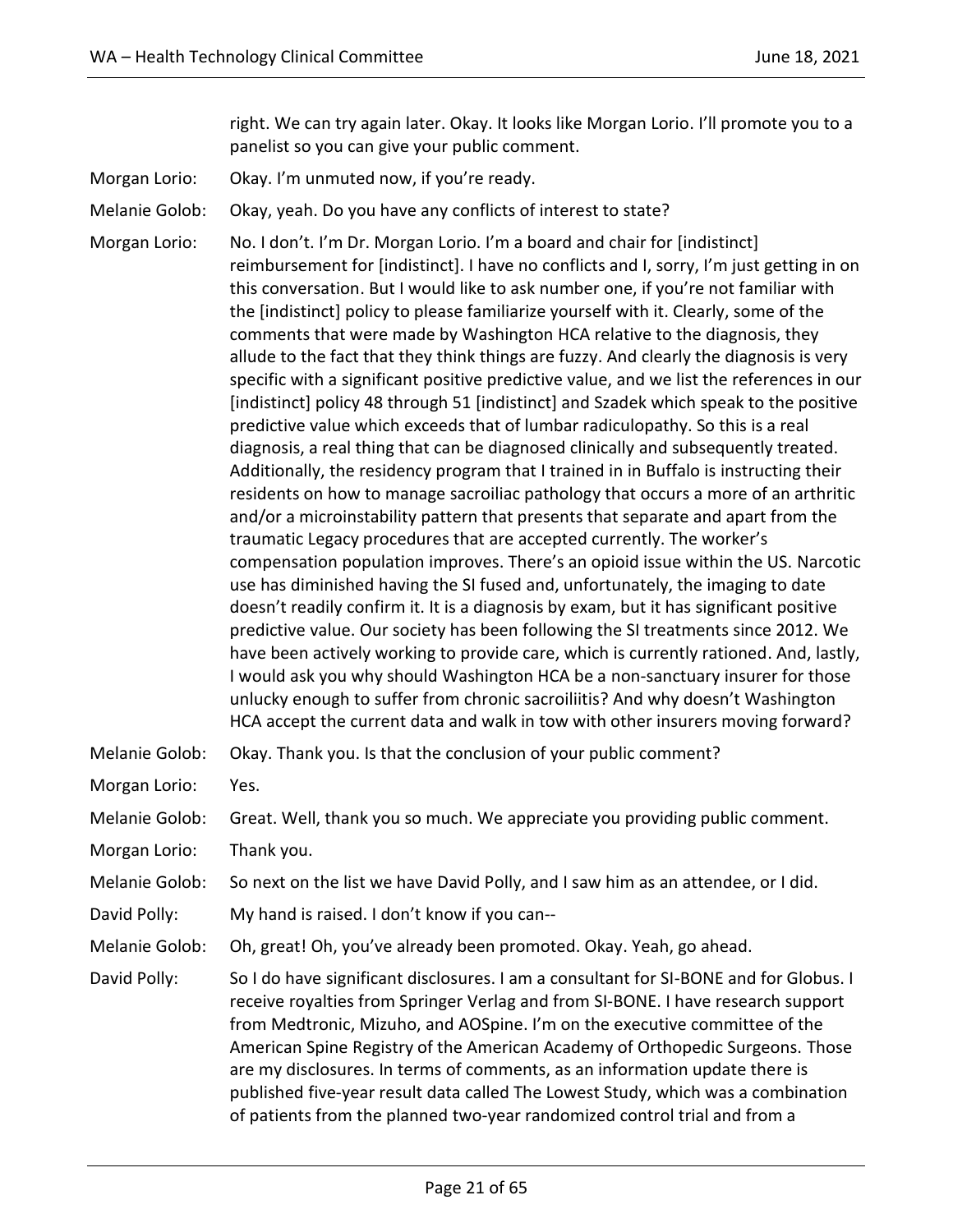prospect of cohort study called the [indistinct] study, and that data suggests that patients who have benefited at two years maintain their benefit through five years. So that's the first information update that I hope the organization finds useful. In the area of diagnosis, my experience has been in participating in the RCT and in subsequent care of these patients that its reliable as the Peterson study says, that it's a clinical prediction rule that it is more reliable than a diagnosis of lumbar radiculopathy by physical exam. It does require three of five physical exam maneuvers being positive, and with the physical exam being positive there is an 85% positive predictive value of response to image-guided local anesthetic. I do agree with Conor Kleweno about the utility of CT-guided injections. I have many patients who were referred to me for SI joint pain based on a possibly imageguided or possibly nonimage-guided injection and having a positive injection response, but they are physical exam negative. When they're physical exam negative, I do not offer them the surgery. The criteria that are used in Minnesota, the state where I practice at the University of Minnesota, for most insurers is that of the randomized controlled trial inclusion criteria. With that utilization criteria, we have not seen overuse or overabundant application of this technology. These patients are significantly debilitated. In a study we published looking at the impact of the burden of disease, they are equivalently disabled to people needing total hip [indistinct], BondEase, and other problems with an HRQOL or a quality rating of about 0.5. And most of the patients in the clinical trials were, in fact, long term pain patients. No argument about that. But the majority of them benefited from the intervention. In the past, there was a comment about difficulty of revision. My partner, Mark Swienckowski, a former Harborview director, and I have performed more than 60 revisions. We've fortunately or unfortunately gotten a reputation as a place that they can be revised, and we have a manuscript in preparation demonstrating that revisions can reliably be done. My experience has been that the revision rate in my primary since about in the 1% to 3% range, and so that's consistent with the published data. And I am a fan of cognitive behavioral therapy, but I'm unaware of high-quality data for CPT specifically for the SI joint, so not quite sure how to apply that other than a generic chronic pain program. In terms of the pain generated, the best work is by [indistinct] that looks at the nerve patterns of innervation within the SI joint. And they're in the anterior capsule and within the subchondral region of the cartilage, and these nociceptor fibers are well represented and well characterized as pain fibers. And so I think the concept of it as an arthritic overload is probably more accurate than a dynamic instability. Although, I have seen Ehlers-Danlos and Marfan patients who have had frank instability. With those comments made, in general, my experience has been that patients who have had prolonged pain have been able to achieve a minimal clinically important difference as determined by their own patient reported outcomes, such as the ODI and the VAS, which in our practice is administered by our medical assistants and not by the physicians and [indistinct].

Melanie Golob: Dr. Polly, your time is up if you have any [indistinct].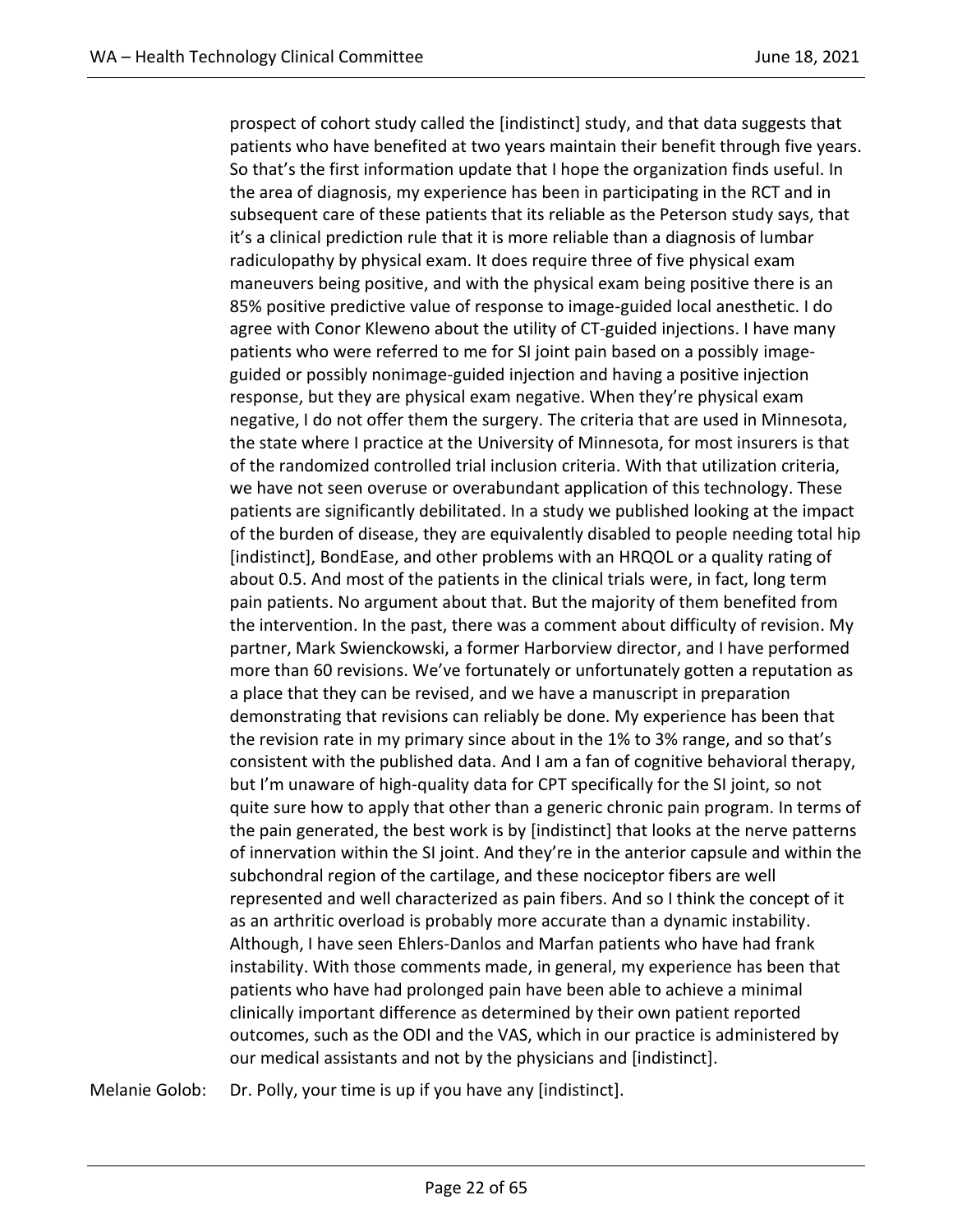David Polly: That's it. Thank you very much.

- Melanie Golob: Okay. Great. Thank you so much. I appreciate you providing public comment. And next on the list we have Cheri Somers, who I believe I saw. So I'll promote you temporarily to a panelist. And if you would like to unmute yourself and provide any conflict of interest you make have, and you are public comment.
- Josh Morse: Cheri's muted.
- Cheri Somers: Can you hear me okay now?
- Josh Morse: Yes.
- Melanie Golob: Yeah.
- Cheri Somers: Great. Thank you all for the opportunity to present today. My disclosure is that I'm a paid consultant for SI-BONE, and in that roll I educate other healthcare providers about diagnosis and treatment of the SI joint. Today, I want to talk to you a little bit more from more of a real world versus an academic standpoint. I work as a nurse practitioner in Spokane for MultiCare. I have worked in partnership with my physician colleague, Tony Tohmeh, for the last 10 years treating SI joint pain. We believe in this as a diagnosis, and we believe that there is viable treatment in the surgical intervention for patients. We've had excellent patient outcomes with MIS fusion surgeries. We participated in the SImmetry outcome study, and in that study alone we treated more than 25 patients with excellent long-term outcomes. The revision rate for SI joint fusion surgery from our perspective is very low. We personally have never had to revise any of our primary fusions. The issue that's raised with the diagnostic criteria being fuzzy is really a misnomer. It's been well established by both NASS and by ISIS, that have published criteria for following for diagnostics in these patients. The same criteria has been adopted by those local [indistinct] who have decided to cover these surgeries. Thus, we are creating a standard for the diagnosis of SI joint fusion. There has been some discussion about chronic pain, which is very real, and it is certainly a consideration in treating patients with surgery. But it's not just a consideration in SI joint patients, it's a consideration in any patient who is having surgery. Patient selection is key, and addressing all of the issues in the entire body of the patient including the mental health issues is paramount. There has been a statement made that doctors and surgeons think SI joint pain is uncommon. I would offer that the diagnosis is actually being missed or confused with another pathology. An example for you is yesterday in my clinic I saw a patient in follow up. I met him last July. He's 50 years old. He's had back pain since the age of 28. He does have spondylolisthesis, which is widely accepted as a spinal diagnosis and generally treated with lumbar fusion surgery. This patient's history and presentation was consistent with SI joint pain, and on my physical exam he had four positive findings. The criteria outlined by NASS and ISIS is that three of those be positive. I referred him for a therapeutic SI joint injection, which he had on July 30th last year. Yesterday, he returned to my clinic because he's starting to feel that the injection is wearing off. Up to that point, he had had 90% improvement in his symptoms. And, again, this is a man who has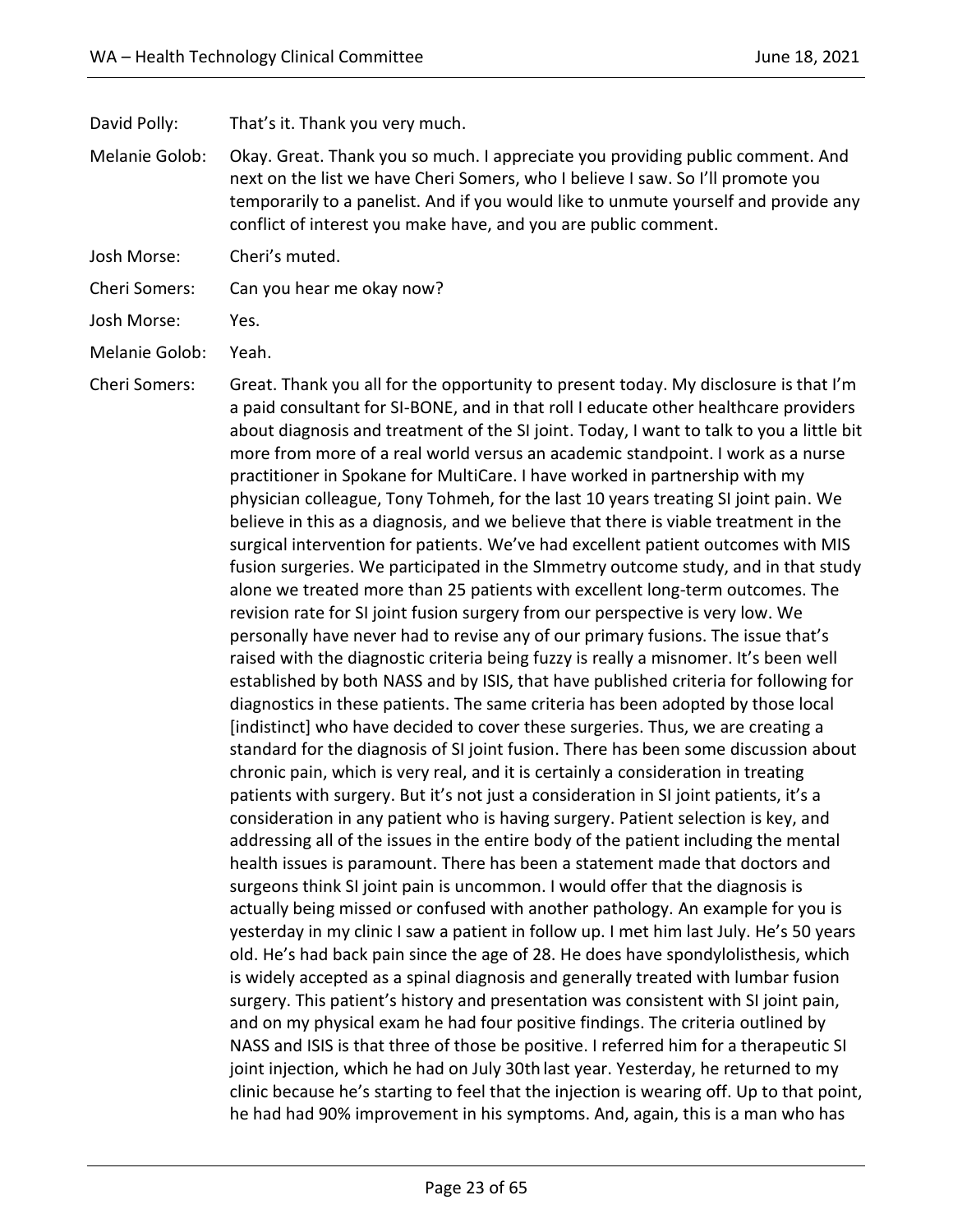had pain for more than 15-20 years He was very thankful that someone had finally figured out where the source of his symptoms was. Another example for you is a 28-year-old active duty Army service member who had been having pain for more than two years following an injury while serving our country. We diagnosed him with SI joint pain. He was treated with surgical intervention. Within six months he was returned to full duty and he was just recently deployed overseas. We've made big differences in these patient's lives, and they are able to get back to their jobs, their families, and their functions. We've had several Labor and Industries patients. We have one patient, Washington L and I, who was able to overturn the denial, and we did treat with surgical intervention. The patient successfully returned to the job of injury. We also have several self-insured patients who have done the same.

- Melanie Golob: Okay. Thank you so much. Do you have any concluding comments? You're over your time.
- Cheri Somers: We owe it to the patients to properly diagnosis them and treat them, and I would really urge the consideration for coverage. Thank you.
- Melanie Golob: Okay. Thank you so much for providing public comment. Next on the list, last of our scheduled, but we'll circle back to those who may have been missed previously. Jose Valerio, if you are an attendee please raise your hand now. Okay, I don't see any hands raised in the attendees. So let's circle back to Peter Ameglio, if you got your audio working, go ahead and raise your hand. Okay. And you can try unmuting yourself. Unfortunately, I'm not hearing anything. Okay. Let's continue on to David Baker. David Baker, if you're an attendee please raise your hand, and Anton Jorgensen and Jose Valerio. Please raise your hand if you are available for public comment. Okay, then I think we can open up the floor. Josh, did you want to share the slide or we can just ask any other attendees who want to provide public comment. Please raise your hand either using star 9 if you're a call-in provider or raising your hand using the browser.
- Josh Morse: Dr. Rege has pointed out if Dr. Ameglio would like to email comments to us now, you can do that. You can email those to me [josh.morse@hca.wa.gov](mailto:josh.morse@hca.wa.gov) and I will share those with the committee if you're having some technical challenges.
- Melanie Golob: Okay. I don't know if you want to give one more chance for public comment, but I think that's everyone.
- Josh Morse: Great. Thank you, Melanie.
- Melanie Golob: Thank you.
- Josh Morse: So Shelia, I think we have completed the public comments.
- Sheila Rege: All right, and miraculously that is right on time at 9:45. I am truly sorry. I did see at least one person having trouble and we apologize, and if you use the email that Josh mentioned, we can even try at some point read those comments if it's short. Thank you. We are due for a break, but I would like to see if anybody has more questions for Emily, and I don't think Randy is on at this time. Yeah, Randy's on.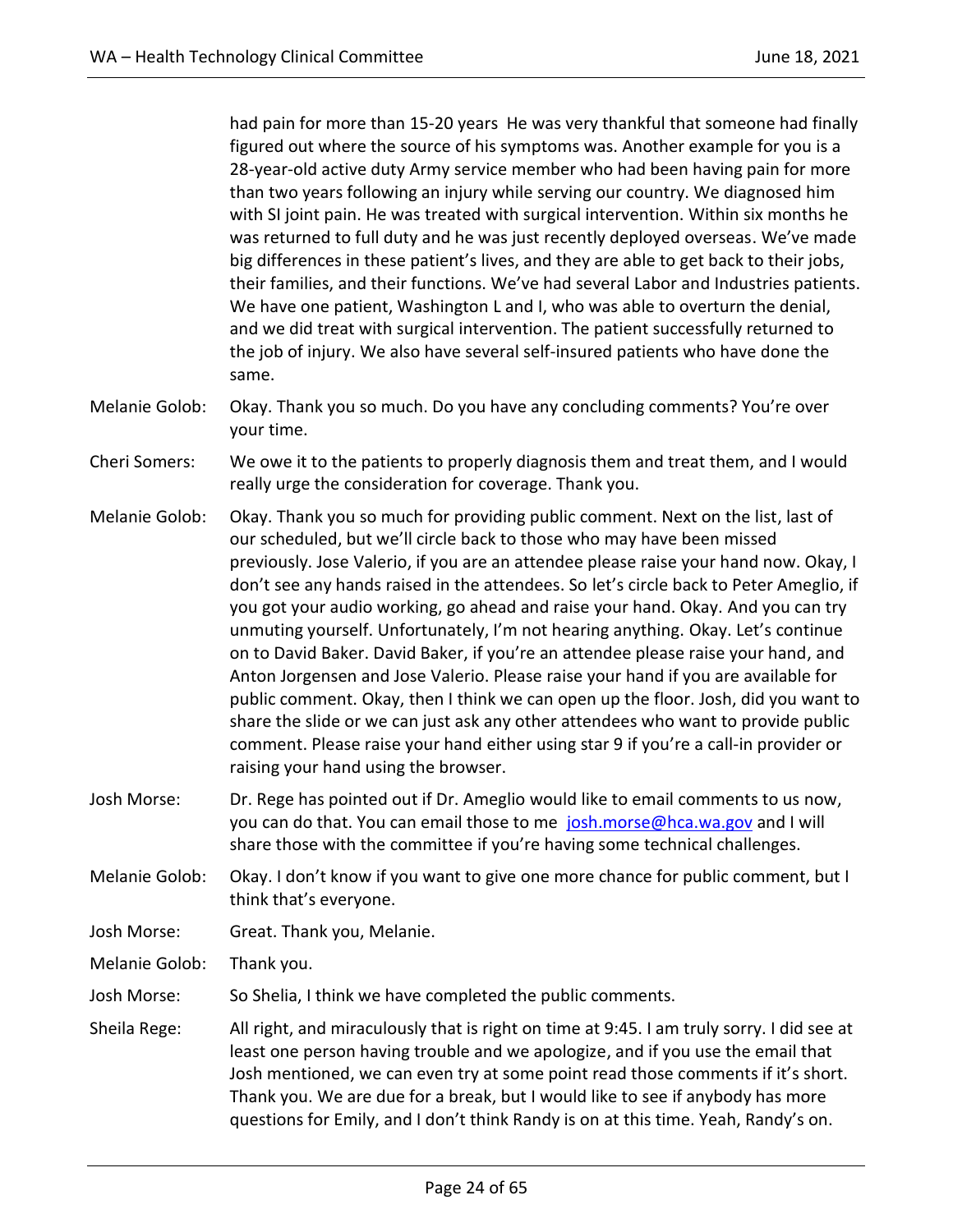Any questions while we have Randy? Because I know his clinic schedule is busy. If not, then we will go for a break until 10 minutes.

Conor Kleweno: [indistinct] I have--

Sheila Rege: Go ahead.

- Conor Kleweno: I have one question, but I think it'll be more relevant at the end when we discuss, but it was on your last slide. The term disruption was in the first categorization of non-coverage, and I think that may just a term we should clarify if we revise the coverage recommendation from our end. Just the term disruption was a little bit vague to me, and I just think we should consider that in our discussions at the end.
- Sheila Rege: Thank you. So break until 9:55. Please leave the zoom call on so we stay as panelists, and we'll see you in a few minutes. Bye.
- [break]

| Sheila Rege:   | Welcome back. Josh, do we need confirmation that we have a quorum, or can we<br>go ahead with the presentation?                                                                                                                                                                                                                                                                                                                                                                                                                                                                                                                                                                                                                                                                                                                                                                                                                                                                                                                                                                                                                                                                                                                                                                                            |
|----------------|------------------------------------------------------------------------------------------------------------------------------------------------------------------------------------------------------------------------------------------------------------------------------------------------------------------------------------------------------------------------------------------------------------------------------------------------------------------------------------------------------------------------------------------------------------------------------------------------------------------------------------------------------------------------------------------------------------------------------------------------------------------------------------------------------------------------------------------------------------------------------------------------------------------------------------------------------------------------------------------------------------------------------------------------------------------------------------------------------------------------------------------------------------------------------------------------------------------------------------------------------------------------------------------------------------|
| Josh Morse:    | No. We have a quorum. Oh, as far as having returned from the-- good question.                                                                                                                                                                                                                                                                                                                                                                                                                                                                                                                                                                                                                                                                                                                                                                                                                                                                                                                                                                                                                                                                                                                                                                                                                              |
| Sheila Rege:   | Why don't we all type in HERE or I'm back from break.                                                                                                                                                                                                                                                                                                                                                                                                                                                                                                                                                                                                                                                                                                                                                                                                                                                                                                                                                                                                                                                                                                                                                                                                                                                      |
| Josh Morse:    | We're good to go, I think.                                                                                                                                                                                                                                                                                                                                                                                                                                                                                                                                                                                                                                                                                                                                                                                                                                                                                                                                                                                                                                                                                                                                                                                                                                                                                 |
| Sheila Rege:   | Okay. Leila, thank you very much. We look forward to hearing your presentation.                                                                                                                                                                                                                                                                                                                                                                                                                                                                                                                                                                                                                                                                                                                                                                                                                                                                                                                                                                                                                                                                                                                                                                                                                            |
| Leila Kahwati: | Okay. Can you all see the full slides? Yeah?                                                                                                                                                                                                                                                                                                                                                                                                                                                                                                                                                                                                                                                                                                                                                                                                                                                                                                                                                                                                                                                                                                                                                                                                                                                               |
| Woman:         | Yeah.                                                                                                                                                                                                                                                                                                                                                                                                                                                                                                                                                                                                                                                                                                                                                                                                                                                                                                                                                                                                                                                                                                                                                                                                                                                                                                      |
| Man:           | Yes.                                                                                                                                                                                                                                                                                                                                                                                                                                                                                                                                                                                                                                                                                                                                                                                                                                                                                                                                                                                                                                                                                                                                                                                                                                                                                                       |
| Leila Kahwati: | Okay. Well, I just want to start out that a lot of what I'm going to cover has already<br>been touched upon, so I'm going to maybe skip over some slides or touch on them<br>briefly to avoid some redundancy. But I'm happy to be here today to present on<br>behalf of the RTI-UNC Evidence-Based Practice Team, which you see listed on the<br>slide. On this slide is a brief overview of the evidence presentation and, as Emily<br>mentioned, this is an update to the 2018 Health Technology Assessment that we<br>also conducted for this topic that informed the January 2019 coverage decision.<br>Before I start, as you've probably already heard from the discussion that has<br>occurred, this particular topic has many stakeholders with very strong opinions. For<br>example, whether chronic SI joint pain dysfunction is a real thing, whether<br>industry-sponsored studies pose so much inherent risk of bias that they should be<br>used, whether existing frameworks for conducting evidence syntheses, specifically<br>risk of bias assessments and grades are inherently flawed, and/or disagreements<br>with how they were applied. What I want to convey to you all is that as the state's<br>independent contractor for conducting these evidence reviews, it's our team's job |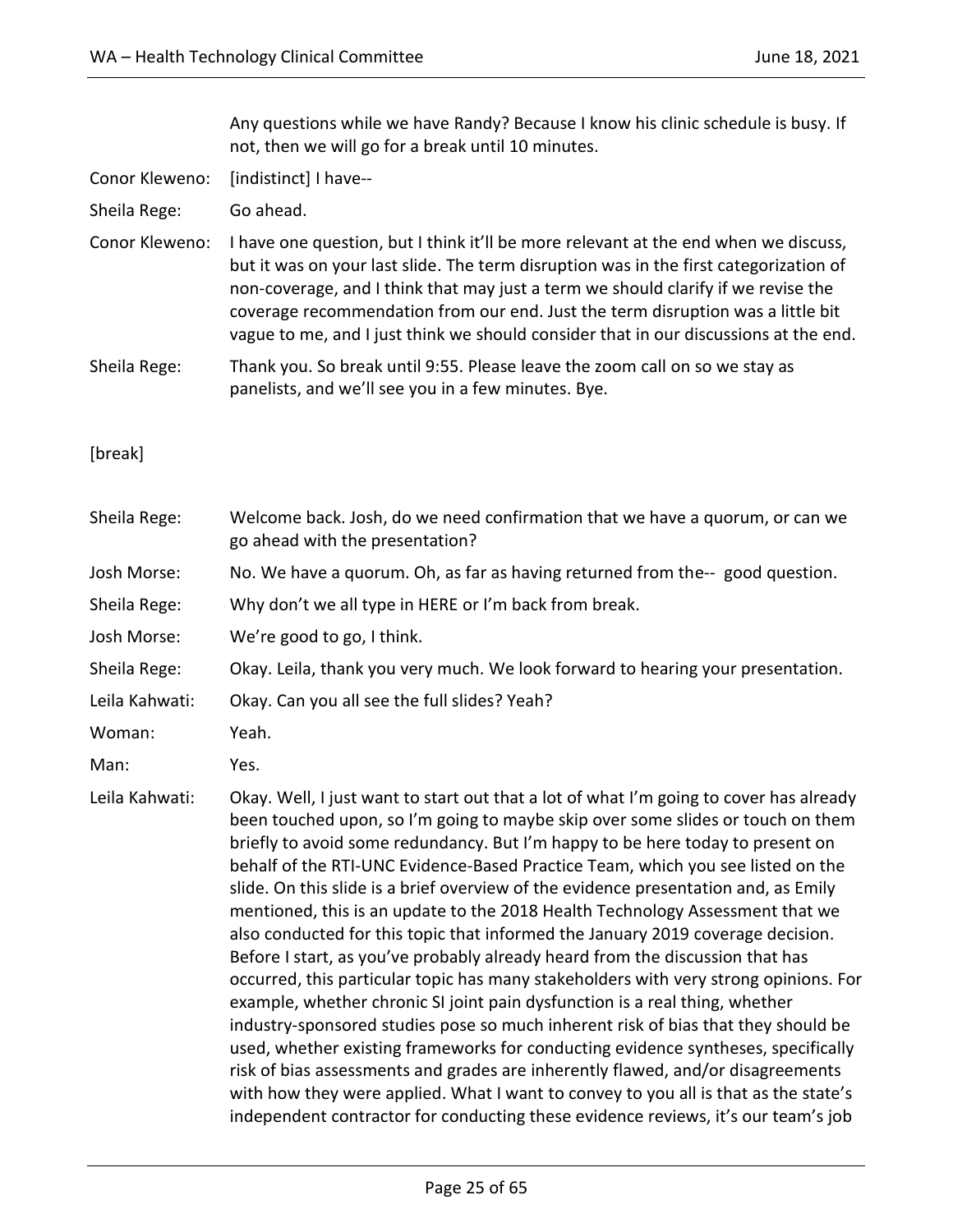to synthesize that evidence through an independent lens using existing standards for evidence synthesis and to convey what that evidence demonstrates and what it's limitations are to help you for consideration in making your evidence informed coverage decision. So Emily's already kind of described a bit of the background, so I'm going to go through these first slides pretty quickly. As you've already heard, chronic SI joint pain is believed to originate from either one or both surfaces of the SI joint, but the entire SI joint complex including the capsule, the ligaments, subchondral bone contain pain receptors, and the pain is often thought to be caused degenerative sacroiliitis from that repeated axial loading and rotation. The clinical presentation of pain varies, but a typical pattern is pain over the SI joint proper and down into the buttock that extends into the posterolateral thigh. As Emily also mentioned, prevalence estimates are limited by the lack of a rigorous case definition, but it's thought to be the primary source of pain in between 10% and 38% of patients who present with mechanical low back pain. Chronic SI joint pain or dysfunction is a clinical diagnosis and has already been discussed at length. It is challenging. There is no single pathognomonic imaging finding that definitively points to the SI joint pain as the source of pain, and how the diagnosis is made in clinical practice varies. So a number of people have already alluded to the guidelines and expert recommendations for diagnosis, which includes a combination of appropriate history confirmed by several physical provocative physical exam findings, imaging to rule out alternative diagnoses, and with an appropriate history and physical exam and alternative diagnoses ruled out, then proceeding on to a diagnostic SI joint injection with anesthetic to see if the pain is relieved after injection. And this appears to be universally used for enrolling participants in prospective research studies, and I'll say a little bit more about the injection on this next slide. So it's the current reference standard for diagnosis. And you'll notice I'm not calling it a gold standard because, as you've already heard, it's an imperfect standard. The injection itself, it should be under imaging guidance to ensure intraarticular placement of a sufficient volume of anesthetic either with or without steroid, and to monitor for extravasation from the joint. However, studies that have used diagnostic joint injection to estimate the prevalence of SI joint pain have actually varied in the volume of injectate that is used, which could influence, again, those prevalence estimates. Also, as mentioned, we didn't identify any studies that provide data from placebo-controlled injections to quantify the magnitude of any possible placebo effect of the injection itself. The amount of pain reduction required for a "positive" diagnostic injection test, you've also heard a little bit about that, and in the studies that we've evaluated, that threshold varied anywhere from requiring 50% pain relief to requiring 80% pain relief. And some people find that this lack of single therapeutic threshold in the literature problematic, suggesting fuzziness in the diagnosis. However, there are several ways to look at that. Several studies using lower thresholds for pain relief actually only report slightly higher prevalence rates than studies that use higher, more stringent thresholds, suggesting that differences in threshold probably above some certain level, whether that's 40% or 50%, probably have only small clinical significance.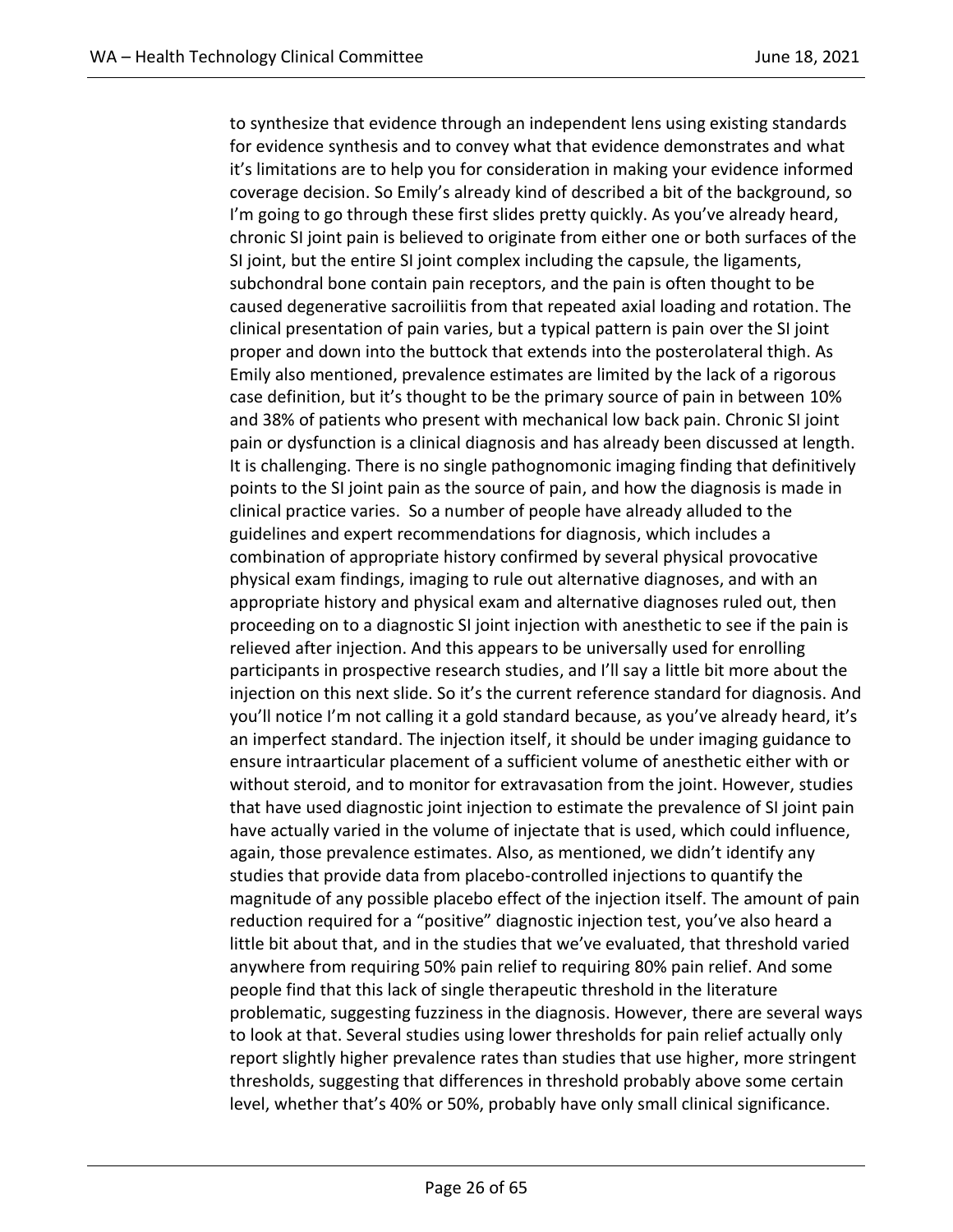And then the other aspect to that which, again, Emily also mentioned, was that in a pooled analysis of more than 320 subjects from the two trials of SI joint fusion with iFuse where people were diagnosed by a combination of history, physical exam, and confirmatory blocks. Both those studies used a 50% pain reduction threshold. The improvements in SI joint pain and disability scores after fusion were independent of the degree of improvement in pain relief beyond that 50% threshold, meaning that using a very high threshold for pain relief to define the condition actually might misclassify some patients who would benefit from the intervention. So it may be that, yes, achieving a certain threshold of relief matters for ensuring appropriate diagnosis, but it's not clear that a direct linear relationship between degree of pain relief and degree of improvement post-surgery can really be expected or anticipated. And then lastly, as some of you saw in some of the payor coverage policies requiring a repeat confirmatory block can reduce the prevalence of the diagnosis and reduce the false positive rate of a single injection. So this slide kind of summarizes the bottom line from our perspective of the evidence review in terms of the diagnosis, making the diagnoses complicated. Current approaches to diagnoses do have limitations and may not be an ideal standard. However, we didn't identify any studies or commentaries to suggest that the current guidance related to diagnosis is absolutely fatally flawed. Okay, moving on briefly so that you can understand about the comparator treatments for SI joint pain. Nonsurgical options include things like medications, analgesics, antiinflammatories, physical therapy, and some of the other things listed here on the slide. For example, pelvic belts were mentioned earlier. Surgical fusion for SI joint pain is an intervention of last resort. It can be done via an open procedure, but that's rarely used anymore for chronic SI joint pain, and its reserved for those cases of acute fracture, trauma, infections, tumor. More commonly now are the minimally invasive procedures performed under imaging guidance. Numerous proprietary surgical systems and devices for SI joint fusion exist. Most are designed for minimally invasive procedures. These systems typically consist of two to three either specialized implants or specialized screws that are deployed under imaging to span the joint for immediate fixation, and they often have specialized designs or coatings to promote bone growth onto and into the implant to achieve fusion. An example of this type is shown up here at the top. This is the iFuse that you've already heard a bit about. It uses triangular shapes, titanium implants, which you can kind of make out here on the figure on the right here. And as you'll see further on the preponderance of evidence that we have in this evidence review is for this device. In terms of surgical approaches used by these devices, it varies by the device. Often, it's either the lateral transiliac approach or a posterior dorsal approach. Outcomes by approach may vary as I think it was alluded to that this is still sort of an early phase of development in these devices, and so the approach used may be very specific to the device used.

Man: I'm sorry to interrupt, but two slides ago you mentioned something about the diagnosis not being fatally flawed.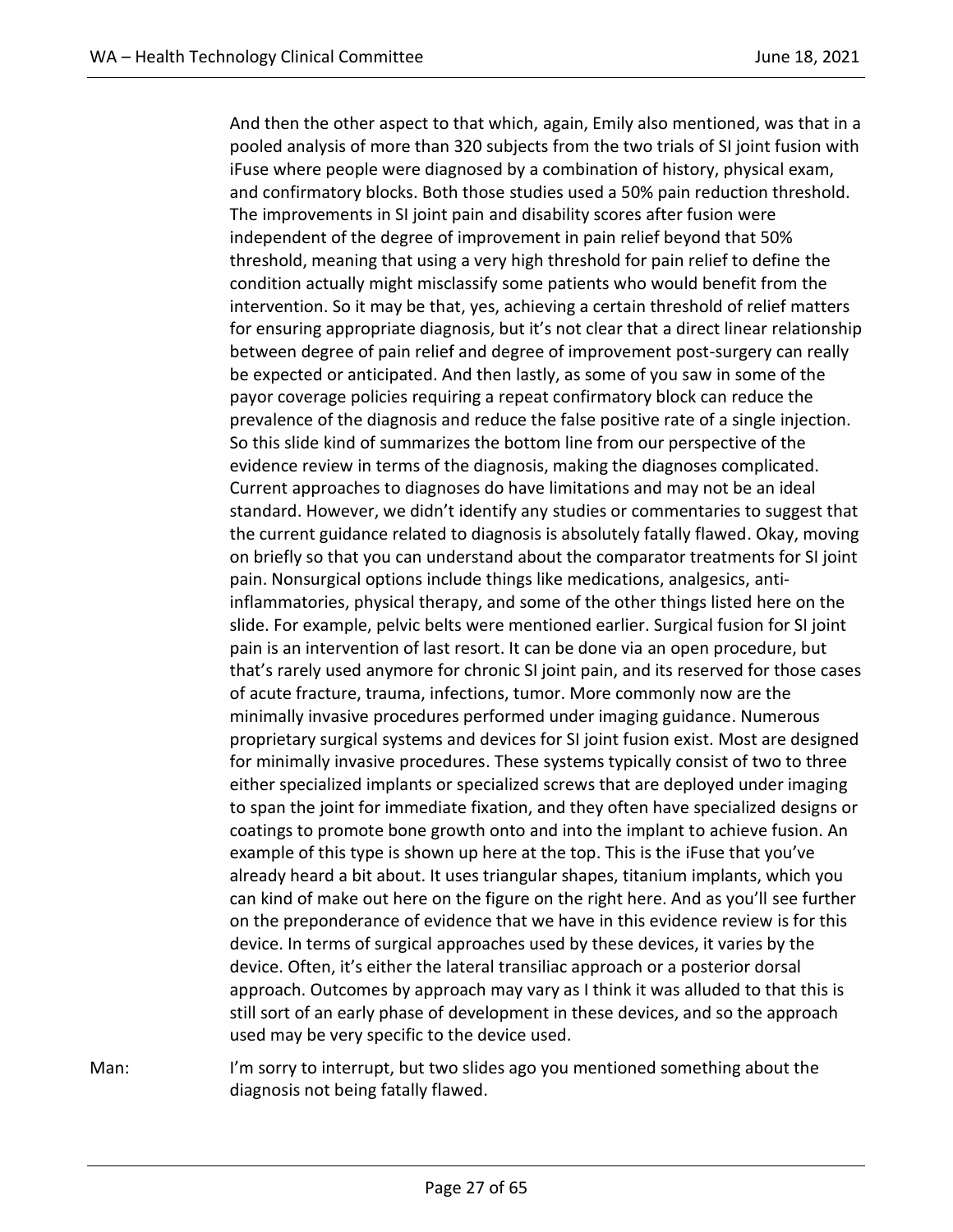| Leila Kahwati: | Yes.                                                                                                                                                                                                                                                                                                                                                                                                                                                                                                                                                                                                                                                                                                                                                                                    |
|----------------|-----------------------------------------------------------------------------------------------------------------------------------------------------------------------------------------------------------------------------------------------------------------------------------------------------------------------------------------------------------------------------------------------------------------------------------------------------------------------------------------------------------------------------------------------------------------------------------------------------------------------------------------------------------------------------------------------------------------------------------------------------------------------------------------|
| Man:           | And did you look into the current diagnostic criteria? Was that valid? Do you do<br>any type of evaluation in terms of the current criteria for a diagnosis with, I think,<br>about three physical findings and some quantitative pain relief or, I should say,<br>subjective pain relief from joint injections from an SI joint to alleviate pain.                                                                                                                                                                                                                                                                                                                                                                                                                                     |
| Leile Kajwait: | Yes.                                                                                                                                                                                                                                                                                                                                                                                                                                                                                                                                                                                                                                                                                                                                                                                    |
| Man:           | Have you, in terms of your report, is that a good diagnostic criteria? Is that valid?                                                                                                                                                                                                                                                                                                                                                                                                                                                                                                                                                                                                                                                                                                   |
| Leila Kahwati: | So, yeah. What I can tell you is those were the criteria used in the trials.                                                                                                                                                                                                                                                                                                                                                                                                                                                                                                                                                                                                                                                                                                            |
| Man:           | Okay. Okay.                                                                                                                                                                                                                                                                                                                                                                                                                                                                                                                                                                                                                                                                                                                                                                             |
| Leila Kahwati: | So the trials that we're going to talk about used those criteria and so, in fact,<br>probably the coverage criteria that were developed probably evolved from their<br>use in the trials more so than the other way around, if you see what I'm saying. So<br>the coverage criteria that CPGs, the clinical practice guidelines, and they payors<br>have articulated are largely based on what was used in the trials.                                                                                                                                                                                                                                                                                                                                                                  |
| Man:           | Okay. Good. And the reason why I'm bringing this up is because I'm struck by Dr.<br>Transue's initial presentation about the inter-observer variability, and how does<br>that even fit into all of this?                                                                                                                                                                                                                                                                                                                                                                                                                                                                                                                                                                                |
| Leila Kahwati: | I think, if I'm not mistaken, I think those were referring to the physical exam<br>findings. Emily, maybe you-- is that right, Emily? I don't know if you're still on.                                                                                                                                                                                                                                                                                                                                                                                                                                                                                                                                                                                                                  |
| Man:           | That's fine. I just wanted to-- I'm just trying to process all of this right.                                                                                                                                                                                                                                                                                                                                                                                                                                                                                                                                                                                                                                                                                                           |
| Leila Kahwati: | Yeah. Yeah.                                                                                                                                                                                                                                                                                                                                                                                                                                                                                                                                                                                                                                                                                                                                                                             |
| Man $2$ :      | Does the physical exam findings have very, very low [indistinct] rate of reliability?                                                                                                                                                                                                                                                                                                                                                                                                                                                                                                                                                                                                                                                                                                   |
| Leila Kahwati: | Yeah, and that's why I think this is a clinical diagnosis, right, where you're<br>accumulating the history, the physical exam, the diagnostic joint injection, ruling<br>out other alternative pathologies with imaging, and to come to a clinical diagnosis.<br>Yep. Okay. The last I just wanted to say about the--                                                                                                                                                                                                                                                                                                                                                                                                                                                                   |
| Sheila Rege:   | We do have Conor who has a question. Sorry.                                                                                                                                                                                                                                                                                                                                                                                                                                                                                                                                                                                                                                                                                                                                             |
| Leila Kahwati: | Yep.                                                                                                                                                                                                                                                                                                                                                                                                                                                                                                                                                                                                                                                                                                                                                                                    |
| Conor Kleweno: | One physical exam comment/question. These are physical exam maneuvers, but<br>the "answer" is the patient saying they have pain. Not like they're auscultating, we<br>as clinicians are auscultating and finding something different to our ears, or we're<br>not palpating and feeling a lump, or manipulating and feeling a difference in range<br>of motion or distraction across something. All of these physical exam findings are<br>we do something to the limb or the body, and the patient says, "yes, I have pain"<br>or "no, I don't have pain." So just to clarify they are physical exams, but they're not<br>based on any sort of clinician/user interpretation. It's the patient saying, "yes, I<br>have pain," and that may be some of the reliability concerns, maybe. |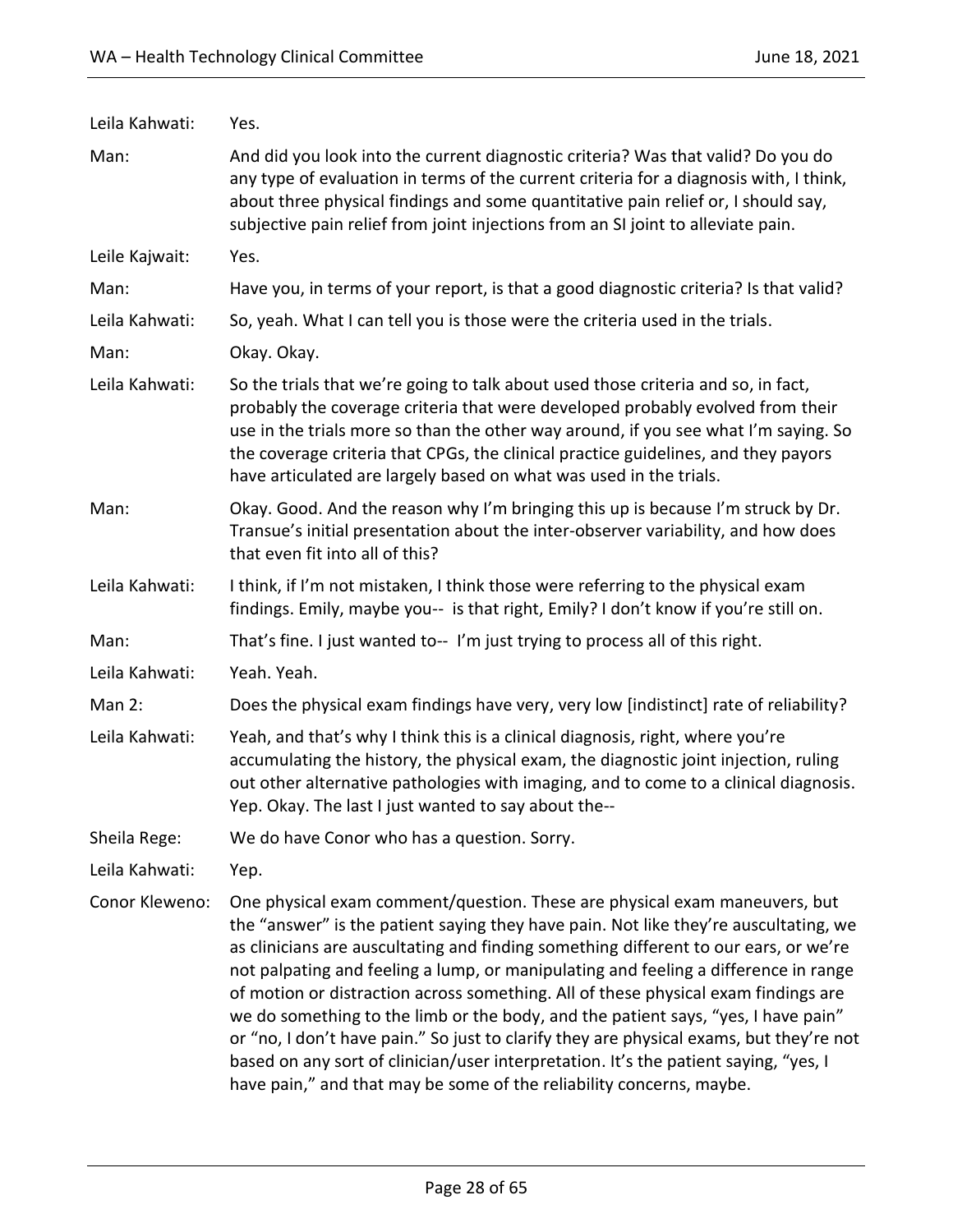- Man 2: Thank you. That sounds like the typical provocative maneuvers we do during examination.
- Leila Kahwati: Yes. Yep, exactly. Yeah, they're often referred to in the literature as provocative physical exam maneuvers. Okay. The last thing I wanted to say about these SI joint devices is that some of them use decortication of the bones with placement of a bone graft, followed by or concurrent with to immediate fixation where the screws are implants to achieve what someone would refer to as a true fusion and that's, for example, the SImmetry system shown here on the bottom is an example of combining that immediate fixation with decortication and bone graft. So we, for this update, identified 34 products currently marketed in the US specifically for SI joint fusion. So 17 of those have FDA 510(k) clearance. The full list of all those devices is in the full report. As Emily mentioned, 510(k) clearance is based on evidence that the device is substantially equivalent to something that's already on the market or approved by the FDA or that was marketed before 1976. Eight products are structural bone allografts or implants and their biologic tissues, so they fall under requirements to be approved via Title 21 CFR. And there are nine devices that actually have both 510(k) clearance and Title 21 CFR approval because they are designed to be used again with demineralized bone matrix allograft, so they need both types of approvals. So none of the devices or implants on the market were required to be approved through the FDAs premarket approval process, which is the more rigorous pathway for demonstrating safety and effectiveness of medical devices. Also related to this is that these products have been commercially available, which makes it somewhat challenging to study them in the most rigorous way or it disincentivizes their study in a really rigorous controlled way, because recruiting surgeons, recruiting patients to participate in a study where they potentially might be randomized to sham or placebo can be challenging. So I just want to put that out there for information. A very quick tour through the methods. We use typical systematic review methods for this review. This is the analytic framework which covered three main key questions related to effectiveness, safety, and cost. We also had a couple subkey questions specifically for comparative effectiveness sort of between two alternative procedures, and so all the details are related to the framework or in the full report. For this update, we did pull forward all of the studies that were previously included in that 2018 review, and we updated our search to cover through January 31, 2021 and with surveillance for new primary studies through the end of May. To address, I think, Mika's comment earlier about if these studies were done in 2013, why don't we have longer outcomes than two years? Part of that is just the publication lag between when study's finish, when they get written up, when they get submitted and accepted. And the five-year study that Lois mentioned by Dr. Polly, that is only eligible for this review for the safety outcomes, because it's not a controlled comparison. So the lowest study that he mentioned is in the evidence review for safety outcomes, but it doesn't contribute to comparative controlled efficacy outcomes. The table here at the bottom of the slide just summarizes our study selection criteria, which I'm not going to describe in detail again. Just to remind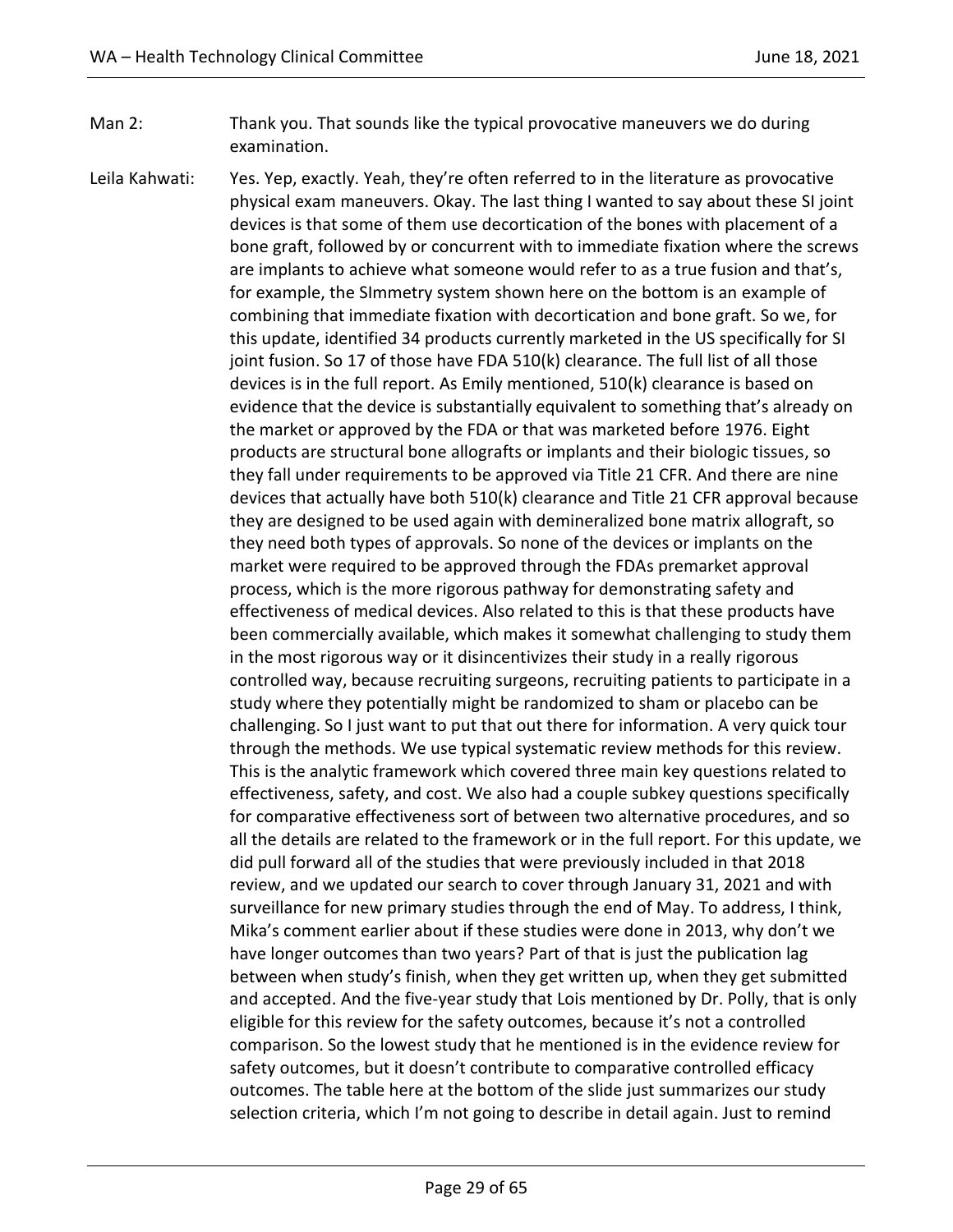you the way this review was scoped was, again, we only allowed controlled studies for the research question on efficacy so that we could have the highest confidence in those findings, where as we allowed uncontrolled studies for the research question on safety, which is typically when we want to cast to a broader net to make sure we're not missing any important safety signals. A few words about risk of bias assessments. We conducted those on all included studies. We used different risk assessment tools depending on the study design, as shown here, and all studies were assessed as having either a high risk of bias, some concerns for bias, or a low risk of bias. The domains that we assess during risk if bias are included in the blue box, and I do want to clarify something Emily mentioned, that we do assess whether the outcome assessments were blinded to the group allocations, so that is part of our standard risk of bias assessment. Two things that I will point out that is not here, one is sample size. Sample size we consider as part of a precision estimate and grade and then study funding, and I'll say a little more about that in a minute. So risk of bias assessments apply at the study level, unless we determine that different outcomes within the same study require different ratings. For example, studies reporting shorter term outcomes versus longer term outcomes where you have crossovers, and you'll see that. The longer term outcomes may be assessed as having a different risk of bias than the shorter term outcomes. Secondly, I want to note that risk of bias is on a continuum. Its not really a binary concept where it's either high or nothing. Current method emphasizes evaluating not just whether any factors contributing to risk of bias are present but rather whether that risk of bias could substantively influence how you might interpret that outcome. And lasty, there is no currently internationally recognized risk of bias assessment instrument that considers study sponsorship or source of funding as a consideration for evaluating the method of logic risk of bias. So as you all know, drug and medical device studies are frequently sponsored by industry or they involve industry employees in the design, execution, and reporting, and people do often raise concerns about the risk of bias from some studies. We suggest using terms to describe those kinds of concerns as potential conflicts of interest rather than risk of bias, which we tend to reserve for describing methodologic issues related to the study design or the study execution which, frankly, can be fatally flawed in a study, whether it's industry sponsored or not. There is some evidence that across health research that industry-sponsored studies do report more favorable outcomes compared to studies that don't have competing financial interests, and these findings do appear to be independent of the methodologic risk of bias or study design. So it is important, absolutely, to note where potential conflicts of interest may be and, as we do with all the reviews, we've included all of the information that is reported in the studies about study sponsorship in the full report, and we've also included them on the slides for the presentation so that there is full transparency around the issue of study sponsorship. Lastly, I know some of the members are new, but it sounds like all of you have very deep evidence-based methodology backgrounds. So, hopefully, this is not a new concept for you, but we do generate certainty of evidence ratings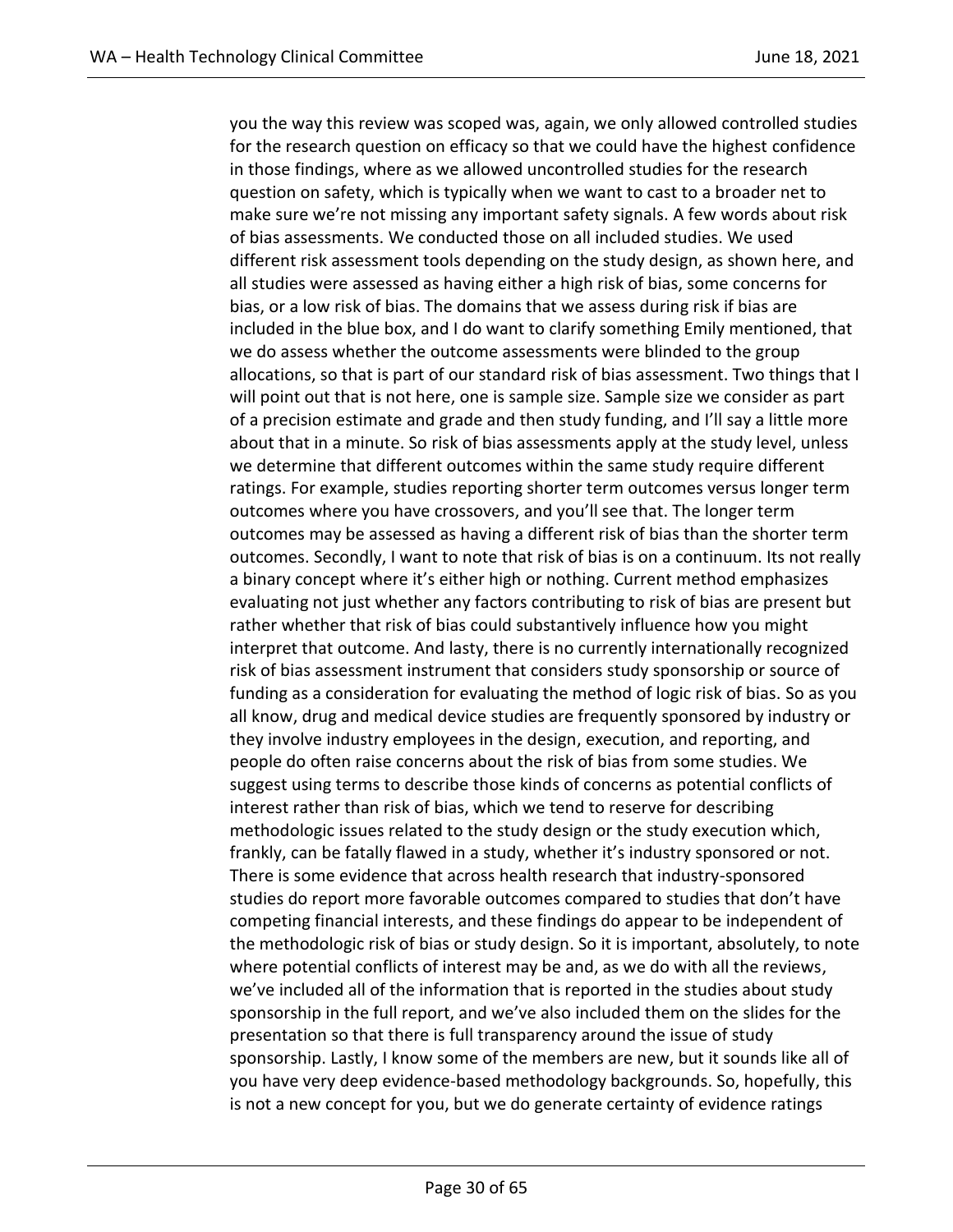using the grade approach. And as a reminder, grade is applied to a body of evidence, meaning one or more studies relevant to a specific comparison and a specific outcome and we assess the five domains that you see here listed in the top left. Risk of bias, you'll note, is what we were just discussing. It's only one of the domains that contribute to the overall assessment of certainty. We also assess the consistency of findings across studies, the directness of the measure used, the precision of the estimates which, again, relates to the sample size and adequate statistical power, and then publication bias. Our assessment of those domains leads to a rating of very low, low, moderate, or high certainty, as shown at the bottom left of the slide. And I've included a slide at the back of the deck that provides some guidance for interpreting these certainty ratings. So a study could be rated as very low for risk of bias, but it also might be rated as very low for inconsistency or imprecise. So the certainty ratings do not directly correlate to risk of bias. That's important to keep in mind. And then just as a reminder, for bodies of evidence comprised of RCT studies, we start with a default of a high-grade rating, high certainty rating, and then we downgrade that rating to moderate, low, or very low based on the five domain considerations here at the left. And then bodies of evidence that are observational start with a low rating based on their study design and then can get downgraded further and, in some cases they might also get upgraded. That rarely happens. So before we move onto the results, I want to pause here to see if there are any questions or people need clarifications about the background or the methods before we dig into the actual results.

- Mika Sinanan: Mika Sinanan. A quick question about one of your earlier comments. Do we, from the studies that you've looked at, know what proportion of patients who present with low back pain that is attributed to this actually respond to the nonoperative treatments? What proportion actually come through and eventually get the injections and the physical tests in preparation for possible surgery?
- Leila Kahwati: I don't know that we have that information from the studies that were included. What we do have is either the comparison groups in the two trials, the Insight and iMEA trial, we sort of know what happens to them after six months of follow up, because we are comparing their pain outcomes and their disability outcomes to the group that got surgery. So we can see what happens after that six months of follow up, but I think one of the challenges is that people come to study enrollment with a different pre-enrollment history. So I think the average duration of pain in the two trials was somewhere around three to seven years, but what we don't really know or have detailed data about is how many of those people exhausted every single nonsurgical option that was out there versus how many have maybe only been dealing with this for maybe six months and haven't had years and years of nonsurgical therapy. That we don't have from these studies. Does that answer your question?

Mika Sinanan: Thanks.

Leila Kahwati: Anything else before we move on? Okay. Hearing none. So quickly, this is a summary of just how we got to the included studies. We screened 233 titles and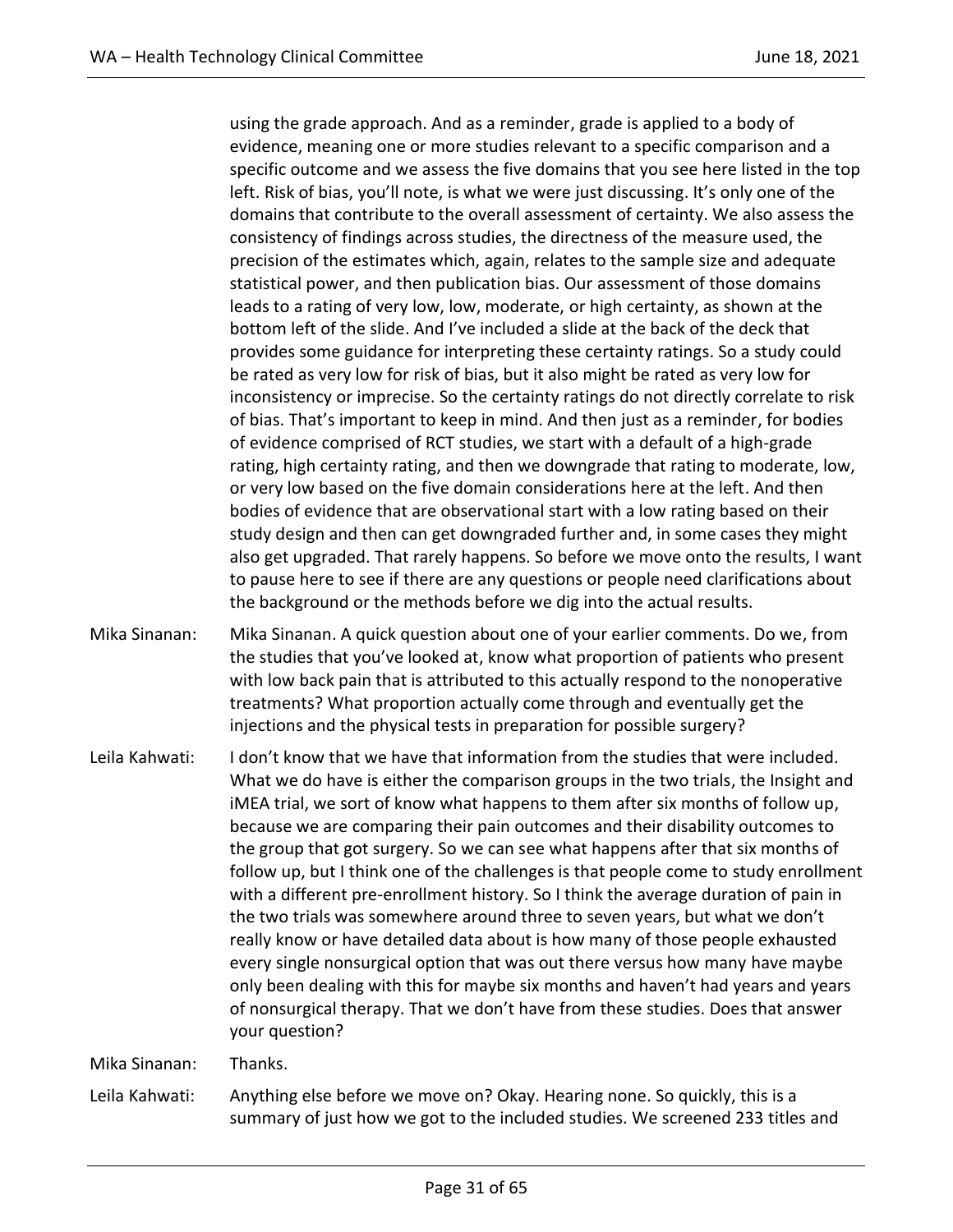abstracts, 50 full text articles. There were 43 studies from 50 publications included in the previous review. We identified 14 new studies represented by 17 articles in the update search, so for a total of 57 studies represented by 67 articles in the current version of the report you're seeing now. The breakdown of included studies by key question is also shown on this slide. So for the effectiveness key question, we have two RCTs, which you've already heard about, Insight and iMEA, and then there are seven controlled cohort studies. For the safety question, the same two RCTs and controlled cohort studies plus there are 43 uncontrolled studies that contribute to the safety question, and then there are five studies contributing to the costs question. So to orient you a little bit to the result section, let me describe the three comparisons that I'm going to be presenting so that you can more easily map to your decision tool that you'll be using to guide your coverage, your deliberations, and your coverage decisions. So first I'm going to be presenting slides that evaluate SI joint fusion. We'll start with minimally invasive compared to conservative management. These slides are all going to be colorcoded blue, and I'll present the effectiveness outcomes like pain, physical functioning, and then safety, things that adverse events and revision surgeries and then cost, and then I'm going to briefly touch on the open fusion surgery compared to no surgery. Since that's a really less relevant comparison for your decision making, I'm not going to spend a lot of time on that, but all the details are in the full report. Then next, I'll briefly describe the comparison between minimally invasive joint fusion and open fusion, and there is only effectiveness and safety outcomes for that. There's no cost for that. And, again, I will focus on high-level findings since that's less relevant. And then lastly, in the yellow color-coded slides, I'll be presenting the two studies that compared two alternative procedures for minimal invasive surgery and, again, these slides will be gold-yellowish color. So let's start out with the minimally invasive surgery compared to conservative management. So there are three studies for this comparison.

- Larry Birger: I have a question.
- Leila Kahwati: Yes, go ahead.
- Larry Birger: Apparently you didn't see my hand evidently.
- Leila Kahwati: Oh, no. Sorry. I've got two screens going, so it's hard. So just verbally interrupt me, because I can't watch the chat and watch the hands at the same time.
- Larry Birger: Sure. No, that's fine. Do they address-- the idea of conservative management, at least when it comes to cognitive and behavioral type things or manual therapy is a different kind, that is by no means a monolithic or uniform modality, and it may fall under a broad Rubrik, but I think any of us who have any amount of clinical experience would see that one physical therapist can accomplish something that three other haven't. One chiropractor works magic and five others haven't. One physician gets through to somebody with something when others haven't. I've had that experience a lot in my own practice, and so I always step back when I see conservative management and that kind of term listed as a comparator, because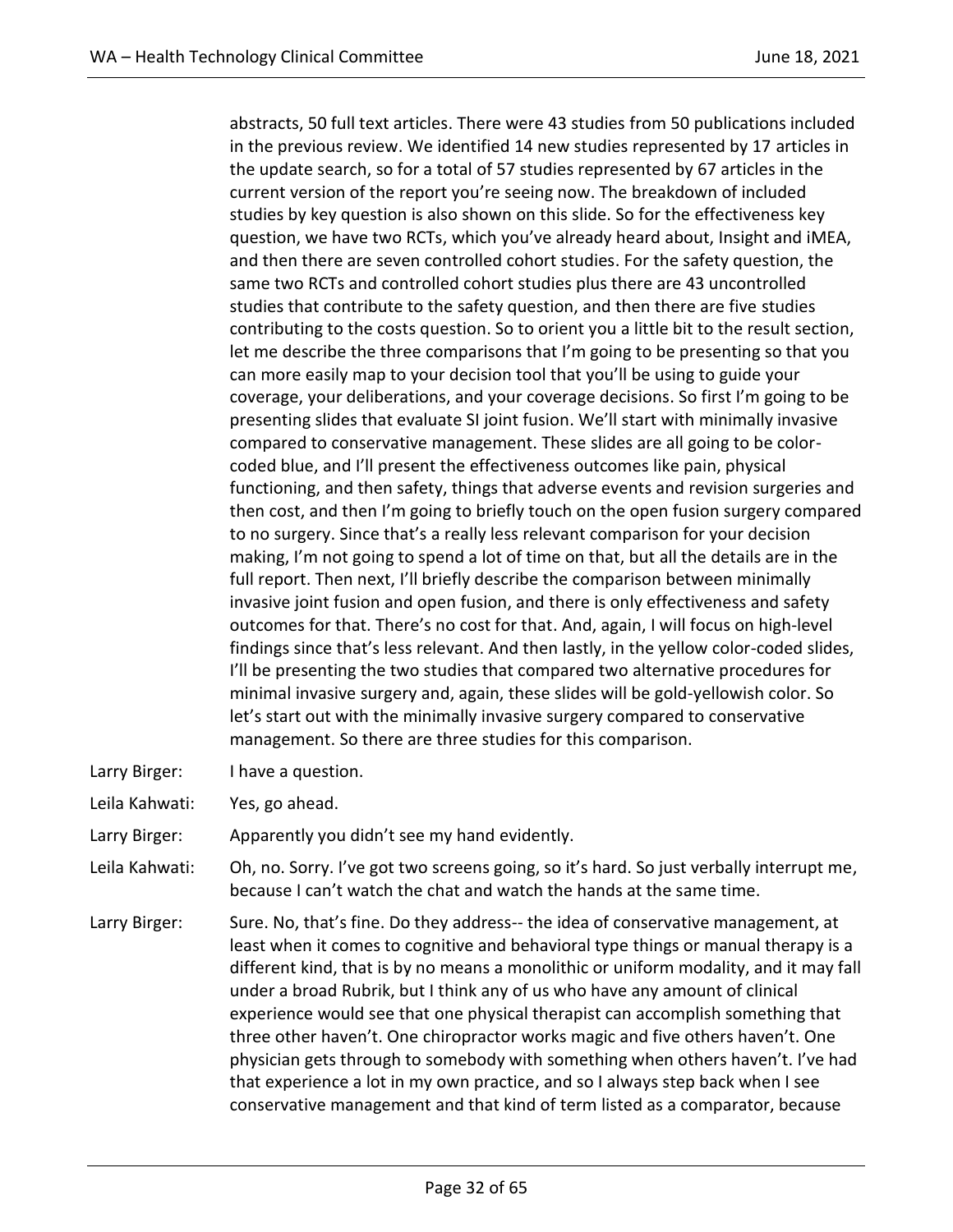that is really heterogeneous on multiple levels. And I'm just wondering if in this case that has been recognized.

- Leila Kahwati: Yeah. When I describe this slide, I'll talk a little bit about what the conservative management group got, and then perhaps if there are further questions, you can ask at that point. Would that be okay?
- Larry Birger: Sorry. I muted it. Sure.

Leila Kahwati: Okay. So there are three studies that compare SI joint fusion to conservative management. Two of them are the trials in the first two rows here, the Insight trial and the iMEA trial. Insight was the US trial. iMEA is the European trial. They were conducted over roughly the same time frames, 2013 to 2014 to 2015. The numbers in each study are a located in this last column. The surgical intervention was the same in both trials, but the comparator groups did differ somewhat. So these were not trials that just compared surgery to usual care, meaning people got whatever their doctor felt like giving them. There was a standardized protocol for the conservative management groups in both studies. Insight use a step-wise approach that was outlined by the study protocol, but that was directed by the site investigator, which included physical therapy, which nearly all the participants underwent, therapeutic joint injections, which about three-quarters of the participants received, and radiofrequency nerve ablation, which about 45% of the participants received. In the iMEA trial, conservative management consisted of optimization of medical therapy, individualized physical therapy focusing on mobilization and stability at least twice per week for up to eight weeks, and patient education. Individual cognitive behavioral therapy was also allowed, but it was not available to participants at all sites. So the way I would characterize conservative management for these two trials is not completely standardized, manualized, with fidelity checks and adherence checks and lots of extensive training to the people delivering the conservative management intervention, but it's also not like no standardization, people just got whatever their site investigators felt like doing. There was a menu of options that was available to the participants in those groups. So I would characterize it somewhere in between usual care and a really robust, well-standardized intervention. I think that was Larry who asked that question. Does that address your earlier question?

Larry Birger: At least to some degree, yeah.

Leilah Kahwati: Okay.

Larry Birger: Leilah, I have another. This is kind of similar but on the other end of this, but does your evaluation tools take into effect the limited sort of surgeon input. Let me explain that better. So you have 19 centers and 102 patients. And then at each center, if we there's only one surgeon, that means that max on average five procedures per surgeon. Obviously the range is going to be greater. So you have a trial with input of surgeons that maybe only have done one or two and then [indistinct] numbers are low any event rate is going to be substantial. So I just didn't know if that was in your notes.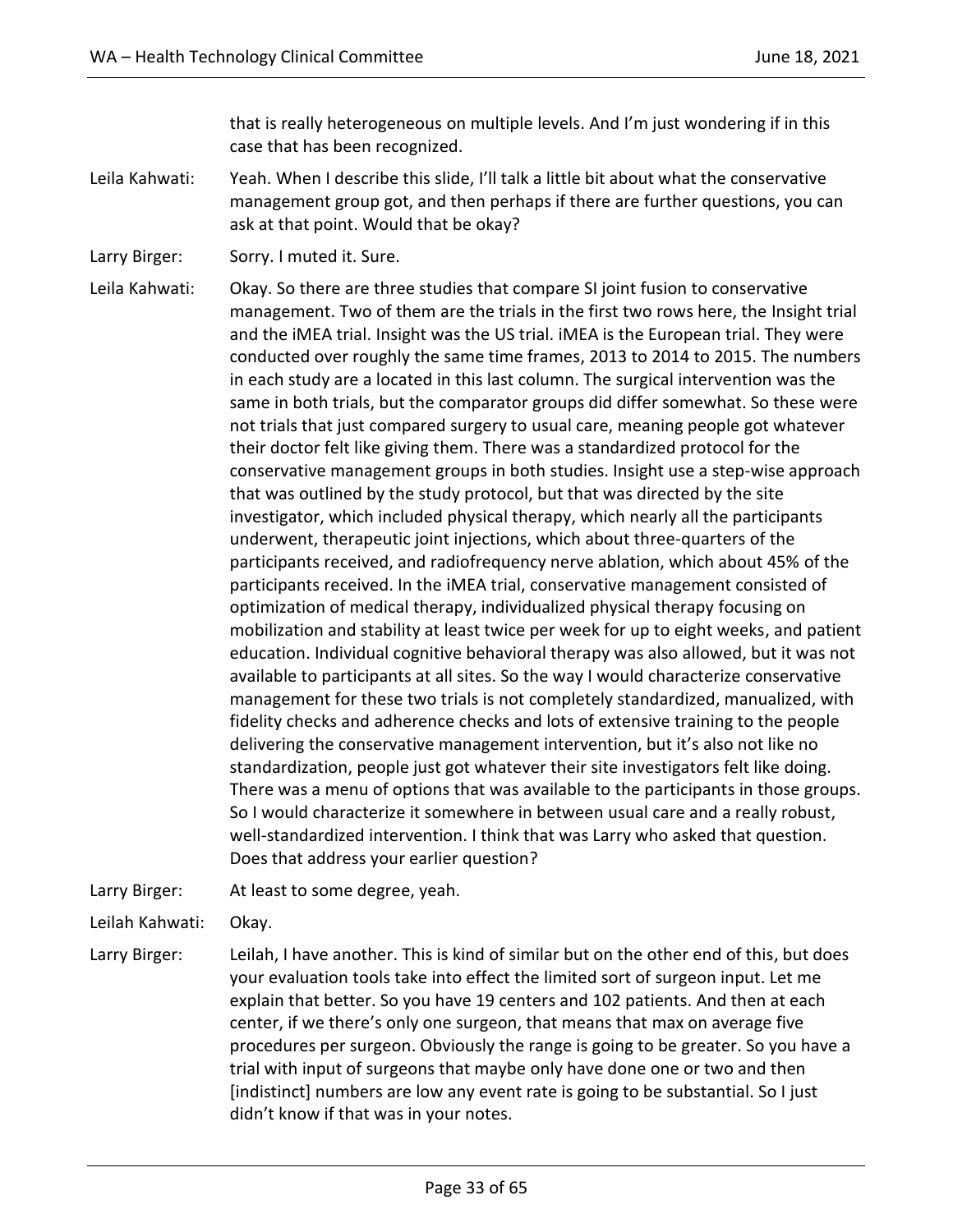- Leila Kahwati: Yeah. We did not pull out any numbers reported by site. And to be honest, I don't recall-- they certainly didn't report by individual site. What I can't recall is if there were some reporting by surgeon experience or clusters of sites, but in our report we did not tease things apart down to the site level.
- Larry Birger: And does that come into the quality measurement or evaluation of this?
- Leila Kahwati: It does not. Yeah. It's not part of the--yeah.
- Larry Birger: Okay, thanks.

Leila Kahwati: Yep. Okay, so the next thing I want to mention, because it is critical to understanding this evidence, is that both of the trials allowed crossovers for the people who are originally allocated to conservative management. They were allowed to crossover to surgery after six months of follow ups. So the first six months of the trial, people stayed in their groups, and this requirement to allow crossovers was reported by the study authors as a requirement of them getting their IRB approvals. And also I think in some of the public comments we received about the report, it was also mentioned that because these devices are commercially available, there were concerns over being able to recruit surgeons and patients to do this study if the device is already commercially available. So they made a decision to allow crossovers to not stifle their ability to recruit. So how this factors in is that we assess these studies as having some concerns for bias for outcomes up to the six-month mark, primarily because of the lack of treatment blinding and the lack of outcome assessment blinding. So from Insight, 89% of the participants crossed over, and for IMEA, 43% of the participants crossed over. Because of this high rate of crossovers, we considered all the outcomes after six months is high risk of bias. The studies did attempt to account for the crossover issue by using last observation carried forward method of [indistinct] or by reporting results as treated instead of as intention to treat. However, neither of those approaches is particularly robust for handling the issues of crossovers, and so that's why we rated those longer-term outcomes as high risk of bias.

- John Bramhall: Wait, sorry. Not to interrupt you too much. Are there any studies where the intervention, the minimally invasive intervention is carried out because the patient is in that study arm but they continue to receive what you might call conservative therapy at the same time? I'm sort of asking, once you get your screw placed are you done? Or are there other opportunities for people to get cognitive therapy and what have you?
- Leila Kahwati: Yeah, I believe I don't think there's any study driven provision of those kinds of services to patients, but certainly patients could have received those things through the normal course of postsurgical clinical care. And so I don't have it right in front of me, but it's certainly something I can look back to see if the studies describe doing. But I think there was a standard postop course of care, but whether people received continued long-term physical therapy or long-term CBT in the surgical group, I'm just not sure about it. I'd have to look back at that. All right. Real quick, because I don't think it merits quite that much attention, but there is a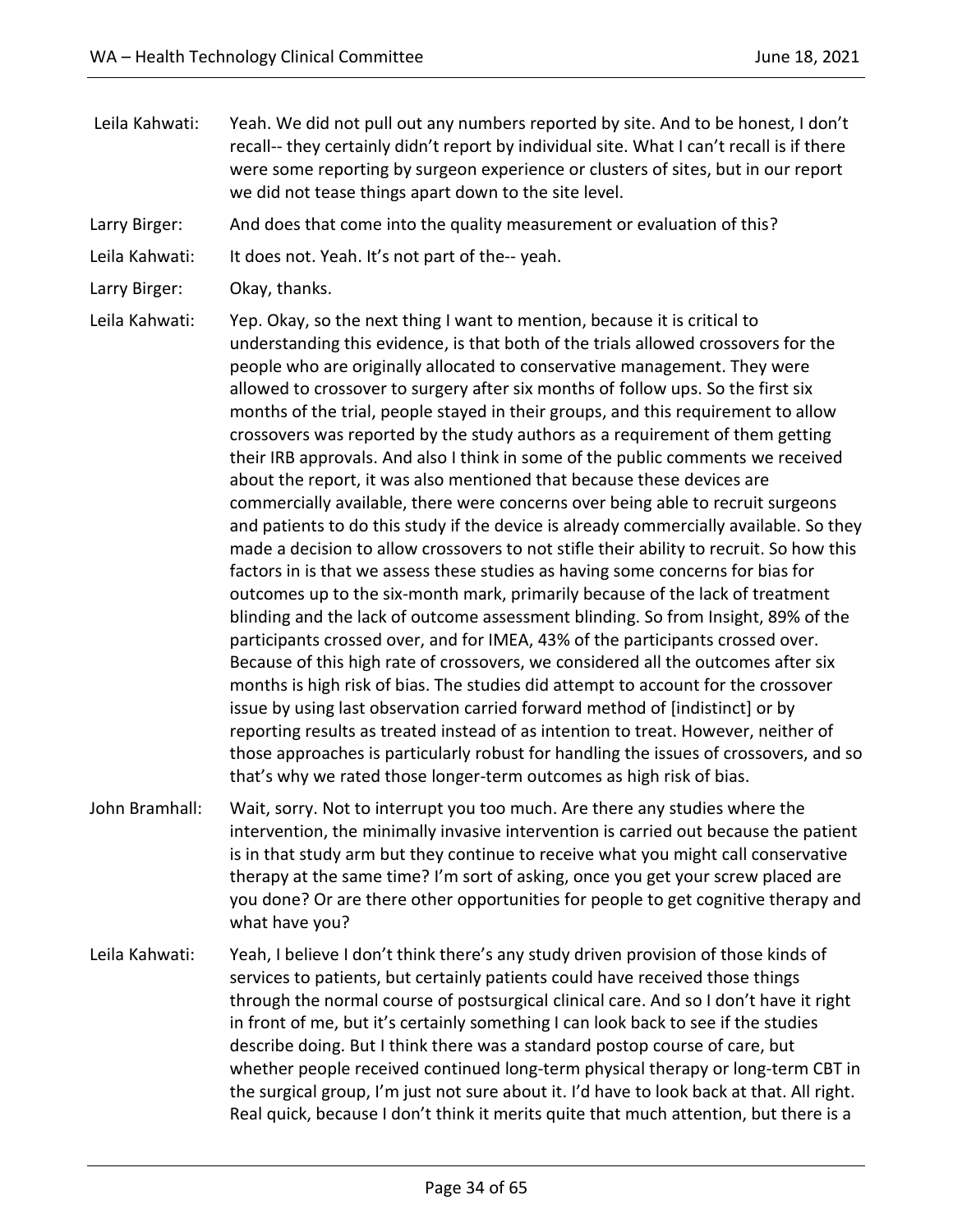third study here. It's a study by [indistinct] in this last row. It's a retrospective controlled cohort study conducted at a single center in Spain. It compared iFuse with two comparator groups. The first group was a conservative management group, which included smoking cessation, weight control, physical therapy for at least three months, nonsteroidal drugs, and therapeutic steroid joint injections. The other comparative group was radiofrequency nerve ablation. We assessed this study as high risk of bias, mainly because there was a high degree of participant [indistinct] and missing data but also concerns around confounding and selection bias related to the retrospective observational design. All right. So here's a little bit about the diagnostic criteria and the participants who were enrolled. So this is for really all three studies, but mostly I'm focusing here on the RCTs. The criteria in the cohort study was very similar. And I think to the earlier question, these criteria are pretty much the same as what's in all the guidelines and what experts recommend in current clinical practice. So they all required chronic symptoms, positive Fortin finger test, at least three provocative physical exam findings, 50% or greater reduction in pain after an SI joint block. In addition, the two trials required a baseline visual analog pain scores or the VAS score of more than 50 mm which, again, goes on a scale from 0 to 100 mm. So that's a score of at least 50 or higher, and has a Oswestry Disability Index (ODI) of greater than 30 points, and that scale goes from 0 to 100 with higher scores indicating greater impairment. The mean duration of pain in the enrolled samples were between three and seven years, and about a third of the participants in both trials and the cohort study did have a history of a prior lumbar fusion. And Emily mentioned this before, as well. I think there are several ways to think about this last characteristic about the number who have a lumbar fusion, from the studies we don't know the reason for the prior lumbar fusion or whether patients presenting for these trial entry had new onset low back pain since their lumbar fusion surgery or whether they had persistent pain despite their lumbar fusion surgery. So its hard to know what to exactly make of this data point. Some experts have suggested that a prior lumbar fusion alters the biomechanics of the SI joint pain, resulting in a faster degenerative process that then leads to pain. Others have suggested that subjects with low back pain that received lumbar fusion as a prior treatment may, in fact, have had SI joint pain all along and were misdiagnosed. Their SI joint was always the initial source of their pain and lumbar fusion doesn't fix that, and so they continued to have pain. So its kind of hard to really know what to make of this data point, but maybe there's a little bit of both things going on. And lastly, so the entry criteria, as I mentioned, was a baseline VAS of 50 or more. The actual mean VAS score in both groups on a scale of zero to 100 was actually 82. So these are people with a fairly high level of pain at study entry. Okay. This is a very busy slide, but it's basically a topline summary of the changes from the previous report to what is in the updated report, and these are the grade certainty ratings, and on the left is the prior report, and on the right is the updated report. So let me just walk you through the top line findings. So just to orient you a bit to the figures, the outcome domains are located along the left-sided vertical axes. Each shape that's on the grid indicates the body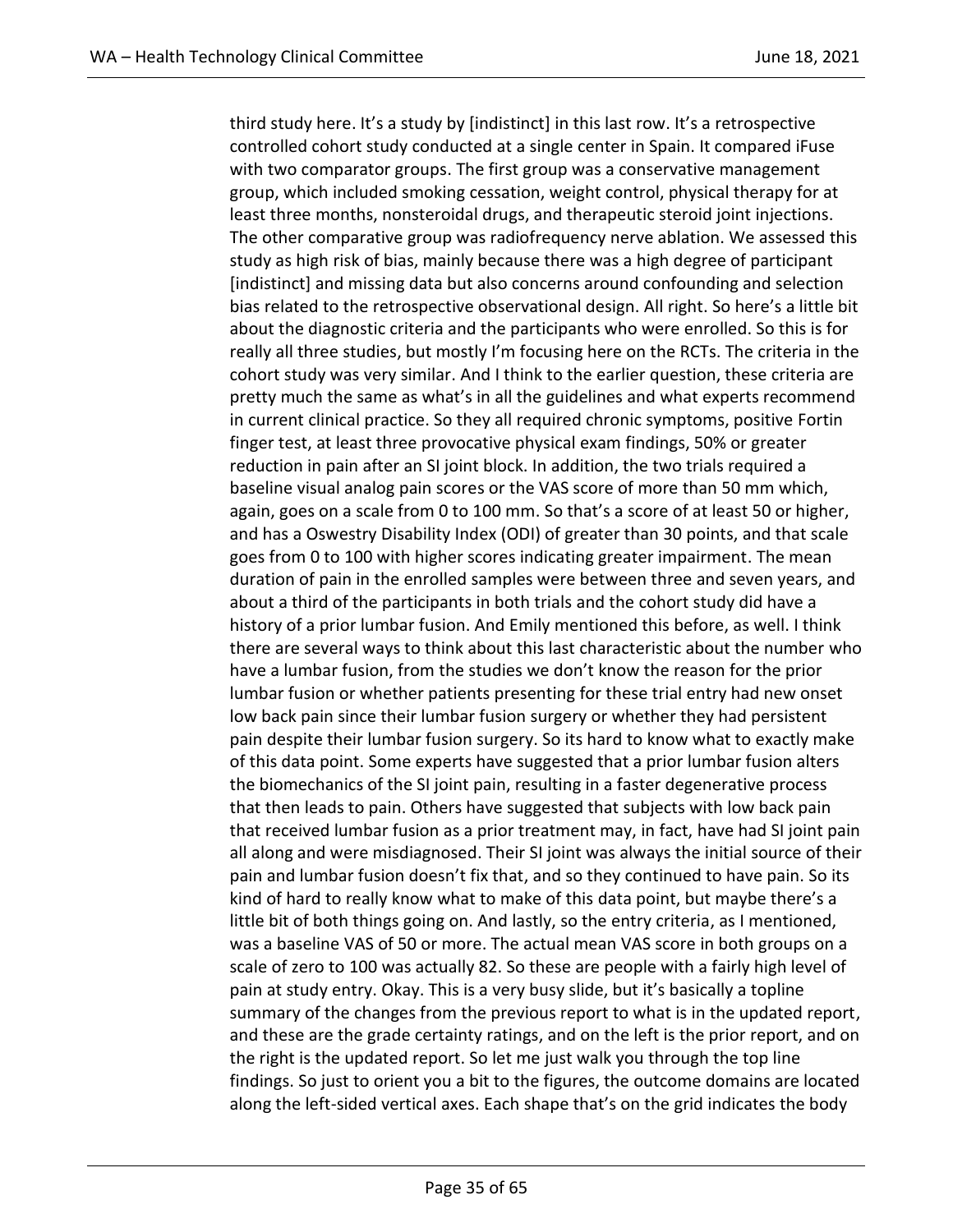of evidence for the outcome that we've depicted. The evidence from our CTs are located separately from the bodies of evidence from observational studies. A rectangle shape indicates outcomes at six months. A diamond indicates outcomes at one to two years. And then the oval indicates outcomes anywhere from six months to three and a half years. We had to have that because that controlled cohort study only reported outcomes over that very wide time span. And so when you see the oval, you can think of it as that's the controlled cohort study. Everything else is from the trials. The color of the shape represents the certainty of the evidence according to grades. The red is very low. Green is high. You don't see any green on these maps. And finally the location of the shape in these groups indicated down here along the x-axis indicate whether the outcome favors conservative management, whether it favors minimally invasive surgery, or whether there's no difference between the groups. However, the specific location within this larger group being along the x-axis doesn't indicate magnitude. So outcomes depicted further to the right are not any larger than outcomes depicted closer. It's just that we don't have a great way to depict magnitude because these are all different measures using different outcomes. So the last thing I'll say is that the updated evidence map does not reflect any new studies, but we do have new articles with new data. So what the evident updated map represents is this new additional data from new articles, but there are no new unique studies. So for effectiveness outcomes at six months, these are the shapes that you see up here in the original report. It's the yellow and the red ovals. For pain, function, and quality of life, we had before and we still have moderate certainty from the trials evidence that minimally invasive fusion is more effective that conservative management. We did adjust our evaluation of the opioid use outcome because the rationale for that was before we had it as low certainty for no difference between treatment groups, as you can see here that the orange rectangle over here, but the new additional data going out to two years and also additional data from a second study rather than just one study, one isolated time point six months, we were able to see a little bit more of the trajectory, and so our rating changed to very low for favoring surgery for opioid use. There was no new data from the controlled cohort studies, so all of those stayed the same. So what is new for effectiveness outcomes is now we have data out to one or two years, and that's the orange diamonds on the right hand graph. The results reported for these outcomes suggest a persistent benefit of surgery compared to conservative management. Although, as you can see, our certainty is reduced to low at these time points because of those study limitations I talked about earlier with issues with crossovers and how to interpret the longerterm outcomes. The safety part of the map, which is depicted on the lower part of the evidence map, we have added a new row at the bottom to reflect revision surgery. We didn't include it last time because it's an outcome that can only happen for people who initially had surgery. You can't have revision surgery if you didn't have surgery in the first place. But what we decided to do is show it here on the map as favoring conservative management because the incidences of revision surgery will always be zero for the conservative management group, and so it can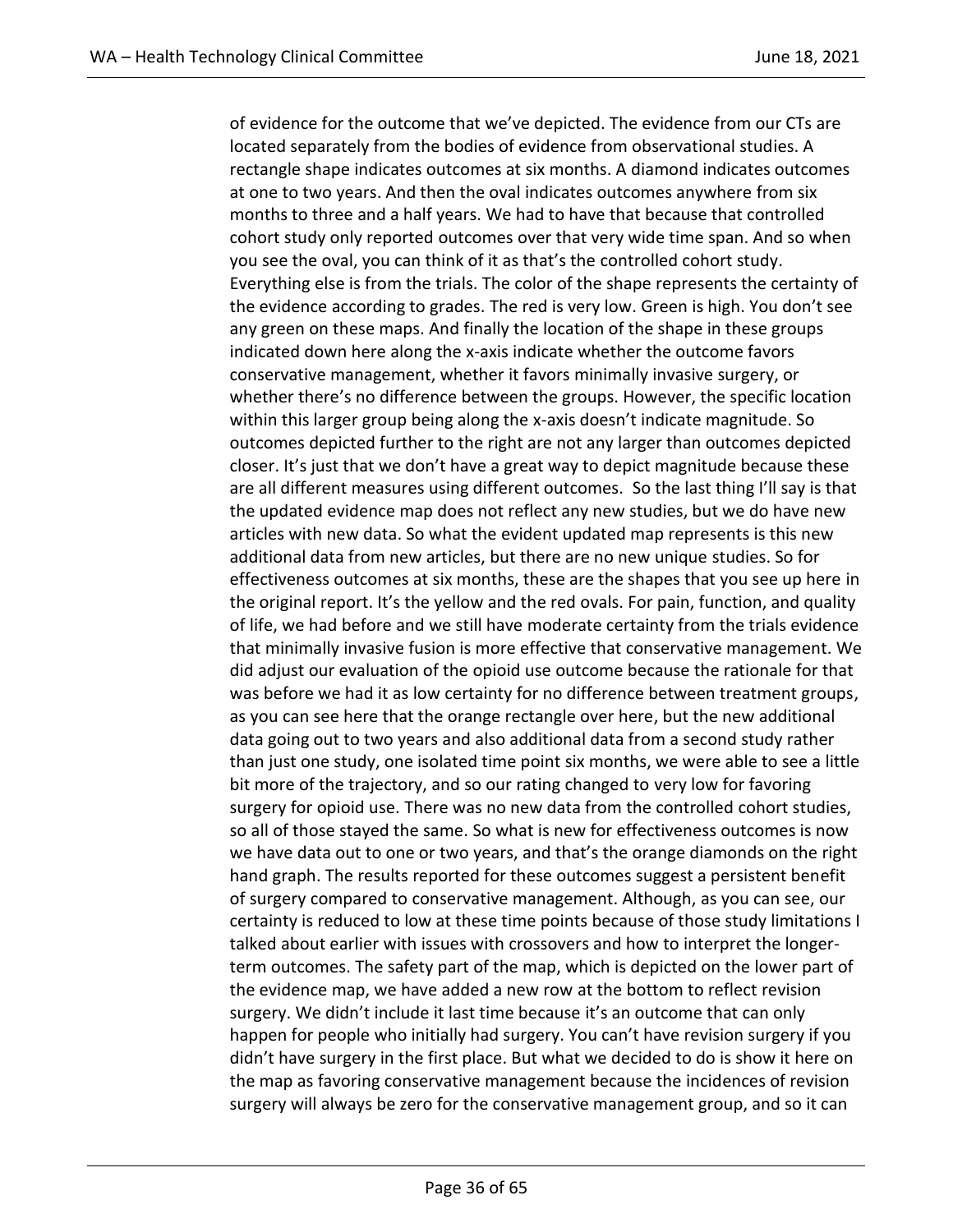only be higher for people who initially received surgery. So we're electing to show that on the map in that way this time around. And then lastly, the only other change for adverse events we adjusted our strength of evidence rating to very low for favoring conservative management. So we used to have it over here in the no difference, and we've moved it over to favoring conservative management. And this was based on a couple things: updated data for the time points that we were provided in new study publications and a closer look at how these events were reported across the various publications. I don't know if I have mentioned this, but each of these trials actually have results reported in between three to four different publications and the data were not always consistent across those publications. So Emily alluded to the fact that we lost a little bit of confidence in the safety data, and it's because we had trouble making sense of inconsistencies in the numbers reported across the various publications. And then lastly to adverse events, the data at time points beyond six months that was presented by study authors was largely uninterpretable because study authors were not clear about whether those events were occurring in just the crossover patients or those who did not crossover or whether they were combining them. And so we had a lot of trouble making anything out of adverse event data beyond six months. Okay, that was I know a lot, so I'm going to-- maybe this would be a good time. I have slides that take a deeper dive into each of these outcome domains that follow this. And so Josh and I had talked about a choose your own adventure style presentation in terms of are there specific outcomes you would me to take a deeper dive into, or would you like me to just go through them all? I'm happy to do whatever would work best for the group.

Sheila Rege: We've looked at this. I would ask Conor or Randy. You've looked through these slides. What do you think would be best helpful for this committee?

Conor Kleweno: That's tough. I don't feel really strongly one way or the other. I feel like clinically that the pain and function ones are what are often highlighted in the visit, but I don't feel strongly on this which one we should be focusing on or not.

Sheila Rege: Janna?

Janna Friedly: Yeah. I was going to suggest the same. Pain and function clearly are to me most important, but also I do have some questions about the opioid use data and how that was measured and collected. Just knowing that its very different to collect this data and to analyze this data, and I had trouble assessing this out from the primary manuscripts, myself. So I would appreciate that.

Leila Kahwati: Sure.

Janna Friedly: And then, sorry, I'll just make one more comment that I struggled myself reconciling some of the data between the different publications. It wasn't huge differences but slight differences in all of the outcomes and even in their supplemental table that in the Insight study, in particular, in the 12-month paper. There was a supplemental table that provided data that conflicted with the table that was presented in the main study and particularly related to crossovers. And so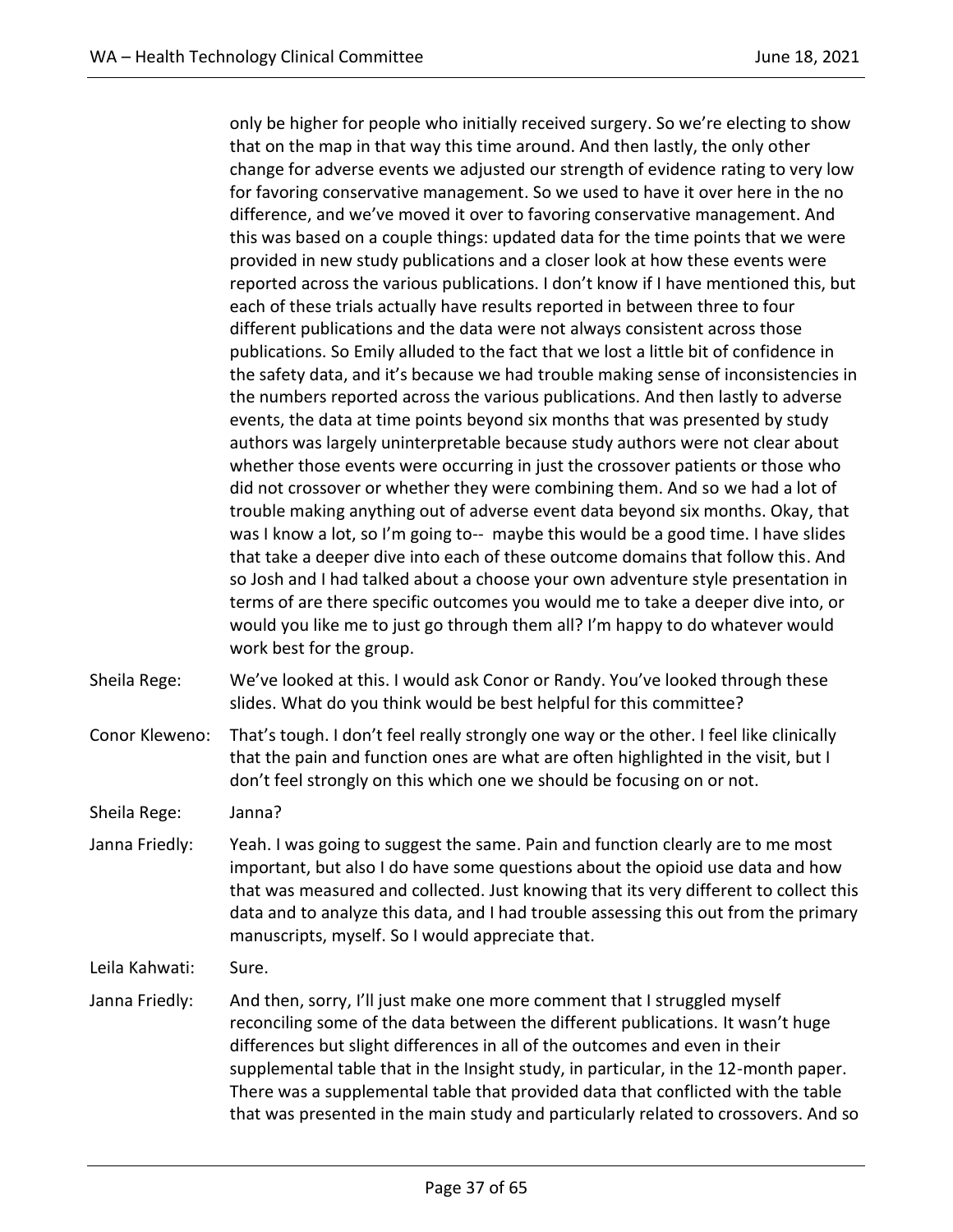because we are looking, the 12-month data is really what has driven this change and I think is most important for us to think about the change between our last report and this one. I think it would be helpful for me if you have any insight into this.

Leila Kahwati: Yeah. I can say a bit more about that, yep.

Randy Chesnut: Hello? Can you hear me? Sorry, I was having trouble with my mic. Hello?

- Leila Kahwati: Yes.
- Randy Chesnut: Yes. Okay, good. The outcomes in which I am rather suspicious about VAS and ODI. ODI is really a lumbar outcome study index with questionable validity outside the lumbar spine. I mean it has been looked at not convincingly [indistinct] standardized against non-lumbar spine pain. And the VAS is entirely subjective. Hopefully, it would be backed up by decreased opioid use. So I would much prefer some discussion of the more objective measures such as opioid use, return to work, or which doesn't exist, I'm afraid, evidence of fusion.
- Leila Kahwati: All right. Well, sorry. Is there one more comment?
- Larry Birger: Yeah, if I could just piggyback on that. You know the report of pain, as I think Conor pointed out earlier, really takes it out of the objective. The experience of pain versus noxious stimuli that would normally cause pain are so disparate, and so I just want to echo the idea that if we're looking at outcomes in something like this, it seems to me it should be focusing on something that-- I'm not saying that reported pain is irrelevant. I think it's in one sense maybe more relevant, but I think it also highlights the complexity of it. But to me, when you cross a threshold where you're good enough to go back out and function-- and this added to the other thing-- especially work. I find that considerably more reliable, I think, in trying to wade through these sort of outcomes measures, so.
- Leila Kahwati: All right. Well, what I'm hearing is we should spend some time going through the pain and function and opioid use outcome. So that's where I sort of prioritized the next part of the presentation. And then the rest of the presentation, I think will go more quickly because it's either stuff you've already been presented with or it's the less relevant comparison. So with that, let me just orient you to how all of the results slides are organized. Again, the comparison here is iFuse to conservative management. That's at the top. Each outcome that we graded is presented in a box. The specific outcome is listed right above the box. So in this cases it's change and pain at six months as measured by the visual analog scale. The scale goes from zero to 100, and the minimally important difference is about 7 to 11 mm. On the left side of the box is the number and type of studies comprising the body of evidence that we graded, for which for this outcome is the two RCTs. Below this is our assessment of the certainty of evidence using grade, which in this case is moderate, and the direction of effect in this case favoring fusion. This means that participants who were allocated to fusion had greater improvements in pain at six months compared to participants allocated to conservative management. And then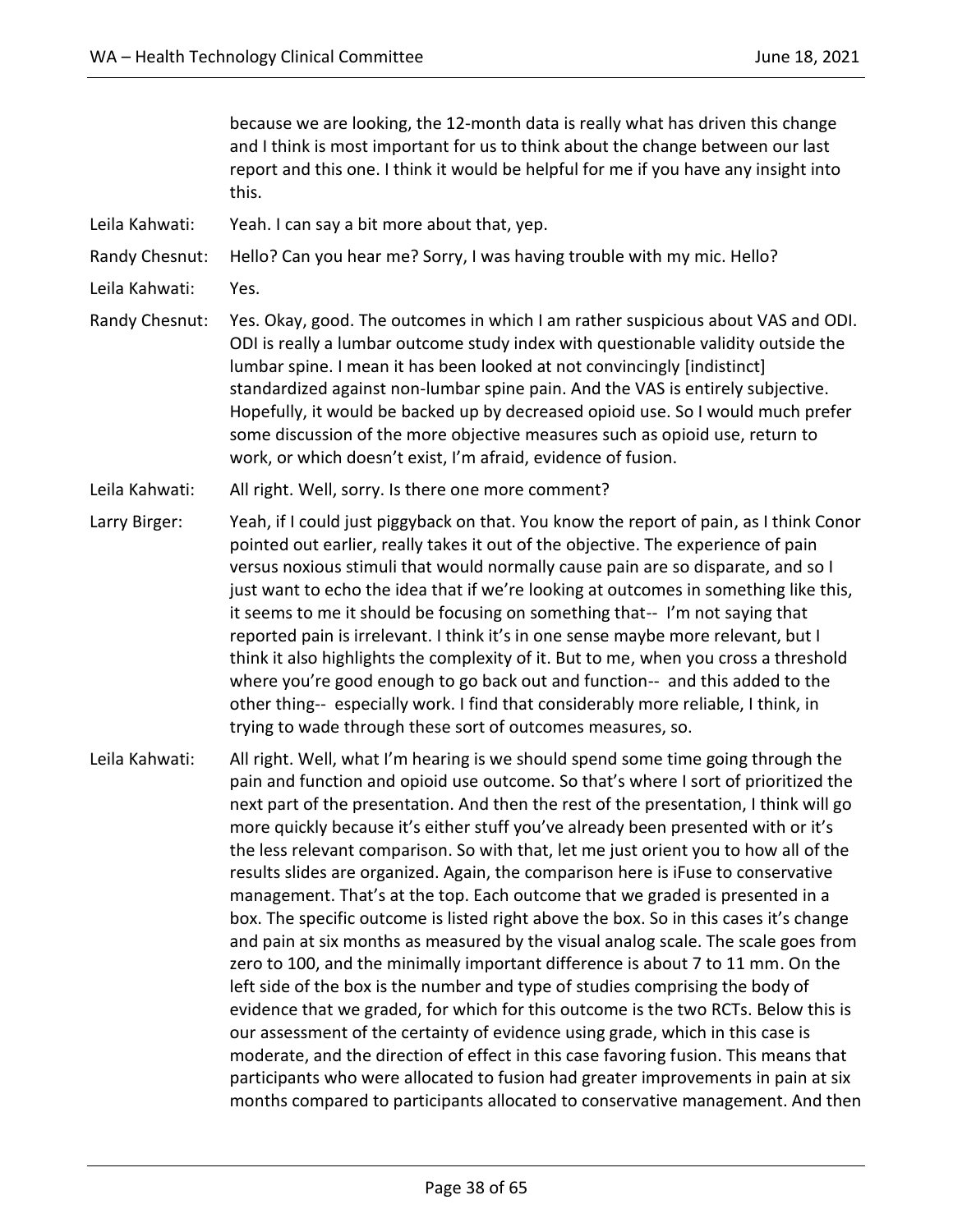the right side of the box provides you a sense of the degree of difference. So in one study, I believe we have Insight listed first here and iMEA as the second one. The difference between the groups is about 40 mm in one study, about 38 mm in the other study, and these are both statistically significant differences. And if you recall, remember I told you the baseline visual analog score at baseline was 82 in Insight. It was 75 in iMEA. So these are fairly large differences in reductions between the two groups. Again, this is at six months. Yes.

- Chris Hearne: Just want to clarify that the one thing that's missing from this graphic is that this finding has a high risk of bias, right? Or serious risk of bias?
- Leila Kahwati: So this finding has some concerns for bias. The long-term outcomes is what we label this high risk of bias. So the certainty ratings for grade take into account risk of bias, so it's at a moderate. It would, otherwise, be at a high, except that we had concerns for risk of bias. So that is what downgraded it from high certainty to moderate certainty.
- Chris Hearne: Okay. Thank you.
- Leila Kahwati: Yep. In addition to the absolute change in pain on the VAS, the study authors also reported what we call threshold improvement. So this is the proportion of subjects who reported at least a 20 mm improvement in pain, which is about double the minimally important difference. So 82% versus 27% in the Insight trial. The first number is the surgery group. The second number is the conservative management group and then 79% of people getting surgery. And iMEA had a threshold improvement of at least 20 mm versus 22% in the conservative management. So to somebody's earlier question about what happens to the people who don't get surgery, some of them improve. Nearly a quarter of them will improve just from conservative management, but more of them improve with the surgery intervention. Okay. Now, here we go into the longer-term outcomes. And so this is change in pain at one year. Again, with the visual analog scale, you can see the difference between groups is a little bit less than what you saw at six months, 32.6 mm in the Insight trial, and this is compared to the conservative management participants who did not cross over. When you look at people who got surgery versus the people who crossover surgery, there's no significant difference in their change in pain. But when you compare surgery people to people who did not cross over, you see that that difference that was observed at six months persists. And then in the other trial, which handled crossovers by imputing the last observation that was measured prior to the person crossing over, the last observation carried forward method, you see, again, a persistent significant difference between groups favoring surgery. We considered the outcomes at one year to be high risk of bias, so that is reflective in the low certainty level. So for six month outcomes we had moderate certainty. We've downgraded our certainty in these findings to low, primarily because we've rated these outcomes as high risk of bias, and so our certainty decreases as a result of that. Both studies reported threshold improvement. Now, this is at two years. So, again, this is at least a 20 mm improvement. And you can see in the first study, which is Insight, 83% of subjects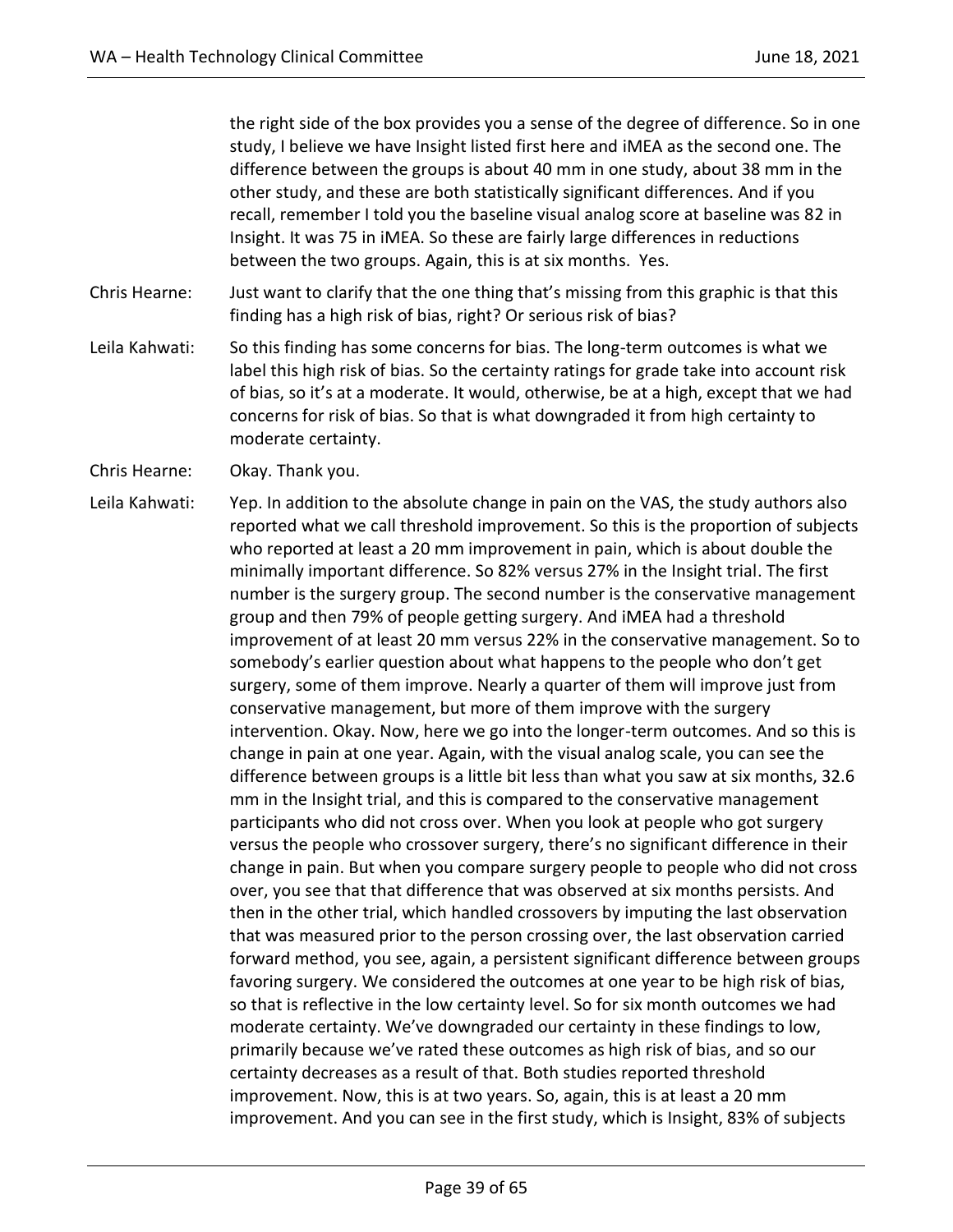at two years had a 20 mm improvement versus 10% in the conservative management group. For this particular study, they treated the crossovers as failures, so they basically were considered a very conservative estimate. They considered anyone who crossed over as not having improved. And then in the iMEA study where they used less observation carried forward, the difference was 79% versus 24%. So these are these longer-term outcomes definitely have higher risk of bias, lower our certainty, but they do show evidence that the changes that were observed at six months do persist over the one to two year time frame for pain. Thirty seconds on the controlled cohort study essentially similar finding to the trials though larger in magnitude, so the difference between conservative management and surgery was 60 mm. So that's much larger than what was observed in trials. And same difference when comparing to the control group that got radiofrequency denervation. As you have heard, this is very low certainty evidence because of the design because of high risk of bias. So the way I would think about the controlled cohort studies, is it confirming or does it mirror what you're seeing in the trials? If so, I wouldn't pay too much attention to it. The only time, I think, to pay attention to it is when it's telling a different story than what you're seeing in the trials. So if you have limited bandwidth to try to keep track of all these things, I would not worry too much about trying to track on the controlled cohort study. Okay. Moving into physical function now. The same two trials, Insight and IMEA reported on changes in physical function using the Owestry Disability Index, which goes from zero to 100. I think some comments were already made about the appropriateness of it for this particular condition. A minimally important difference on this scale is somewhere between 8 and 11. As you can see, this is again at six months. People who got surgery had a significantly larger improvement compared to conservative management. So 25.4 points on this scale in the Insight study compared to 19.8 in the iMEA study. Both of these were statistically significant. We rated this evidence as, again, moderate certainty. This is not new. This is from the last report, so nothing really changed with respect to these outcomes. But now here we get into the outcomes at one and two years. So in one study, the improvements were sustained at one year, so the difference between groups is 20.1 points. However, in the second study, there was no significant difference between groups both when comparing participants who crossed over to those who got surgery and for the participants who didn't cross over. So in addition to downgrading the certainty of evidence because of risk of bias concerns, we also downgraded it for any inconsistency. Because one study is showing persistence of a benefit and the other is not, and so that's how we get to very low certainty around this particular outcome, because the findings are a little bit mixed. However, when we go and look at threshold improvement at two years, again, measured based on at least a 15-point improvement on the ODI, we end up back at low certainty for favoring fusion. In both trials, a significantly larger proportion of participants who received surgery achieved the threshold improvement. So it's 64% versus 24% in one study and 68% versus 8% in the other study. So given that physical function was more improved at six months and was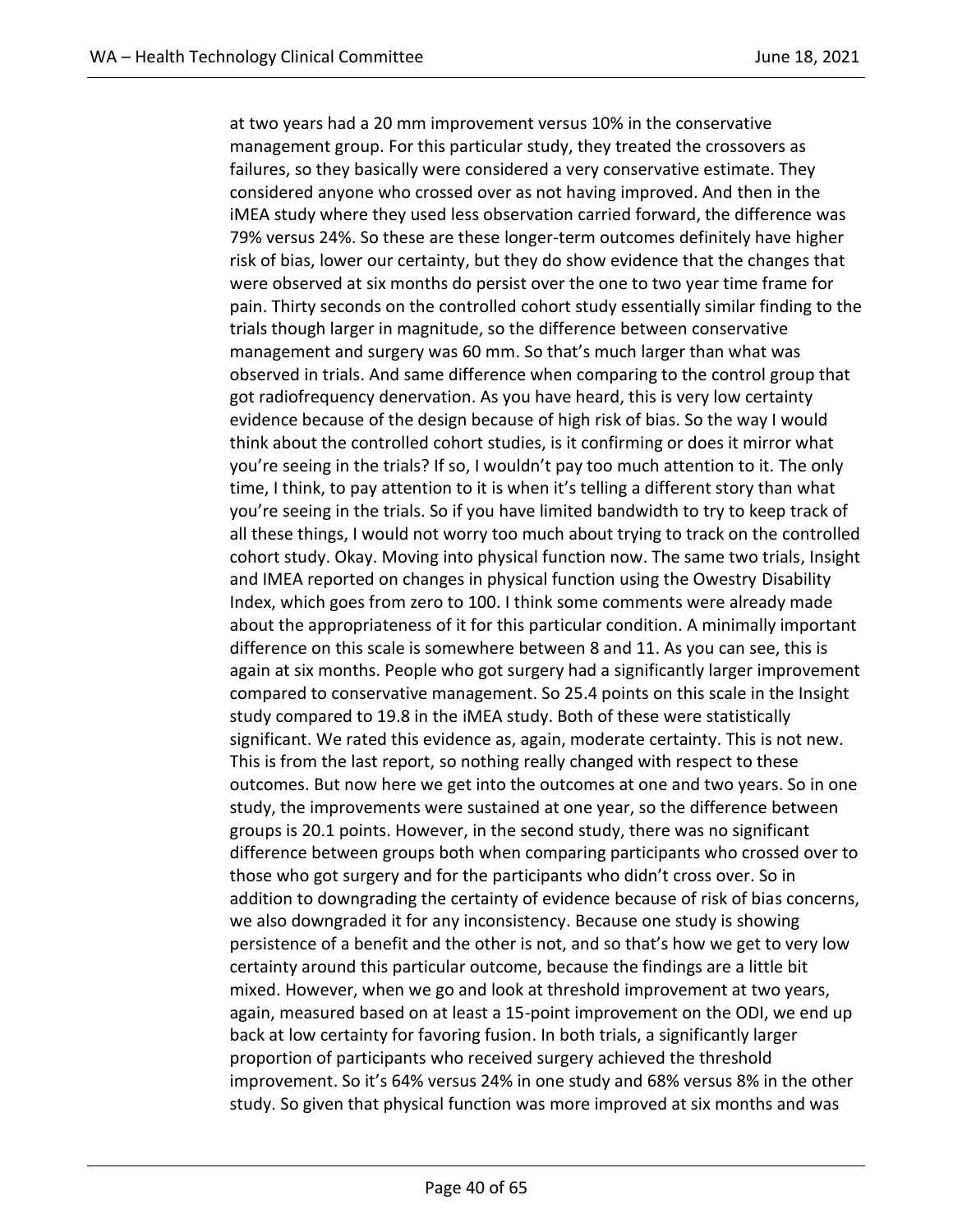more improved with surgery at two years in both studies, it's really hard to know what to make of the findings at one year. It may just be a fluke, but the trajectory seems, if you look across the accumulated evidence, that there is a benefit and that it does persist out to two years for function. Thirty seconds on the controlled cohort study. It basically tracks with the trial evidence. There's an improvement of about 24 points when compared to one comparator group and about 17 points when compared to the other. Again, the certainty of this is very low for all the reasons I have said before. Okay, I'm going to quality of life. I'll say in two words, it basically tracks with pain and physical function, so it's very consistent. It's improved with surgery compared to conservative management, but their details are there if you'd like them. Let's move on to opioid use. So I'm glad to hear-- I don't know, I think it was Janna, who mentioned trouble figuring this out with looking at the primary source articles, and we had the same issues trying to sort out what was reported, how to interpret it. And so that's part of our consideration for how we ended up at very low certainty is just the challenges with how the data was collected and reported and then making it difficult to interpret. So in terms of opioid use, only Insight reported this data at six months. The percentage of participants using opioids decreased by 9%. The absolute incidents decreased by 9% among the patients who got surgery, and it increased by 8% among the conservative management patients. But this difference was not quite statistically significant, so it's not precise enough to say, yes, there's a difference, which is how we ended up at very low certainty that it probably does favor surgery. The data for longer-term follow up is even messier because of both crossover issues. Both trials did report this at either one or two years. In Insight, the proportion of participants using opioids continued to decrease. So by one year, it was 1.6 points lower than the baseline and 20.3 points lower by two years. In the conservative management group, use initially decreased by 8% at one year, but it's unclear which participants were included in that analysis with respect to crossover status, so we don't know if those are people who got surgery or the people who didn't get surgery or if it was being reported for both. In the iMEA trial, which is the second bullet here, which used less observation carried forward approach for outcomes after six months to account for crossovers. Use decreased by 23.1% from baseline in the surgical group but only decreased by 1.4% in the conservative management group. And so we ended up calculating a relative risk for this assessment, which is 0.75, again, suggesting decreased use in the surgery group. But you can also see this was also not statistically significant. So the bottom line is the studies weren't really powered for measuring opioid use. The estimates are imprecise, but the direction and magnitude seems to suggest a benefit, but we can't really call it anything other than very low certainty because of the limitations in the data. And then the controlled cohort study reported in a completely different way. They reported mean daily morphine equivalent doses per day compared at just a single point in follow up at the point of last follow up, and it was 3.1 mg per day in the fusion group versus much higher doses in the conservative management group in the denervation group. There was a significant difference between the three groups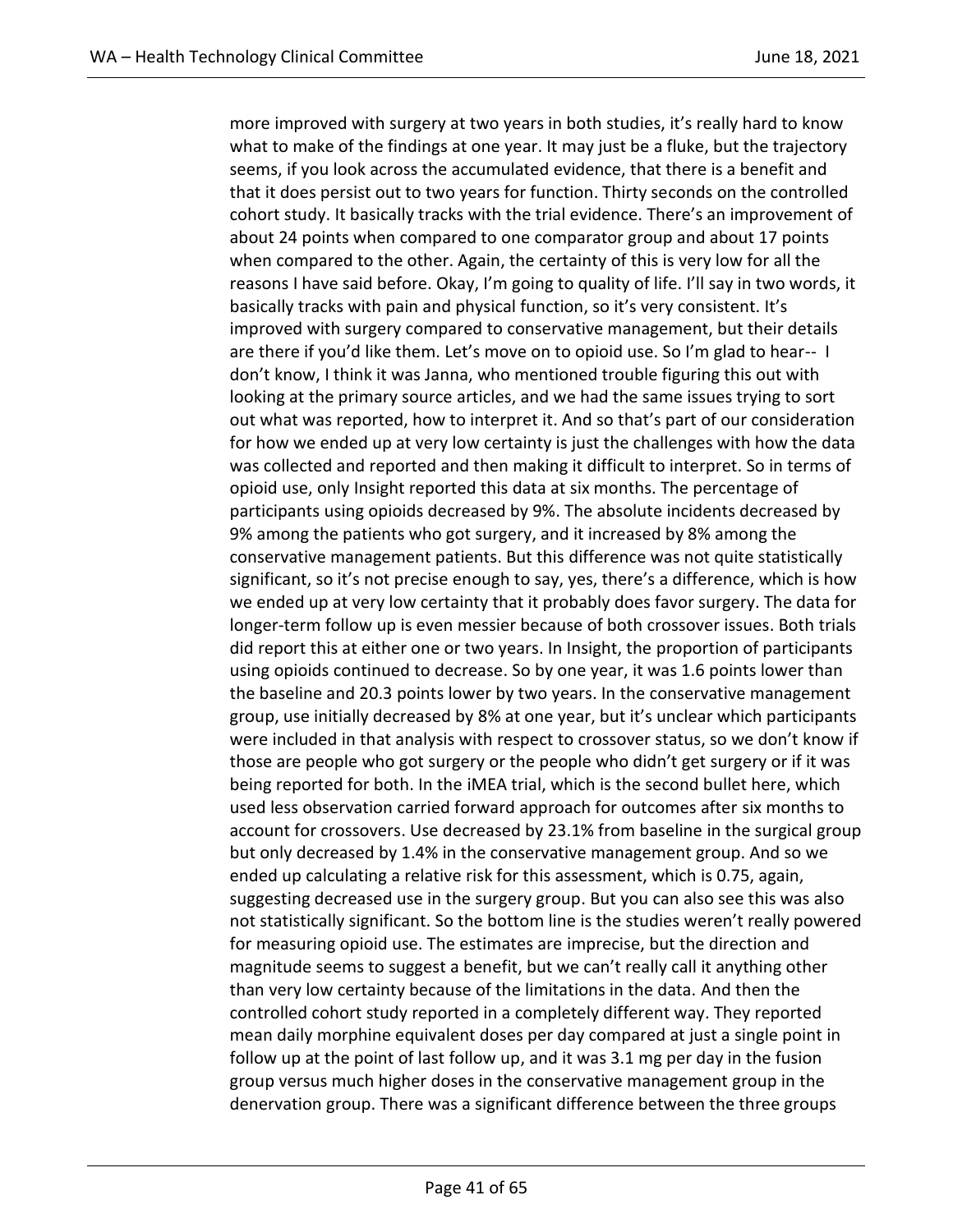and they didn't do any [indistinct] postop comparisons, but it's pretty obvious from the absent values that the differences between fusion and the other groups, so it tracks generally with the evidence from the trials. So let me pause there and see if there are any questions people have about the pain function or opioid use outcomes as it relates to how you might fill out your decision tool or if there's other random questions about this evidence.

- Janna Friedly: I know we're running a little bit behind, so I don't want to take too much time but, again, I'm struggling with a couple of things. Again, going back to, and I've said this before, but there was a supplemental table that looked in the Insight trial that was only published online that broke the data up by crossed over and not crossed over at one, three, six, and 12-month outcomes that contradicts some of the findings here and, so I'm just having a hard time reconciling that in my mind. And then the opioid data here, to me it's so hard to decipher how they collected this data and how accurate it is, and there's no statistical significance between the two groups but, yet we sort of characterized it as favoring. So in my mind I'm struggling with those two issues, and we may be able to discuss it more later.
- Leila Kahwati: Yeah. So I was going to mention this when we get to the safety section, but we did reach out to the authors of both iMEA and Insight and asked for clarification. We asked for quite detailed clarification of the discrepancies in the data. They did acknowledge our request but did not actually send us any updated data or clarified data. So we did attempt to try to shore up some of the inconsistencies but are basically left with just what's in the published reports to use. And then to your point about statistical significance, so when we say something is favoring or no difference, that is the global judgement based on grade. So whether something is statistically significant or not is one of the considerations, because that plays into precision, which is one of the domains we assess and grade. So the decision about whether something favors a direction or not is beyond just statistical significance. It's all of the domains together, and we assign very low certainty because if you interpret that, it means could future studies come along and change our conclusion? And, yes, it could, and that's what very low certainty means. It's like we don't have a lot of confidence in this interpretation. Future studies that study it may come to a different conclusion. So if that helps you think about how to interpret very low certainty, it's not that we are so sure that despite lack of physical significance, it's that based on the info we have and the limitations and what's there, this is what we think, but we don't have a super lot of confidence in that based on everything together. Okay, in the interest of time, I'm going to move ahead to make sure we get through adverse events. So this slide is adverse events reported at six months for both Insight and iMEA trials. I've laid out the data in a table to make it easier to compare and contrast across the two trials. As I mentioned earlier, each trial has between three and four publications associated with it, and the number of events reported across the publications is not consistent. I also want to clarify that the standard meaning of adverse event in sort of the modern era of clinical trials is something that untoward that happens to a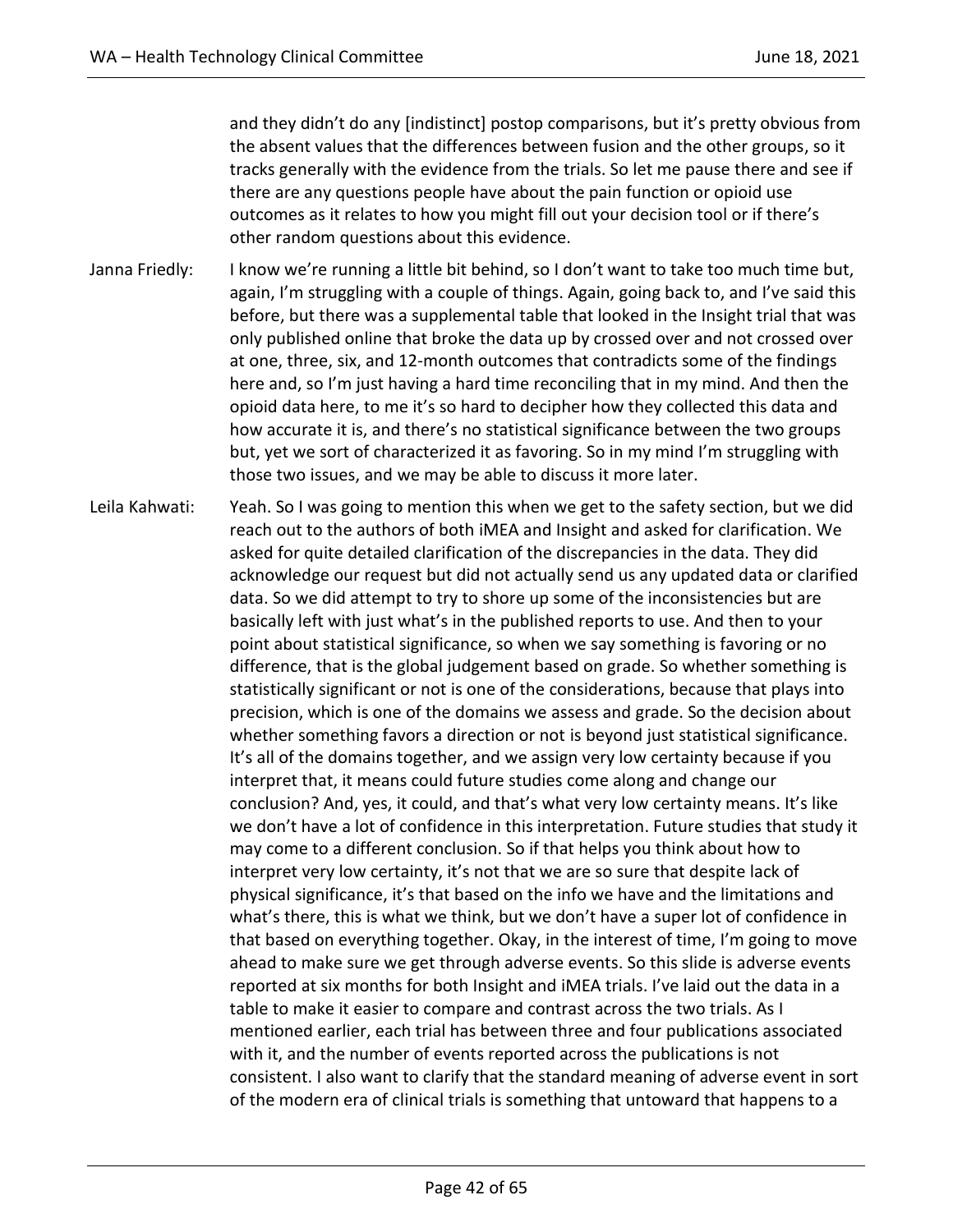study of participants during the time they were enrolled or participating in the study, regardless of whether it might be considered related to the drug, procedure, device, or intervention. For example, someone comes down with the flu, ends up hospitalized during the time they're enrolled in this study. That should be captured as an adverse event, even though it's clearly not related to fusion surgery or physical therapy in the case of a conservative management group. In a randomized trial, those kinds of adverse events would be expected to occur at similar frequency in both study groups. So all cause adverse event reporting is really the least biased way of reporting adverse events, because it takes away the judgement about whether something might be related or not related, which often can be subject to investigative biases. So that what you're left with is any differences in all cause adverse events between study groups can be attributed to the study intervention. So I want to make sure that everyone understands that, because when you look at the total number of events reported, there's 129 events for 102 subjects in Insight. And you might think, "Gosh, that's really high," but keep in mind that's all cause adverse events. That's people falling and breaking their arm. That's people getting the flu. It's everything. It's not just the stuff that's particularly related to the surgery. So total events reported in the different groups is in the first column. The number of events related to the device or procedure is in the second column. The mean number of events per person is in the third column. The number of severe events is in the fourth column. And then number of severe events specifically related to the device is in the last column. And you can't do an apple to apple comparison because Insight had 102 people in its surgical group and 46 people in its conservative management group, and they report events, not people, so we can't actually calculate incidents. But a couple things to point out here is, one, the actual number of events that investigators judge to be related to the device or procedure is lower than the total number of events, and the number that are severe is also even lower than the number just related. So that's one thing to point out. And you can also see that the mean number of events is actually slightly lower in the surgery arm compared to the control arm. Again, it wasn't statistically significant, and this is in the IMEA trial, where as the reverse is true in the Insight trial, slightly higher in the surgical group but, again, no statistical differences. And then lastly, the absolute frequency of total events appear to be higher in the Insight trial compared to iMEA. This likely just reflects differences in how the trials ascertained adverse events, though there might be some differences in the control group because Insight, if you recall, included therapeutic injections and nerve ablation in their control group while the IMEA trial did not. But that doesn't really account for the differences observed in the adverse events between the surgical arms aside from the different number of participants. So the bottom line around adverse events is there's some uncertainty related to the robustness and rigor with which these trials collected this data, reported this data, inconsistencies in this data, and for all those reasons this is one of the shifts from the prior report is we've shifted to saying that this favors conservative management and that our certainty is very low, again, are largely related to the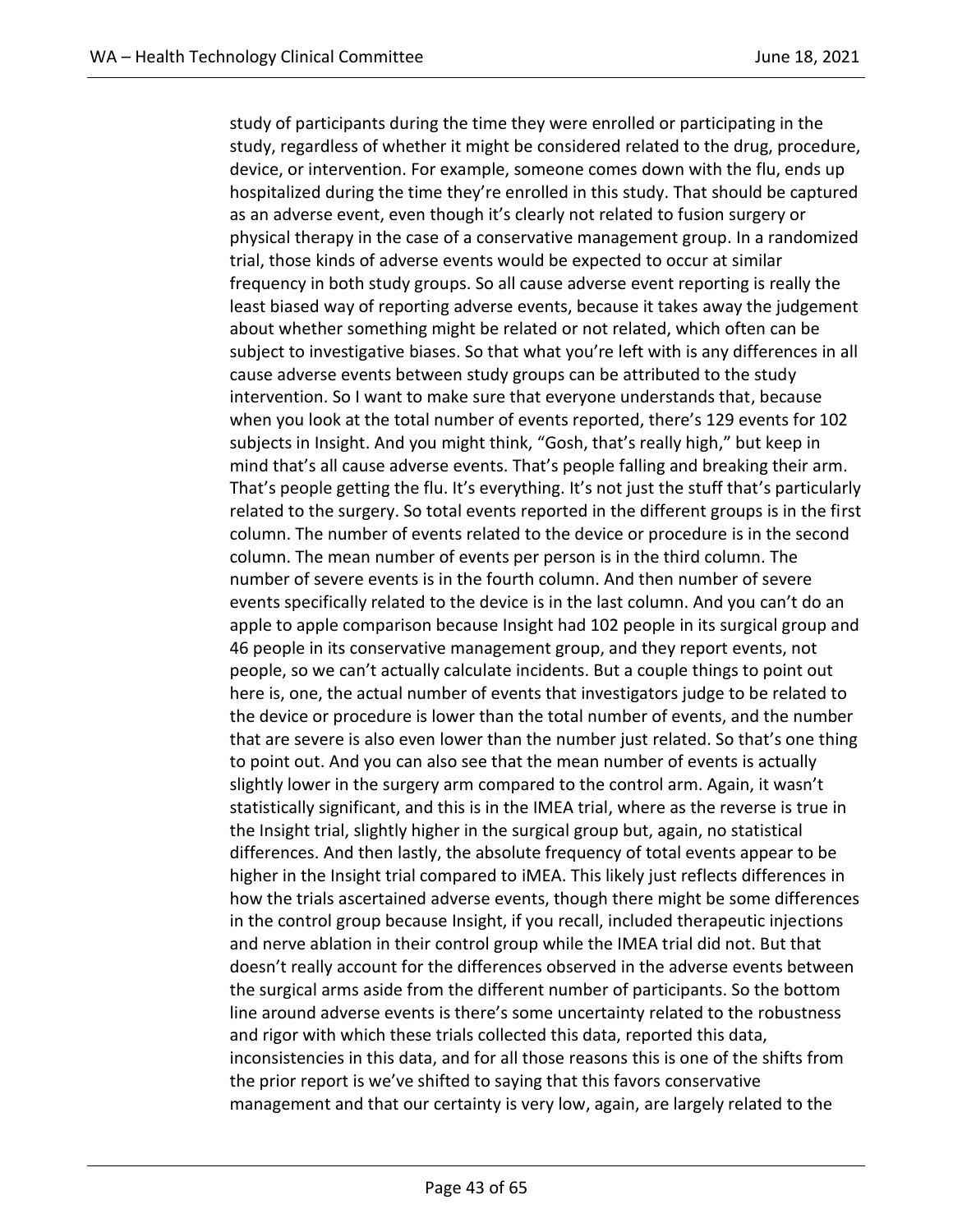discrepancies and the data across multiple publications. In terms of at two years, they both also reported outcomes at two years. However, Insight only reported severe events, and 55 events among 102 participants and only 5 were considered related to the device or procedure; 23 of those severe events were among the 46 conservative management participants who ended up crossing over. So we don't really know severe events in the people who did not cross over. In iMEA, there were 54 all cause events among 52 subjects; four were related to the device or procedure, 39 were considered severe, and then 47 events among the 51 conservative management participants. Again, that includes crossovers. Three were related to the device or procedures and 27 were considered severe. So because of the way that the authors present the data and we can't really separate out the crossovers from those who didn't crossover, we really could not determine a directionality for this because just the limitations and how the data was reported. The controlled cohort study did not report any serious events in either group, so there's not much we can say about that. Revision surgery is not an applicable outcome for conservative management participants. If you didn't have surgery in the first place you can't have revision surgery. So in our certainty of evidence rating, we classify the directionality of this outcome as always favoring conservative management because the incidents will always be zero in that group. So really what you're looking at here is the incidents of revision surgery in the surgical group. So in one study the incidences reported as 3.4% among the people initially allocated surgery and then among the people who ended up crossing over, some of them also ended up getting revision surgery and the incidents in that group was 2.6%, and then in the other study, the incidents was about 3.8% among the people originally allocated to surgery, and then it was about 4.8% among the people who crossed over. And these are data reported at two years out, so we don't have data from these trials, at least in these published trials beyond the twoyear point. Now, some of that data might show up in the lowest study that Dr. Polly mentioned earlier in terms of comparative data, this we only have it out to two years, and there were no revision surgeries reported in the controlled cohort study. Okay. So circling back--

- Mika Sinanan: So could I just ask you?
- Leila Kahwati: Yes.

Mika Sinanan: Hi. Mika Sinanan. Could I quickly as a question about the revision surgery question?

- Leila Kahwati: Yes.
- Mika Sinanan: Indications for revision surgery, and it may have been in the detailed papers which I didn't see, but of course a proportion of patients will have little or no reduction in their pain or will have a reduction of pain and then it will come back. So the indications for revision surgery are what?
- Leila Kahwati: So what we saw in the papers listed sort of fall into two types, and maybe the surgeons on the call can also weigh in here. Early revision, those were generally revisions required because of implant malpositioning or radiculitis or irritation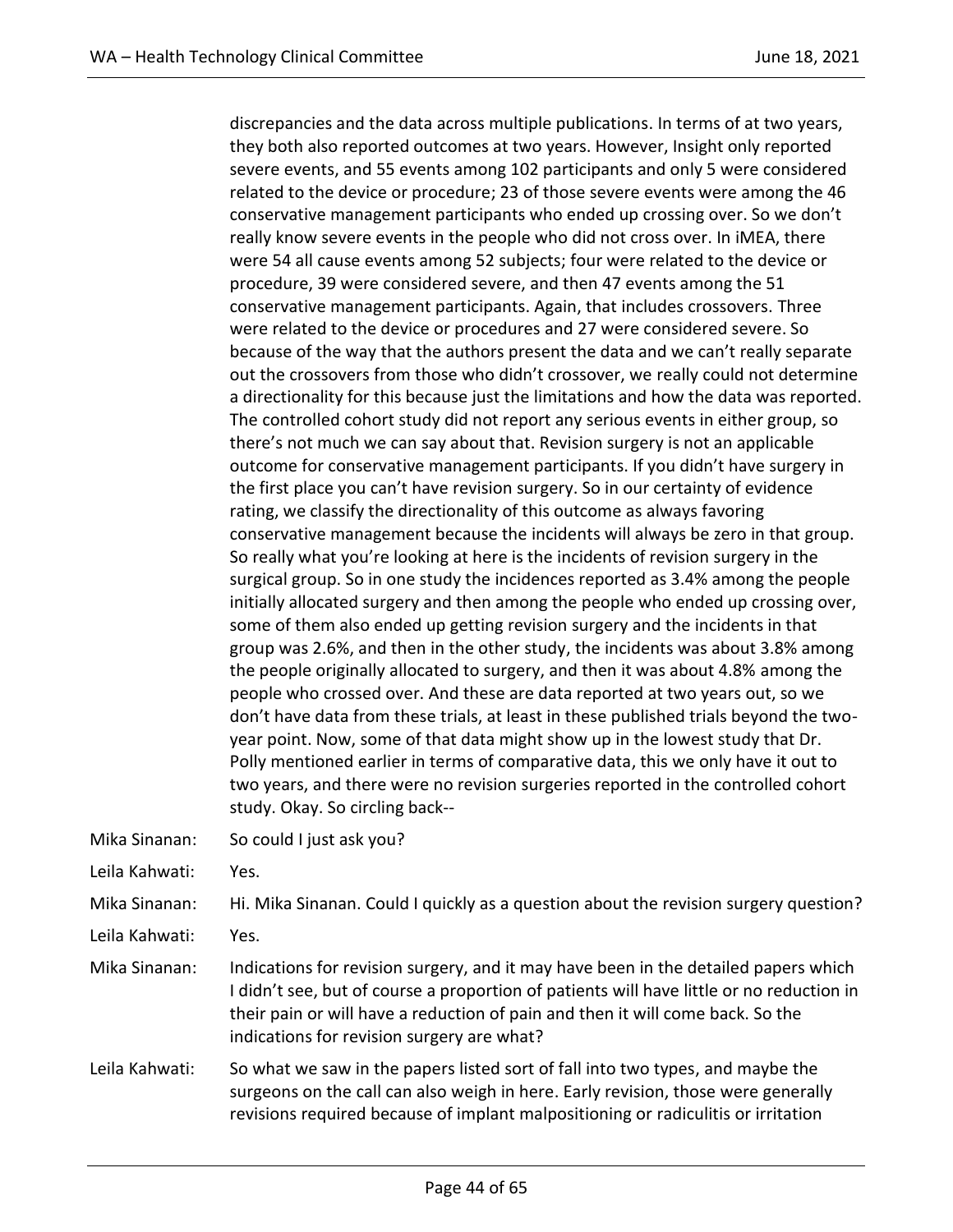soon noticed or complained about soon after surgery. And then late revisions, which we saw most often described as implant loosening or persistent pain combined with radiographic evidence of no fusion having happened. That is my recollection of some of the indications for revision surgery, and I'd be interested to know if Conor or Randy if that tracks with their clinical experience.

- Conor Kleweno: Yeah, so some agreement there. So first one will be a malposition, so that's people who are placing these implants into the neuroforamen, and that needs to be revised. Second would be people who don't-- and I can't remember the granularity of this trial, I'd have to look back-- clinically, it's people who do not get better or have a transient improvement and then go back to pain and then switch over to a new company's implant. And then, obviously, third would be loosening, although I don't know how common that would be. The other one you mentioned-- what was the third thing you mentioned?
- Leila Kahwati: Well, implant loosening.
- Conor Kleweno: Lack of fusion.

Leila Kahwati: Yeah. Implant loosening, continued pain, and the lack of--

- Conor Kleweno: The radiographic fusion thing, I think is a little bit questionable, because that's one of the criticisms. Can you truly demonstrate fusion radiographically without CT scan, follow ups, and weighing on some of these, and whether that's the true source of pain or not, so.
- Leila Kahwati: Yep. Okay. So this is recapping the evidence maps. Since we already spent a lot of time on this, I'm not going to rehash it, but it's just here to remind you where we landed on effectiveness and safety, if it's helpful for when you go to fill out your decision tool. Very quickly on cost. There are five studies that report cost or cost effectiveness outcomes. All were sponsored by the manufacturer. Two studies were conducted by the same author group to Ackerman studies. These are comparative cost modeling studies of iFuse to nonoperative care. The one in the first row focused on a commercially-insured population. The mean age there is 45, and they model costs over three to five years. The second focus is on a Medicare population starting at age 70, modeling lifetime costs. And so that's why you'll see differences in the outcome. It's a different population model over a different time span. The study in the third row is new to this report. It was a cost effectiveness analysis comparing surgery to a stepped care intervention consisting of physical therapy, steroid joint injections, radiofrequency ablation, or they had a couple different comparison groups. All were variations of conservative therapy, and it looked at cost and effectiveness over a follow up time of five years. And then the last two studies, the first one is also new to this update. It was a retrospective analysis comparing actual SI joint fusion costs one year after surgery to low back pain costs before and after surgery among a commercially-insured population, and most patients were between age 45 and 64. And then lastly, the last study was a cost effectiveness analysis. It was included in the prior report comparing iFuse to nonoperative care. It used a follow up time of five years. So the bottom line on cost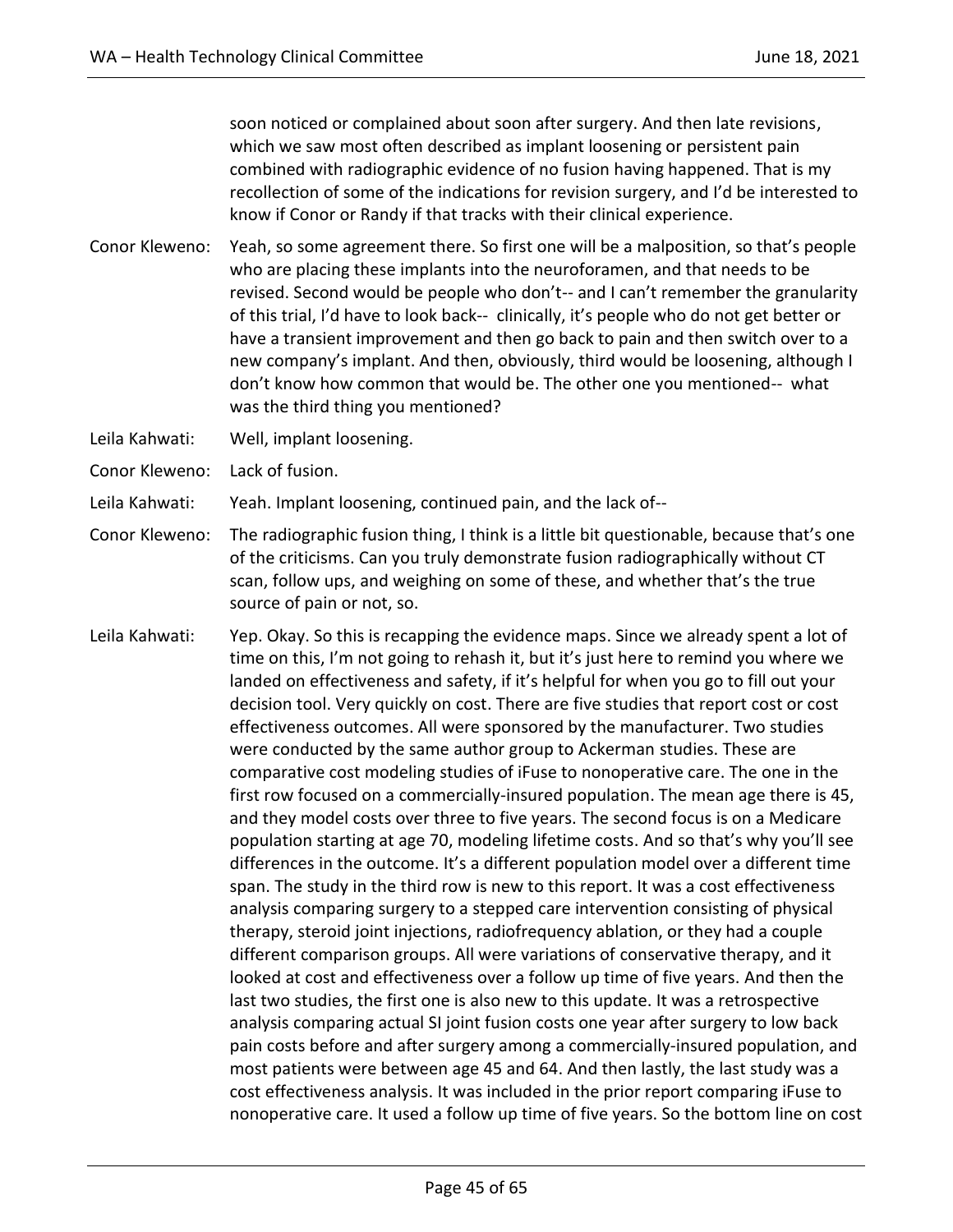is that we've evaluated the evidence of very low quality for cost over both three to five years in a commercially-insured population and lifetime costs over a lifetime for Medicare population. So in the commercially-insured population, surgery with iFuse costs roughly \$15,000 more over three years. That cost does decrease down to about 6,000 more compared to conservative management over five years. We don't have any data past five years, at least from this analysis. In contrast, lifetime costs, which was modeled over about 14 years based on life expectancy, actually shows that costs from iFuse were \$3,300 less than costs compared to nonoperative care. So it seems like costs, at least, the longer time frame that you look out the more favorable the balance maybe tips toward surgery over nonoperative care. But it's important to know not to just look at cost. We need to look at cost effectiveness. So we did use the two cost effectiveness studies. They were rated as very low certainty, and these studies authors estimated that the costs for quality adjust to life gain from minimally invasive surgery ranged from about \$2,700 to a little over \$13,000 over a five-year time horizon. So that is a somewhat wide range, but both of those estimates are within a range that would be considered cost effective by today's standards. So we did not end up grading the findings from the FIST study, because it only reported some before/after comparisons and actual costs related to low back pain, but all that data is in the full report if you would like it. So that's all of the cost data that's in this entire presentation. Everything else that I'm going to whiz by is really just effectiveness and safety. I'm only going to say about 30 seconds worth of information about open fusion compared to no surgery. It's the same as last time. It's no difference between open surgery compared to conservative management and, obviously, for revision surgery, conservative management would be favored. So I'm not going to spend anymore time on that, unless people have questions. Again, moving on to the comparison of minimally invasive surgery compared to open fusion. I'm not going to spend more than 30 seconds on this one, either, because this comparison is, again, less relevant. It's also the same as last time, so there is some evidence that pain and length of hospital stay are improved for minimally invasive surgery compared to open surgery. The evidence was sort of mixed and inconclusive about function and disability. Adverse events appeared to be no different, and the risk of revision surgery was also a mixed picture between the three studies that contributed to this evidence space. Again, this is a less relevant comparison, so we're not going to spend a lot of time on it. Lastly, the last comparison is comparing alternative minimally invasive procedures. This is the evidence map summarizing minimally invasive fusion with iFuse compared to the Rialto system. It's new compared to the 2018 report. As you can see, we evaluated all outcomes as very low certainty since they are based basically on one controlled cohort study. That study reported no differences in the four efficacy outcomes of pain, function, quality of life, length of hospital stay, and no differences in revision surgery. We didn't show this on this evidence map, but there is one old study that we did report last time comparing minimally invasive fusion with iFuse to percutaneous screw fixation. That study only reported a revision surgery outcome and showed the iFuse resulted in fewer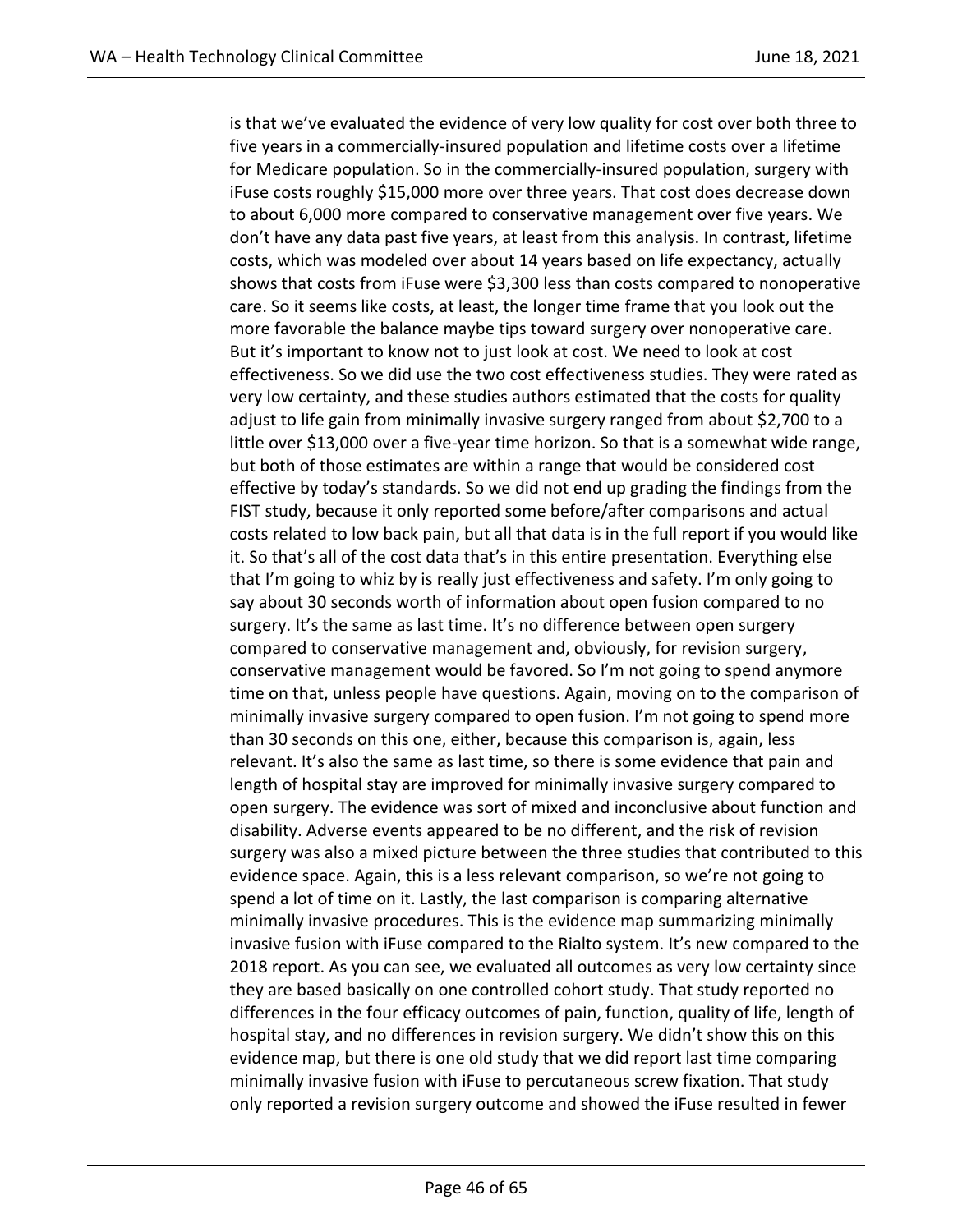revision surgeries. The details are in the full report, and I think there's a slide on them if people have questions about that. On this slide, the two studies comparing. The first one is the one that compares iFuse to percutaneous fixation with screws, and then the second one is the new study comparing Rialto to iFuse. Both were single studies connected at single US centers. Here are the findings for pain and function for comparing Rialto to iFuse. You can see there's really minimal differences between groups. Nothing was specifically significant, so we concluded with very low certainty no difference between the two. In terms of pain at six months to one year, again, really no significant differences between the groups and up to one year. And then same quality of life also tracks with pain and function. Length of stay, again, no significant difference; 1.7 days versus 1.8 days, and then revision surgery. So this is high, as Emily, I think mentioned, a higher absolute rate of revision surgery with Rialto 6.1% versus 2.4%, but those differences are not statistically significant, and the study is not powered based on revision surgery, so we end up here concluding no difference. And then revision surgery at two to four years for the study comparing iFuse to percutaneous screw fixation, much fewer revisions with iFuse compared to screws, 4.6% compared to 65.5%. This is not a new study. This was in the previous report. Okay. Next, I'm going to briefly summarize outcomes from the 43 uncontrolled studies. Most of these were conducted retrospectively using data from the medical record. A few were conducted prospectively. We don't grade evidence from these studies because they're not comparative by nature, but I will just point out a couple things. This slide summarizes the 43 studies. The first row summarizes the 11 open fusion studies. The next row summarizes there's 20 studies for iFuse, so the largest number of uncontrolled studies for minimally invasive surgery is with the iFuse device. Most of the other devices are only evaluated in anywhere from one to three studies. This last study, I just want to mention, is based on claims data, so participants were identified through the CPT code indicating minimally invasive surgery. It's not really entirely clear which device they received, because that's not part of the claims that is reported in the study. Huge caveats around the use of the safety data from uncontrolled studies. Its' very heterogeneous in terms of how studies ascertain these outcomes they're reporting. Most of these studies had a high risk of bias. It's particularly a problem with the studies that were conducted retrospectively. They often only enroll patients into the study if a full complete year follow up date was available, so it's huge selection bias. And these studies are typically not being conducted according to a protocol, so its not really clear the method for the safety outcomes reported. A lot of times they are probably relying on just whatever clinician's documented in the medical record. And so I'll give you one example of maybe a better quality study within this slot, and that's a study based on insurance claims. This is from 2007 to 2014 claims from 469 beneficiaries who had minimally invasive surgery. The incidents of any claims for complications attributed to the device or procedure was about 13.2% at 90 days and 16.4% at six months. The most common complication that there was a claim submitted for was neuritis or radiculitis. And estimates are, as you can see, higher than what was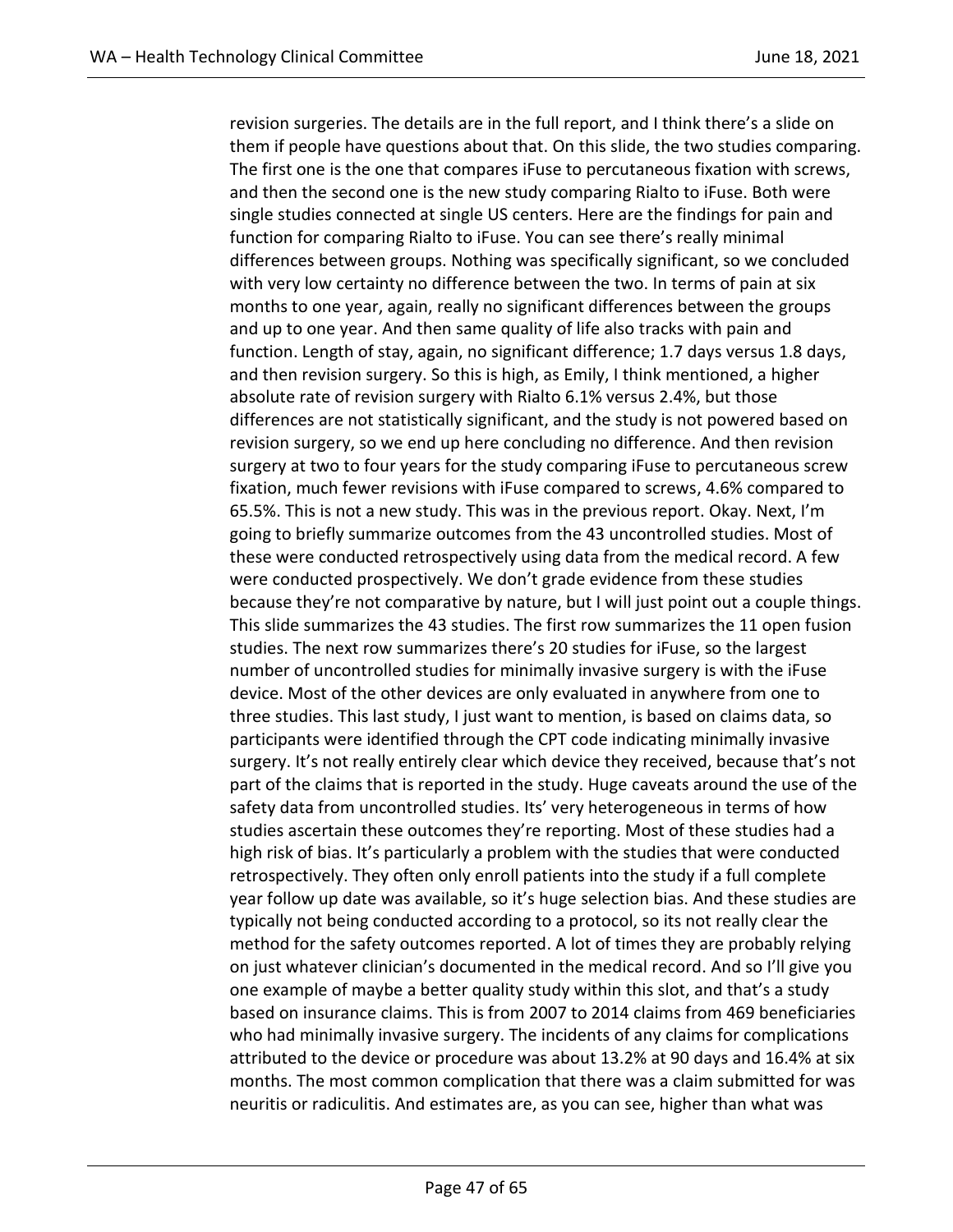observed in the two RCTs, so this probably reflects actual use in practice, although, the dates here are sort of old now. Whether those numbers would still be the same if you were to repeat this study in the last two to three years, it's not really clear. This 2007 to 2014 is a very early phase of this intervention, so it might be different if you were to repeat it. A couple notes about the 20 studies that evaluated iFuse. The incidents of adverse events ranged from zero to 92%, and that is the great example of differences in how studies ascertain and report it. A range that wide makes no sense, right? So it is really limited. The data is very limited about what we can say is what the true estimate of adverse events are. Incidents of serious adverse events were zero to 46%, and the incidents of device or procedure-related events range from zero to 30%. There were a couple studies based on post-market surveillance databases that are maintained by the manufacturer, and in those they reported the incidents of revision surgery to range from zero to 8%. The most recent of that data is I think what Emily quoted, and that was a study with about 14,000 participants who got surgery between 2015 and 2018. The incidents overall was about 3.1%, and the year annual yearly cumulative incidences is about 1% to 1.5%. And so that's probably the most current estimate of revision surgery, and that tracks pretty well to what we saw in the trials. All right. I'm going to pause here. Most of the rest of the slides I think have already been presented by Emily in terms of payor coverage, clinical practice guidelines, in terms of some of the limitations. I think Emily's already mentioned that there is a sham-controlled study in the works, and it does not appear to have any manufacturer sponsorship. So it appears to actually be a true independent study, but that won't be available until 2023. I think Emily has covered guidelines, payor coverage I think Emily has also covered. I do want to just make a point of reminding you that some of the payors have device-specific coverage, right?. They only cover iFuse, whereas others cover the procedure and are agnostic to device, and that is something maybe for you to consider or grapple with as you deliberate. Limitations, I think I've covered most of these as we've gone along. We've got issues with blinding. We've got issues with crossovers. We've got issues with observational studies. We've got issues with how adverse events are reported. I'm happy to dive into any more detail on any of those limitations if people have questions. In terms of the limitations of our review, itself, we only considered studies in English. We did not use unpublished data or data that was only presented in conference abstracts. We did not use efficacy outcomes from uncontrolled studies, and we did not use data from MOD for several of the reasons that have been mentioned. It's a passive surveillance system, and it does not allow for the calculation of rates. And I think that's it. Let me just put up the conclusion for-- so we've really got two comparisons that are most relevant for you. The minimally invasive fusion compared to conservative management and then the alternative minimally invasive procedures. So the final two concluding slides are just a summary of those certainty grades. So let me just pause and see what other final-- I know I whizzed through that last backend pretty quickly, but, hopefully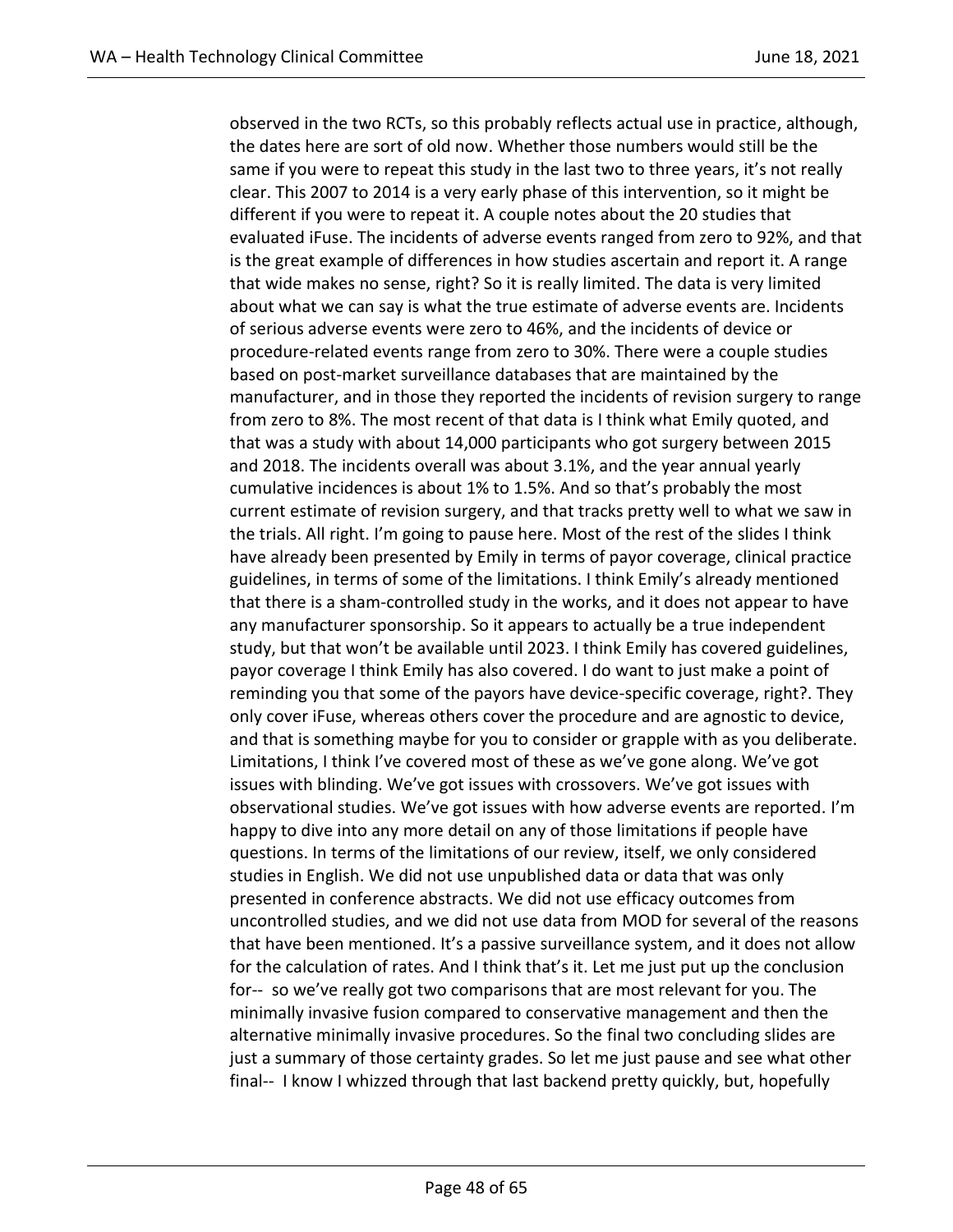you've had a chance. And if there are any questions that I can go back to andd address, I'm happy to do that at this point.

- Sheila Rege: We are going to come back and ask more questions and, Leila, you will be available--
- Leila Kahwati: Yes.
- Sheila Rege: -- during our discussion.
- Leila Kahwati: Yep.
- Sheila Rege: So one option is to take a break, and then when we return go around the table and kind of commenting on availability and is the evidence sufficient, and especially is it new or different from 2019 in terms of would we have to consider safety, efficacy, or cost, and so we could be thinking about that during the break, and then we'll continue on with the discussion. That was a thought that Janna and I thought may help steer us. But any questions before we break? So we are 30 minutes behind. If it's okay to take a five-minute break instead of a 10-minute break and return, I'm looking for thumbs up. Otherwise, you may go over. Okay. Five-minute break. We will return at 11:35. Thank you. Bye.

## Sheila Rege: Leila, thank you for an amazing really thorough presentation. Can people hear me?

- Leila Kahwati: You're welcome.
- Sheila Rege: If we could do kind of going around the table and just talking about our impression so far on the evidence and what we see as new or different than 2019. And I just randomly went from the top of the alphabet, which meant, John, you are up. You can take a pass if you're not ready and we can keep going.
- John Bramhall: Well, I, no, I'll make a comment. I'm sorry, I don't really. Okay, this time around I'm a little bit more impressed with the efficacy. I'm impressed a little bit more by the reduction in pain, and I'm impressed a little bit more by the increase in functionality. And I'm also, and I can't remember whether this is older evidence or it's just new, I'm impressed in the Medicare population of the overall cost of treatment which was reduced, apparently, with low evidence but reduced by the intervention minimally invasive intervention over conservative therapy. So those are the four things that I sort of made a note in front of me that strike me as positives. And I'm sorry, Sheila, I can't remember now really whether I was similarly impressed in 2017, whenever, and then my hopes were destroyed by the quality of evidence. So that's my comments at the moment, is that the functionality data, the cost data in the Medicare population, the improvements in function are all things that strike me as positives for the minimally invasive techniques. I do have some technical questions which we could get into later on maybe for Randy and in particular for Conor, technical questions about the different implants and the logic behind them, but I'll leave that for later.

Sheila Rege: Thank you. [indistinct] good points. Janna, any comments?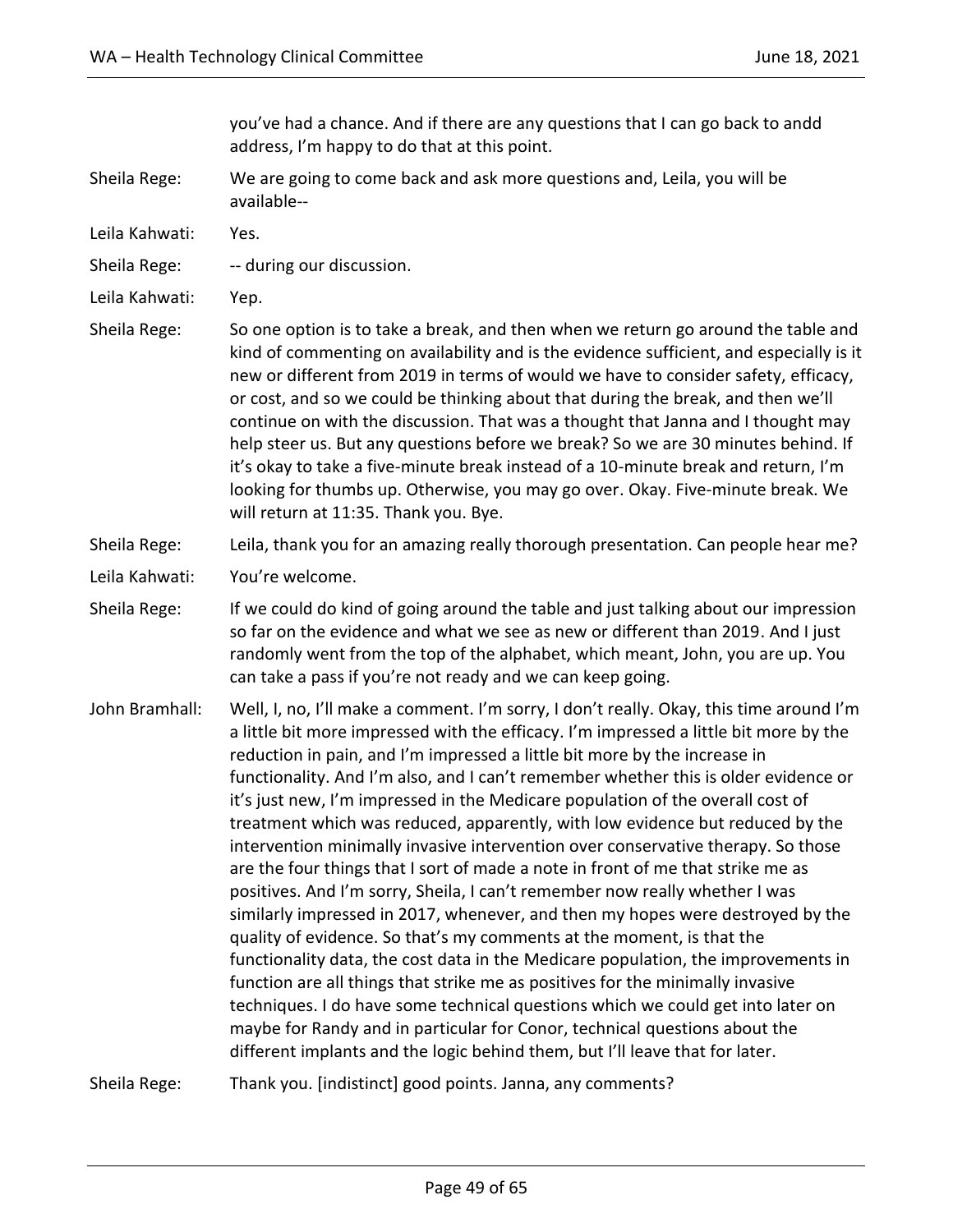Janna Friedly: Yeah. So I'll just start to say I really struggled with this, and I think I struggled the first time that I reviewed this data. This time around, it's the same data. It's just more papers about the same studies that were done, so it's not that there are a wealth of new studies that we have to evaluate. My concerns the first time I read through these was that the two randomized trials that the evidence basis is really built on are not only funded by the company, but they're also conducted by the company. So there is no separation between the data analysis and the conduct of the study and the funding, which is often the case in some of these industries sponsored studies. So I struggled then with that and I struggle with that now. Now that there are multiple papers that have come out with different time points, I'm really having a hard time reconciling some of the data, and there's inconsistencies in the reporting and even some of them not-- the ones that we didn't really specifically look at today, but in the one of the one year papers for the one that was in the pain physician, the iMEA, they reported depression outcomes where the depression outcomes were exactly the same but the statistical significance was completely 0.0003. I had a really hard time reconciling some of their results, so I have concerns about the conflict of interest and how that plays into the interpretation of these results. We know that in straight industry sponsored studies tend to have better outcomes than others, so if I keep that in mind in thinking about these results in combination with my concerns, I'm must less enthusiastic about the results. I'm really interested to see the results of the trial that's coming out in 2023, because I think that that's probably going to give us a lot different information. In terms of the methodology of the studies, though, the thing that I keep going back to, as well, is that you take a group of people that didn't do well with conservative treatment and then you give them conservative treatment and then you compare them to surgery. And so you're sort of setting it up in a way that is stacked in favor of the surgical treatment and specifically not including cognitive behavioral therapy and some of the other's treatments that really take into consideration of biopsychosocial model of chronic pain that we know is effective to me, it isn't the right comparison, and so I also struggle with that. So just overall, I'm not convinced that there's new or significantly different information than we were provided the first time around.

Sheila Rege: Thank you. That's a good point. Chris, would you want to go next?

Chris Hearne: Sure. Yeah, I tend to agree that it's good to see that some of the beneficial effects of the interventions seem to persist over longer time periods. I mean I think that's an argumentative favor. But as it's already been said, I'm not sure fundamentally the problems with the original review were really addressed for me, at least at first glance. I still have issues with some of those original issues.

Sheila Rege: Conor? Any comments?

Conor Kleweno: Yeah, just because I've spoken so much I'm going to pass until the end to let other people talk. I did have a quick question, though, for Leila. I saw that you mentioned Dr. Woody Cross as the external consultant. I respect him very much as a clinician,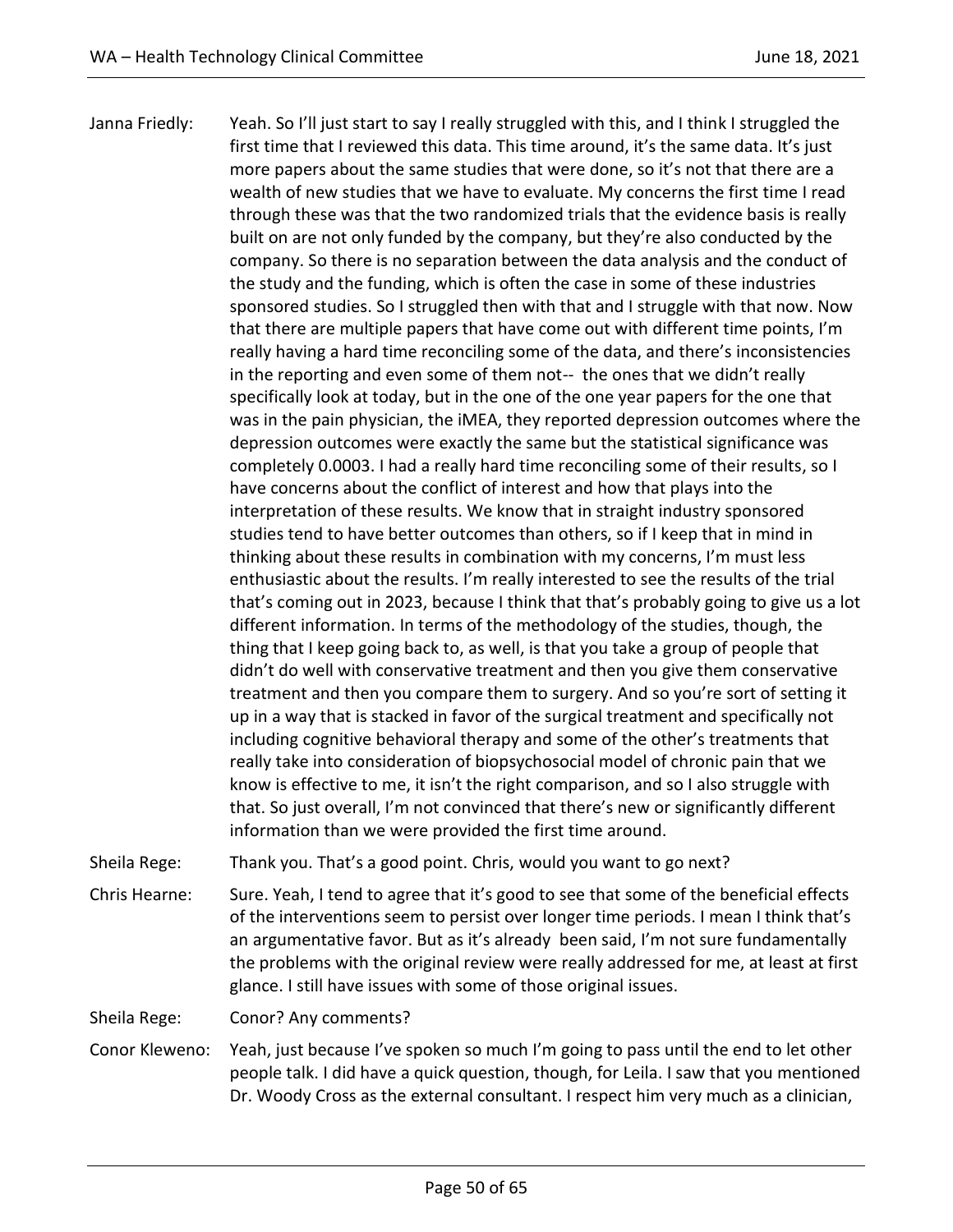as a scientist. He's at the Mayo Clinic. I've known him for years now. What roll did he play in your review?

- Leila Kahwati: He was a peer reviewer. He was an external peer reviewer of the report, and his comments along with the comments from the other peer reviewer are publicly available. I don't know, Melanie, if the committee has that document, but it's at the HCA Program website the comments that both peer reviewers provided on the report and then our response to their comments. I'm just trying to think if I can quickly summarize. His comments were, he thought the evidence was accurately represented. His comments were, I believe, more along the lines of concerns over not wanting to stifle innovation by landing on device-specific coverage, that this is sort of early still in the development of the field, but I don't think he had any specific comments related to the studies that were included or not included or the interpretation of the evidence. But all those comments are at the state's website. Thanks, Melanie. She just put the link in the chat.
- Sheila Rege: Laurie? Would you care to share your comments, or you want to take a pass for now?
- Laurie Mischley: Yeah. I mean I'll say that most of my opinions echo what has already been said. I'm happy to see that the benefits persist. As a self-proclaimed advocate for patientreported outcomes, the lack of objective improvements make me very uncomfortable. I mean I'm a little stuck on the lack of objective improvements, the fuzzy diagnosis, this idea that the improvement after injection don't correlate to the improvements after surgery. It's the lack of anything objective and the lack of placebo-controlled trials, the lack of objective evaluations, no blinded evaluations, all of those things kind of stagger on top of each other to make me lean very heavily toward where the committee landed last time. And I just want to say, I really appreciate the vendor taking the extra step to reach out to the authors. I know they didn't get the feedback that they wanted, but that is really above and beyond what I would have expected, and I really appreciate that extra step.
- Sheila Rege: I would agree. That and the fact that they didn't respond and it was inconsistency kind of makes me also, I mean, maybe this is a bias within us as physicians, that industry-supported trials, the negative trials have a harder time getting published than the positive trial. So I'm struggling with this, too. Although, John's comment that "maybe slightly more impressed," it may just be because there's more papers rather than truly new evidence. Mika?
- Mika Sinanan: Thanks. Well, many of the comments that I would make have already been made. I continue to struggle as I think about this with the fact that pain is such a difficult problem. It's a difficult problem for patients. They are obviously very desperate in many cases to find any treatment. I can remember discussions from my own clinical practice when people come in with pain for other reasons when we're trying to find an objective reason to offer treatment and they're convinced that they have an idea of where it is and what it is and try to get to anything objective is very difficult for them. I also appreciate the difficulty of a patient who is in a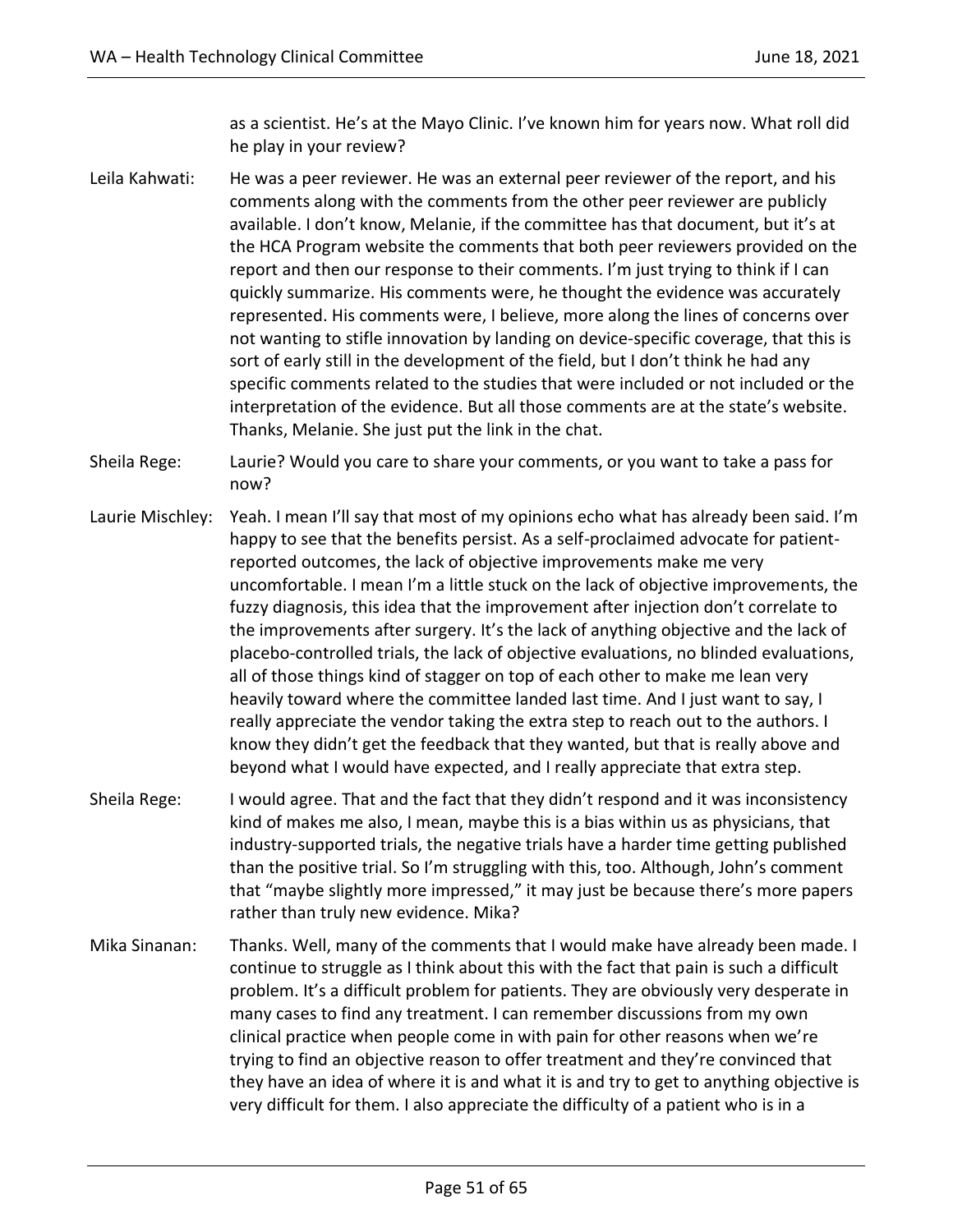surgeon's office discussing a study where they may be randomized to a conservative versus a surgical approach and how to get them for something that's commercially available already elsewhere to get them to agree to participate in it. Often, the only way is to promise them the capability of crossing over, which is what accounts for the very high rate of crossover in the first study, I think. And then, of course, the greatest interest in Fidelity to follow up as early on in this study, it drops off over time for in all studies. It gets harder to maintain that relationship. So the quality of ongoing data collection I think is always suspect. I was initially impressed by the comparison of the evidence map from the 2018 report to the updated report that showed, as John alluded to, a persistence of benefit and the Medicare data, but I also agree with Laurie about the lack of any objective measures. I continue to struggle with whether this is just a very expensive placebo for a desperate group of people versus actually an intervention that makes a difference for understandable reasons. And I've raised those before about the question, is this actually microinstability versus arthritis and, if so, why does stabilization make a difference? And do we actually know that it makes a difference? All of these are soft measures. So I'm very torn by it, but I also recognize that there is a constituency that's very deeply invested in having this as a capability. Thanks.

## Sheila Rege: Tony?

- Tony Yen: I think that the evidence is really not that new. I think Janna summarized that really quite well in that the two RCTs that have more follow up, that that type of data is, I think to me, brought into question given the lack of consistency within that follow up data as a bottom line though there is more data. What does that really mean with that lack of data consistencies I think a problem for me personally. Also, the other piece of information that is probably new is the case control study, and our vendor here, Leila, really helped us understand that, at least for me personally, a lot better that it doesn't really add that much to the evidence that we have at hand. So the conclusions right now are that this doesn't really differ that much from what we did before with our part evaluation. I really like Mika's comments about the plausibility behind the mechanisms underpinning what we're dealing with over here and also the folks who are really seeking a solution to a lot of very severe symptoms.
- Sheila Rege: Agree. Difficult conversation. Larry? Would you like to comment?
- Larry Birger: Yes. Thank you. Of course, I wasn't here last time when this took place, but what struck me about this process was what seemed to me to be a pretty jarring insufficiency of the evidence. It's one thing to state conclusions, but as different people offered their input, they're all kinds of problems that I saw. There's a problem with trying to get the diagnosis defined in the first place. I felt like the comments from our public. What do you call those? Public comments, or whatever, that kind of focused in on, "well, no, actually you can diagnose it." Well, even if that were true, it doesn't address the other problems, which are you have a limited number of surgeons doing a limited number of procedures. So now there's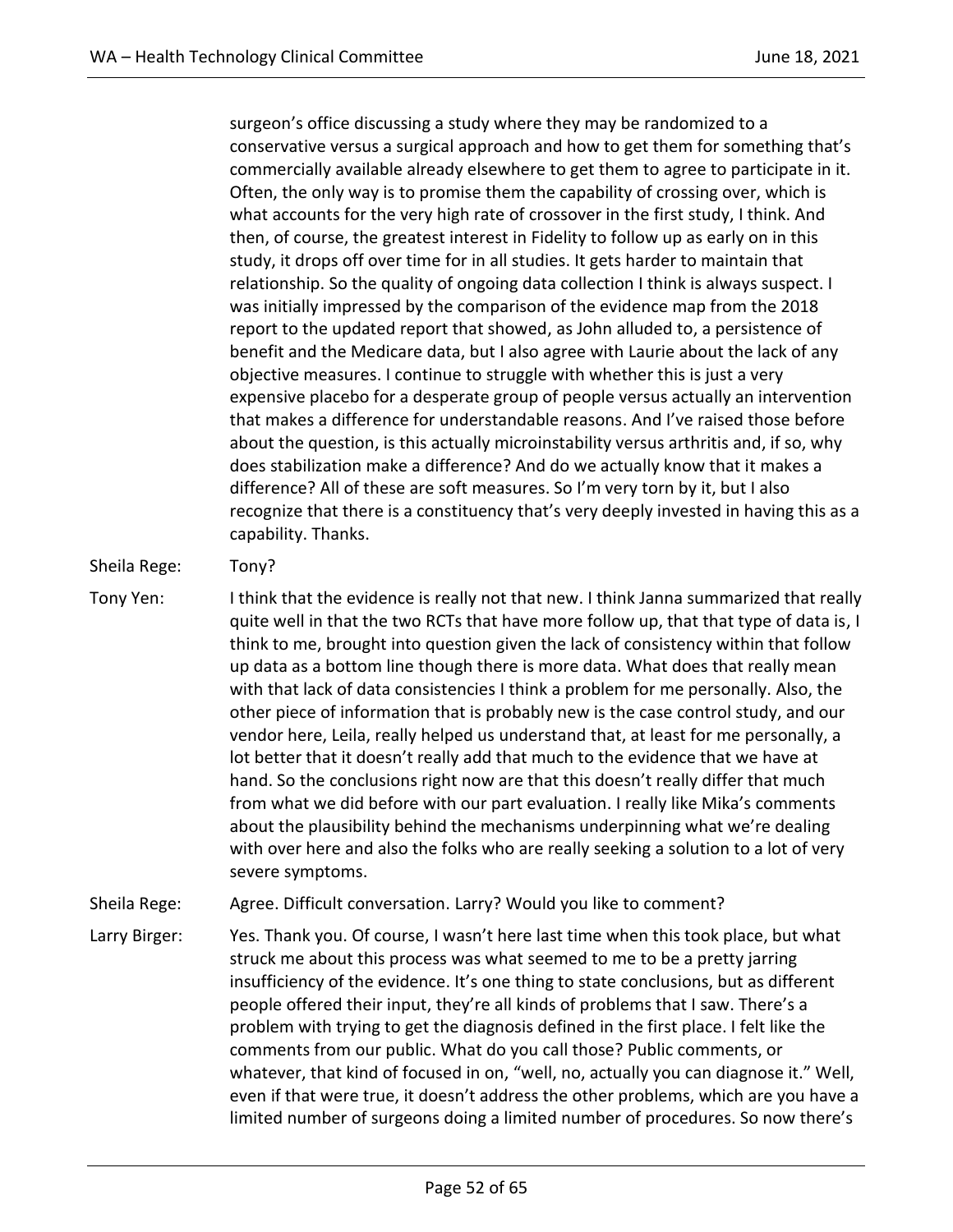issues with-- first you have issues with the P in PICO population. The questions about the surgeons raise issues about the intervention itself. My emphasis, and echoed by others, the comparator, the what I would call, the heterogeneity of socalled conservative management, which makes it sound like it's just some sort of standardized thing, which is not at all the case. So if there are problems with each one of those three points in the PIC and then we get to the O, the outcomes, even if the outcomes are listed as favorable, and that's to say nothing of the comments that have just been made here about sufficiency of follow up and inconsistencies and all that, I just step away and say I can't say they have proved much of anything except that I would still keep an open mind. Gordon [indistinct] had a saying something to the effect of lack of proof of efficacy is not the same as proof of inefficacy. And I don't know, maybe that's some famous adage and he just said it. I don't know. But I liked it and I thought it's helpful for me to keep an open mind about stuff like that. But I definitely did not feel like there was a good proof of efficacy in this trial, and it just smelled of bias and fuzziness. Not trial, I mean the compilation of trials.

Sheila Rege: Right. Thank you, Larry. Clinton?

Clinton Daniels: Yes. Thank you. As a VA chiropractor, I've lived in the world of mechanical and chronic spine pain and posterior pelvic pain, and my clinic actually performs all the physical maneuvers that were described as a standard part of our back exams. And my opinion over my career is that chronic SI joint pain is real, but I also think it's very rare. I think a lot of patients have pain in the SI joint area, but I think it's mostly back pain, hip pain, or overlying structures. Again, we're talking chronic, not acute traumatic. And as I think back, I can only think of a few cases I've ever had where I thought it was the primary generator, and each of those was either a pregnant patient or someone coming directly off of trauma. So I find the diagnosis to be very fuzzy. It also seems like there's very limited new research from a couple years ago. And then I also have some concerns, and maybe this is a better question for Conor or Randy, about the potential for development of adjacent segment disease of the lower lumbar spine after the fusion and whether two years in the RCTs or three and a half in that cohort is a long enough time to see if that develops as a result of the procedure. So maybe there may be some more adverse events that would be reported later. And then [indistinct] it would be really interesting to see that 2023 study [indistinct] once that comes out with the sham comparison. Thank you.

Sheila Rege: Good points. Thank you.

Christoph Lee: So I also came in new and was not part of the first review, but as I read through the final report this time around and compared it to prior, I was struck by the fact that not much is new. We have some follow up data from RCTs and a cohort study, but when I compare the two, I was struck by the lack of new studies and new evidence. What was also striking to me was that the risk of bias for every single outcome reported in the evidence report was either serious or very serious. And I was also struck by the certainty of the direction of every effect, the vast majority being very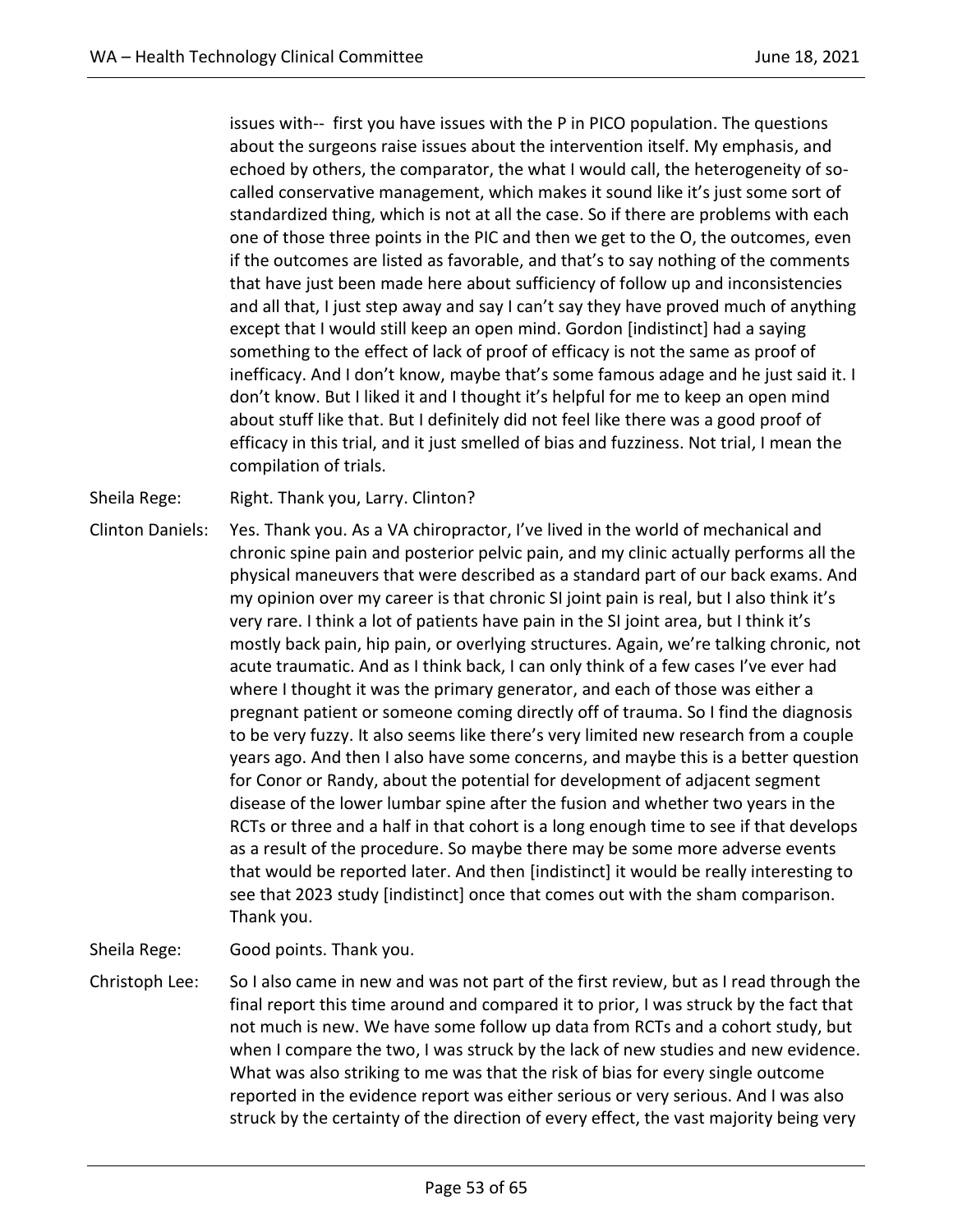low and low. So there is a real paucity of evidence here to support these interventions. Every study basically is confounded by the placebo effect. And as much as I am struck emotionally by the public testimony, and I'm empathetic to the chronic pain patients that are looking for hope and solutions, the evidence to me clearly points to not supporting this intervention coverage.

Sheila Rege: Fine. Randy, would you be kind enough to give us any thoughts?

Randy Chesnut: Sure. If I'm redundant, sorry, I've been just been in and out a little bit. But, again, I was just in training and finishing training when this came around the first time, and it was a bit popular, and the diagnosis was no better because we haven't come up with anything new. But it was open and it was more invasive and it kind of died out because it didn't seem to work. It's my impression that the reason it's come back is not because someone has found a new diagnosis or a more precise definition but because industry has come up with new implants, and it's really that's my impression that nothing else is really different other than that. And then there's this [indistinct] about something new and fun and maybe it'll help, and this is an exceptionally vulnerable population, the chronic pain people. I mean their lives are wrecked by this, and they're desperate. And unless you offer them something that is really going to hurt them, they're almost always going to say, "yeah, let's try this." And to be perfectly honest, when you offer them as an alternative in a randomized trial, the continuation of the same treatments that didn't work up to that point versus something new and shiny, the thing that goes "bing" so to speak, then they're likely going to choose the latter. And the placebo effect, of course, it's huge, unquantifiable, and we don't know the duration of it. And the other thing is that when you start to look at quality of life outcome, very few people-- there are always these studies that look at that efficacy is patient reported, and like, would you have the surgery again? Would you recommend it to a colleague? Well, unless you are really hurt by it, most people don't really want to think they made a big mistake by having a procedure. And so those are extremely biased responses. So I just don't see a lot of evidence that says works, which may mean that we should err on the side of allowing it because these people need something, but I think the population is so terribly vulnerable that doing that is an error, because then we will have all these people walking around with an unproven device. And if it was a lifethreatening thing, then a lot of times you'll say, "Well, let's go ahead in the interest of saving lives" or etc., but this is something that can just go completely out of control. The diagnoses aren't good. The studies have not done the hard yards to make sure that placebo-controlled injections have been done. They haven't offered broad-spectrum cognitive therapy as an alternative treatment, at least in general like some other randomized trial in low back pain did. And so I just think based on the vulnerability of the patients and the lack of evidence, the lack of strong evidence, that I just can't see supporting this, to be honest.

Sheila Rege: If we were in person, now would be the time we could ask questions or we could go on to kind of a straw poll of what we do of the unproven last equivalent.

Melanie Golob: Sheila, I think Conor hasn't spoken.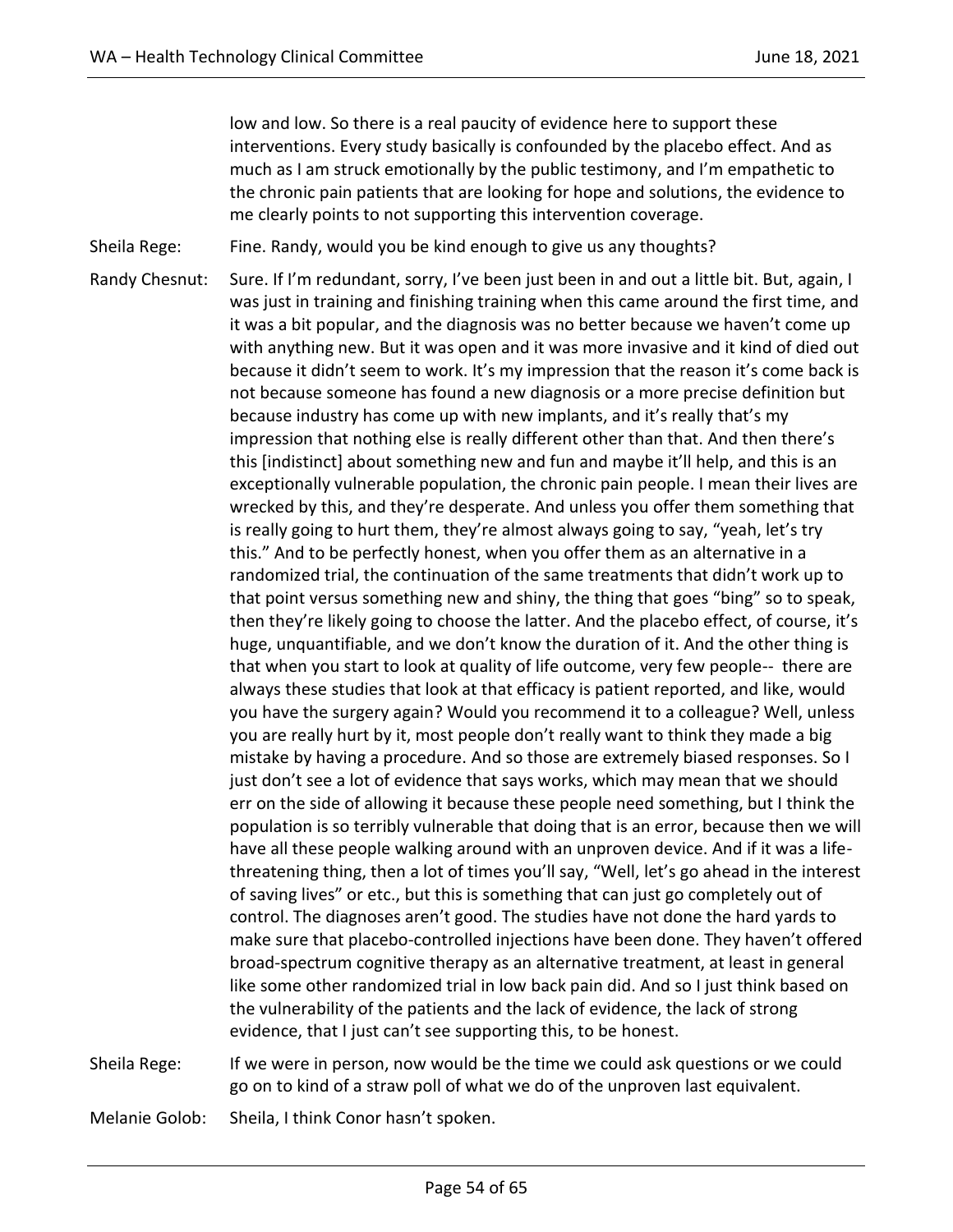Sheila Rege: Oh, Conor! Sorry.

practice in terms of trauma of the SI joint, the destabilization in the setting of the pelvic ring, and so I'm in the weeds a lot mentally on this, but I'll try to summarize this as sort of as [indistinct] as possible. So first in terms of etiology and diagnosis. So I know do believe that there is pain the can be generated from a source anatomically of the SI joint. We see it in true instability. Somebody has a pelvic ring fracture that's somewhat mild to moderate. Maybe it was missed. Maybe it was trialed nonoperatively and we can see their pelvic ring displaced on stress views, and then we stabilize that, and I do believe in the placebo effect, but I do see stabilizing the pelvic ring as something that is very reliable for improving function and pain. And then we get to in my mind people that have an infectious sacroiliitis and they have pain. They localize it to that area. They receive antibiotics and it gets better. Some of those once in a while will go on to a very degenerated joint. I've seen autoimmune patients that have a degenerated joint that I have done a procedure on with efficacy, and those are pretty straight forward for me mentally. The patients who have had pain for a long time and the thought is, well, maybe this is related to adjacent segment from a lumbar spine. Maybe it's just primary degeneration of the SI joint and whether or not it's micromotion or not. I think this surgeon in Idaho did have a good comment, that it may not be true motion if we can't measure on the microns. It may be just arthritis that's causing the pain. And we have observed in other joints-- the SI joint is different-- but that degeneration of cartilage can be painful. The challenge, again, I agree. Diagnosis is challenging. A CT scan-guided injection I have used as my best guess of diagnosis when we talk about coverage. How do we diagnosis this being a source of the pain? I think the physical exam is challenging, particularly if patients are looking for surgery. They have already looked on the internet. They've already told me what five signs I'm going to find on them if I do a physical exam, so that can be challenging. And then we get to what are we paying for? What are we approving? The CPT code here is an arthrodesis. Classically, an arthrodesis of a joint is a decortication procedure and then essentially boney union across that joint. Now, again, the SI joint doesn't move like the ankle or the knee or other joints that we fuse historically, but now we have devices that kind of cross that articulation somewhat, but not always. Okay? So you have devices placed that do enter the bone in the ileum and then enter the bone in the sacrum but aren't actually crossing the SI joint. And that's where we get into a little bit of the weeds of this can be a device-specific feel but still evolving. So in my practice, I do like the decortication compression with a goal of fusion, and I think as we move forward in the future that may be what is required by payors as this technology improves. I thought it interesting in a question to Leila on the methods of the Insight trial was a 24-month CT scan that, as far as I know, has not been reported. On their article, it said we will report it elsewhere. Maybe that's still coming out. It's difficult to get two-year CT scans on patients in terms of follow ups. If we're paying for fusion, we have not yet talked about in this discussion, an outcome of fusion. Obviously, we want patients to feel

Conor Kleweno: No, that's okay. I wanted everyone to comment. Obviously, this is part of my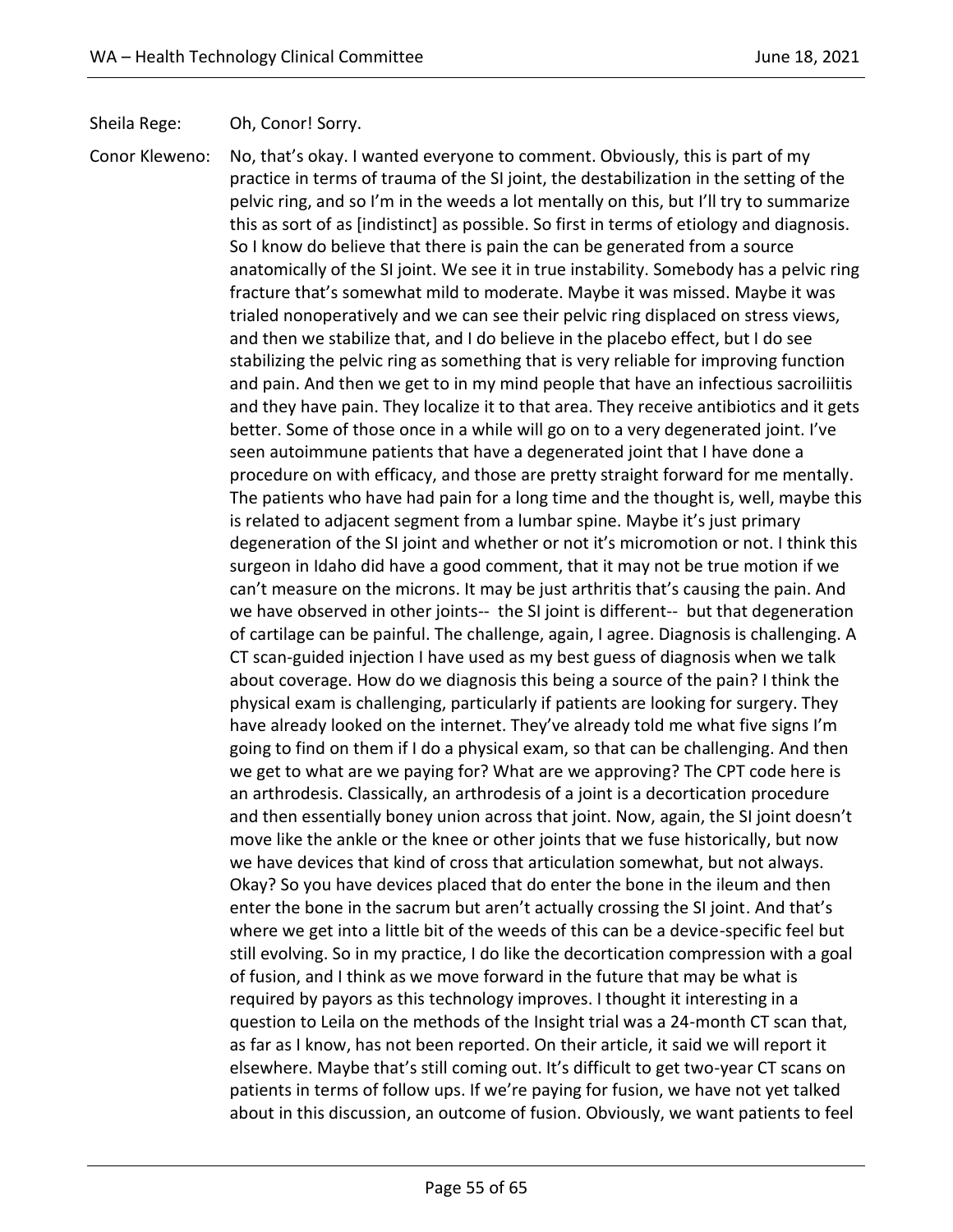better, but fusion is an outcome that should be on the table with that. And then, lastly I'll comment on safety. I agree with the concerns that Emily put forward. It is user dependent. It's not like the devices are leaching a toxic material into the bloodstream. So in the acute setting, it is a surgeon error that is the first safety issue. However, long term I don't think we know either. And I think there was a comment on an active duty military member. I haven't reviewed that case. I don't know anything about it, so I don't want my comment to be with respect to them, but if there is a proposition that we're taking young, healthy, active people and because of a transient pain in an SI joint, we are now fusing that SI joint, I would have long-term safety concerns. The last active duty member I saw for a CT scan positive SI joint injection small steroid dose, he was back to duty in a week. So I would have concerns with long-term effects if we're taking young, healthy patients with pain in the SI joint and then doing a fusion procedure. That's an all-in procedure. There's no turning back from placing large titanium or stainless steel implants that cross the articulation from the sacrum to the ileum. And then I had a couple comments I'll reserve to the end when we are discussing the policy. I just had some of my thoughts on input on that, on the wording is all.

- Sheila Rege: Any other comments? Now, we were asked to look at this to treat chronic SI joint pain related to degenerative sacroiliitis or SI joint disruption, and the studies excluded anything related to acute trauma, infection, or cancer. Just for us to keep that in the forefront. We could go to questions or we could do a straw pull first on just safety, efficacy, cost, the [indistinct] and more in some compared to conservative management. Janna, as my co-captain, what would you advise?
- Janna Friedly: I think we should go to a straw vote at this point.
- Sheila Rege: Okay. And so if we do it, it's a straw poll. So we could go safety if, I, for example feel safety it is better than conservative management, then I would say, this is mor- - I'm sorry. If it's the safety track is better-- God, this is confusing-- it would be equivalent or the safety is actually better. So we can type-- so if I say unproven slash unproven slash unproven, that's with safety efficacy and cost. Will that help and you can just put in the chat or, Josh, would you like it called out individually?
- Josh Morse: So, Sheila, I'm sharing the decision aid to just show the questions. You're referring to these questions. Is that correct? Is there sufficient evidence that the technology is safe?
- Sheila Rege: Correct, just in the straw poll.
- Josh Morse: Right. So how about I share this screen. Melanie has a spreadsheet and she's recording individual's votes, so maybe Melanie can call off each person's name and they can say what their vote is. And the choices, again, are shown here on the screen. And typically I think you say you're voting on the sufficiency of the evidence that the technology is safe compared to the alternatives.
- Sheila Rege: Yeah. And we can just type it, Josh, if it would make it faster. I have had some panelists tell me that they do have a hard stop at 12:30, so I'm trying to just do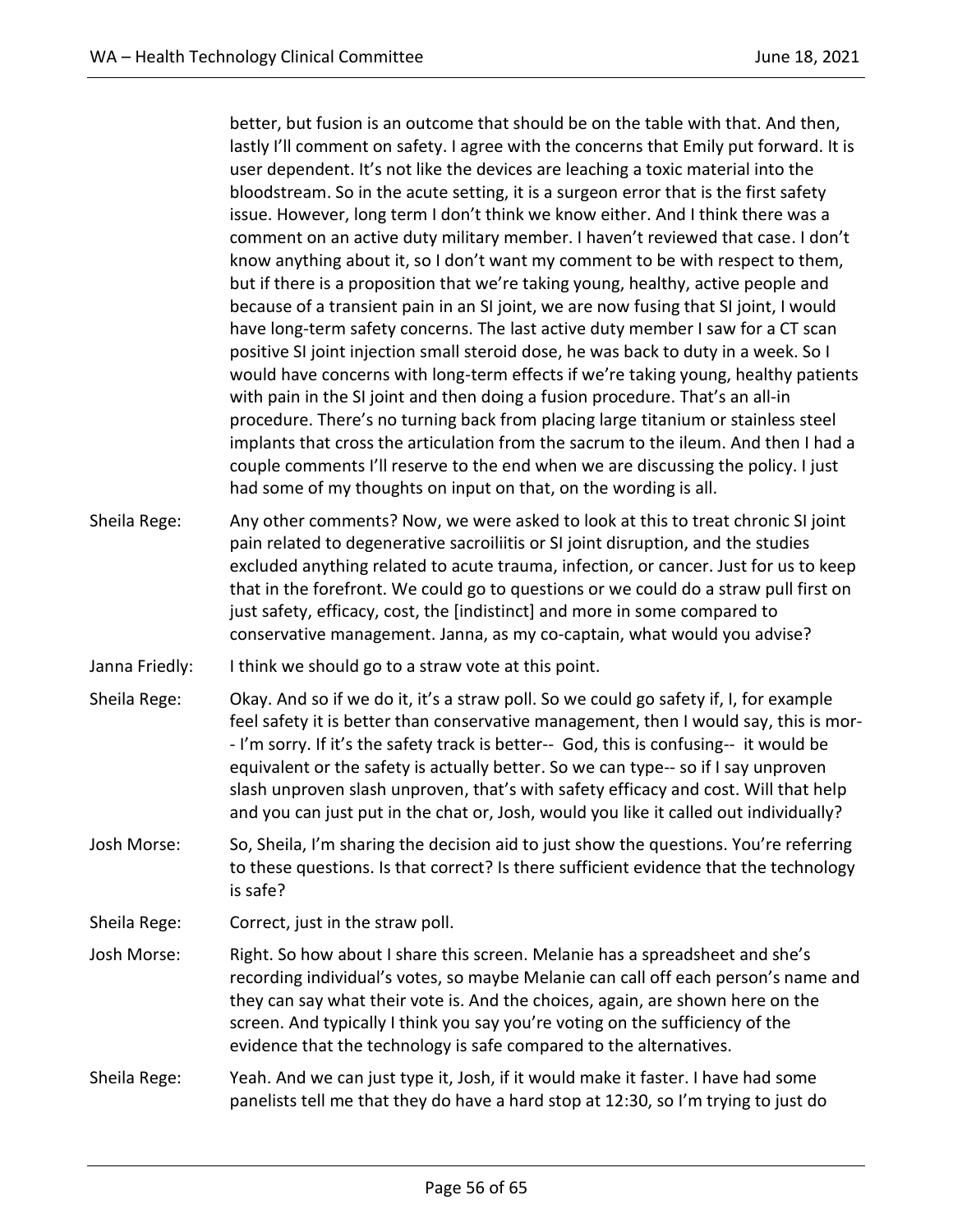these polls faster. If the safety, if you say left, that means that the procedure is less safe than conservative management. And now we will go to efficacy. [indistinct] conservative management is equivalent or one of those choices. And we'll have Melanie announce at the end for the call-in people, because we're just like [indistinct] in the room. Cost effectiveness-- equivalent means that the procedure is equivalent cost to conservative management. More in some means that the surgical procedure costs more. And while Melanie is recording that, if there's questions for Leila or Randy or anybody, we can maybe ask that until Melanie collates our responses.

- John Bramhall: Can I just ask Randy? I think it was Clinton who made the comment about the potential for disruption of adjacent structures by stabilization of the SI joint. Do you have an opinion on that, Randy? I mean we see this with spine surgery in general, fixation of adjacent segments causing stress on the adjacent segments that had not been fused. Do you see the same kind of hazard with this, potentially?
- Randy Chesnut: That's a really difficult question to answer. I mean if you go to the evidence, I don't think we have solid evidence that that happens. Theoretically, it could, but the transition from the spine to the pelvis is very complex. Plus, a lot of adjacent spine disease is actually partially iatrogenic from damaging joints at the time of initial exposure, putting screws partially through unfused joints, stripping ligaments and denervating muscles. So the transition from the spine to the pelvis is really quite complex. So I would have to say I do not know. Theoretically, it's possible. I would not suspect that it has a high impact, but to be perfectly honest, based on evidence, I don't know.
- John Bramhall: Randy, I'm sorry. But can I ask you what you repair traumatically separated SI joints on occasions. You seem to use a lot of threaded equipment rather than the smooth equipment, and there was a screen shown by Leila that seemed to suggest that the revision rate for threaded components was higher than for the smooth components. I'm not quite sure how valid that observation was, but it stuck out as a pretty high percentage of revision. So is there is a comment you could make on the difference between a threaded component I know you tend to use for disrupted SI joints and these smooth components.
- Conor Kleweno: So Leila pointed out there are 50-something plus devices, I think, approved right now or at least indicated for it. So there's many devices out there. The ability to compress a joint, which is one of our [indistinct] for trying to obtain stability for a boney union, typically is done through a threaded screw so that its allowed to compress across that to improve stability. And in the traumatic setting, that's what we have. Again, we'll go back to this as a field where the implants are evolving. And so whether the device is smooth or has an on-growth surface for bone to grow onto or into is evolving, but the threads that you see are designed so that we can compress across to improve stability, and that's in a trauma setting. Some of these other devices have on-growth surfaces without any ability to compress some of the devices on the market, and so I tend to not favor some of those as much, just because I don't see that they can provide compression across it.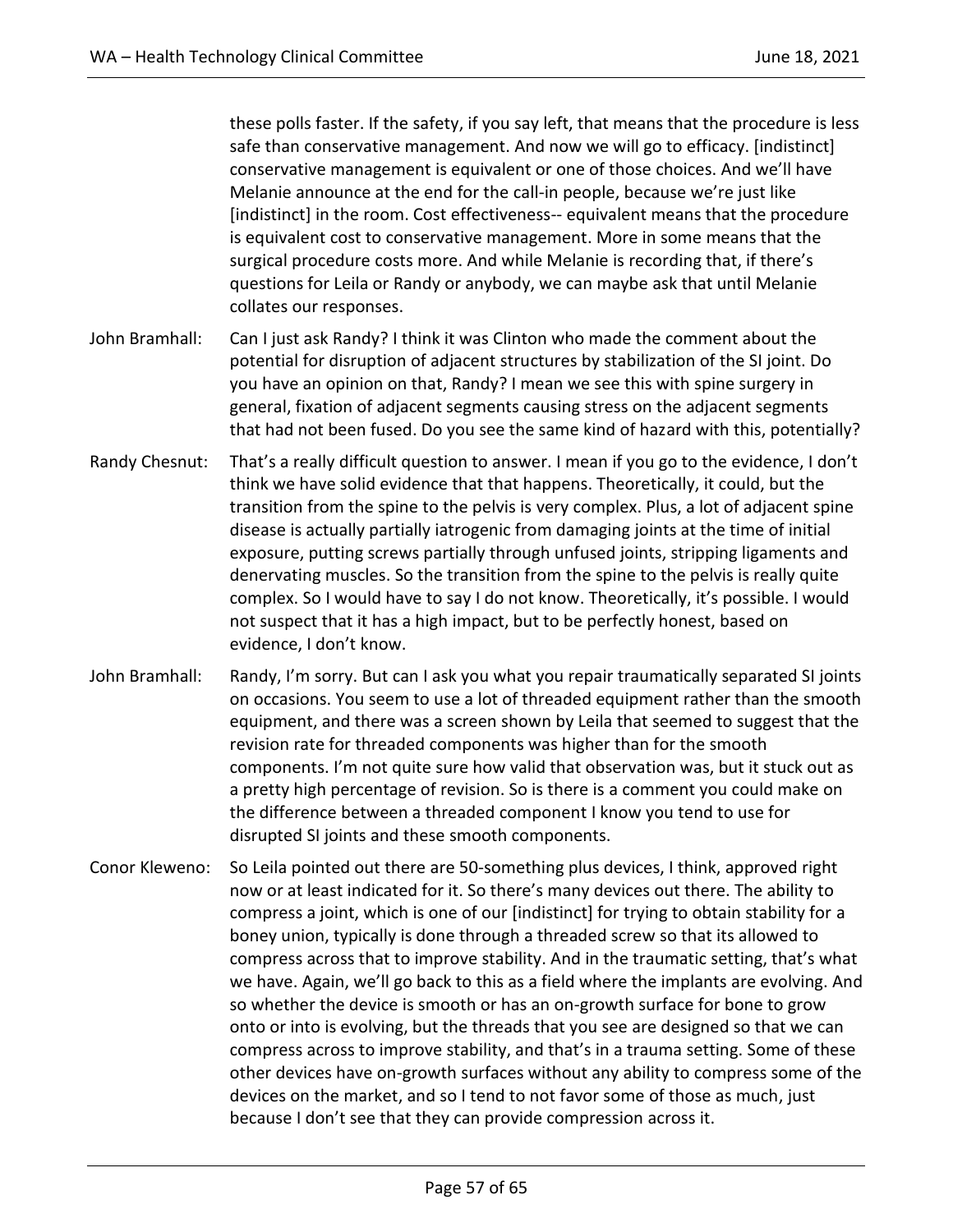| Mika Sinanan:  | I have a follow up question for Randy on the question. I was just curious, so for<br>patient who will develop adjacent segment disease in the lumbar spine, how long<br>does that typically take to show up radiographically? I realize it probably varies, but<br>is it something you could see in two years or is it longer than that?                                                                                                                                                                                                                                                                                                                                                                                  |
|----------------|---------------------------------------------------------------------------------------------------------------------------------------------------------------------------------------------------------------------------------------------------------------------------------------------------------------------------------------------------------------------------------------------------------------------------------------------------------------------------------------------------------------------------------------------------------------------------------------------------------------------------------------------------------------------------------------------------------------------------|
| Randy Chesnut: | Oh, sure. Yeah. Again, adjacent segment disease has a 3% per year, at least in the<br>cervical spine, reoperation rate. So, yeah, it can show up pretty early. The chronic<br>sort of degenerative changes that show disc degeneration and joint degeneration,<br>and either angulation or listhesis generally take a bit longer. But in terms of<br>symptomatic disease, yeah, it can show up pretty early.                                                                                                                                                                                                                                                                                                              |
| Mika Sinanan:  | Thank you.                                                                                                                                                                                                                                                                                                                                                                                                                                                                                                                                                                                                                                                                                                                |
| Sheila Rege:   | Any other questions? I had one. When do we expect more data? Is there any<br>thoughts from the orthopedic community about randomized trials? Non-industry?                                                                                                                                                                                                                                                                                                                                                                                                                                                                                                                                                                |
| Leila Kahwati: | So, Sheila, the only randomized trial that we identified in the pipeline is the one<br>sham controlled trial that's coming out of Norway that is currently recruiting.<br>They're estimating completion in April of 2023. The other three trials are<br>uncontrolled trials. So they're single group intervention only, and they wouldn't<br>really give you, I think, anymore data that you already don't have. But that sham<br>control trial, I think, is the pivotal one that would give you the most new<br>information.                                                                                                                                                                                             |
| Conor Kleweno: | The one I'm involved that I've have provided consulting for is, I believe, still in the<br>process of submission to FDA. I don't have any updates on that process, Sheila. It is<br>not started though.                                                                                                                                                                                                                                                                                                                                                                                                                                                                                                                   |
| Sheila Rege:   | [indistinct] we could have Josh and Melanie tell us-- oh, go ahead. Sorry.                                                                                                                                                                                                                                                                                                                                                                                                                                                                                                                                                                                                                                                |
| Josh Morse:    | I've update the count I think on your screen. Can you see the numbers in the<br>document? Okay, great. And Melanie has confirmed that our numbers agree, so.                                                                                                                                                                                                                                                                                                                                                                                                                                                                                                                                                              |
| Sheila Rege:   | Okay. So summary we think-- and let's stay with safety. In the package, we have<br>kind of what we consider for safety. If we can go back a page, Josh, adverse events,<br>revision surgery. Is there anything that we have missed when we are thinking<br>about safety as presented by the studies? How about efficacy? And then cost<br>outcomes? And special population? Okay. What would this group like to do next?<br>Would we like to ask more questions? Are we looking at next steps about a second<br>vote? Are we ready for that? And the next vote is it's not covered, covered<br>unconditionally, covered under certain conditions. Would we like to vote on that,<br>or should we wait for more questions? |
| Mika Sinanan:  | Sheila, Mika here. I think we should go ahead and vote as a straw poll.                                                                                                                                                                                                                                                                                                                                                                                                                                                                                                                                                                                                                                                   |
| Sheila Rege:   | Okay. So the choices would be not covered, and you can type it in, covered<br>unconditionally, or covered under certain conditions?                                                                                                                                                                                                                                                                                                                                                                                                                                                                                                                                                                                       |
| Josh Morse:    | So you're doing a straw poll now? This is not the formal vote?                                                                                                                                                                                                                                                                                                                                                                                                                                                                                                                                                                                                                                                            |
| Sheila Rege:   | Yeah.                                                                                                                                                                                                                                                                                                                                                                                                                                                                                                                                                                                                                                                                                                                     |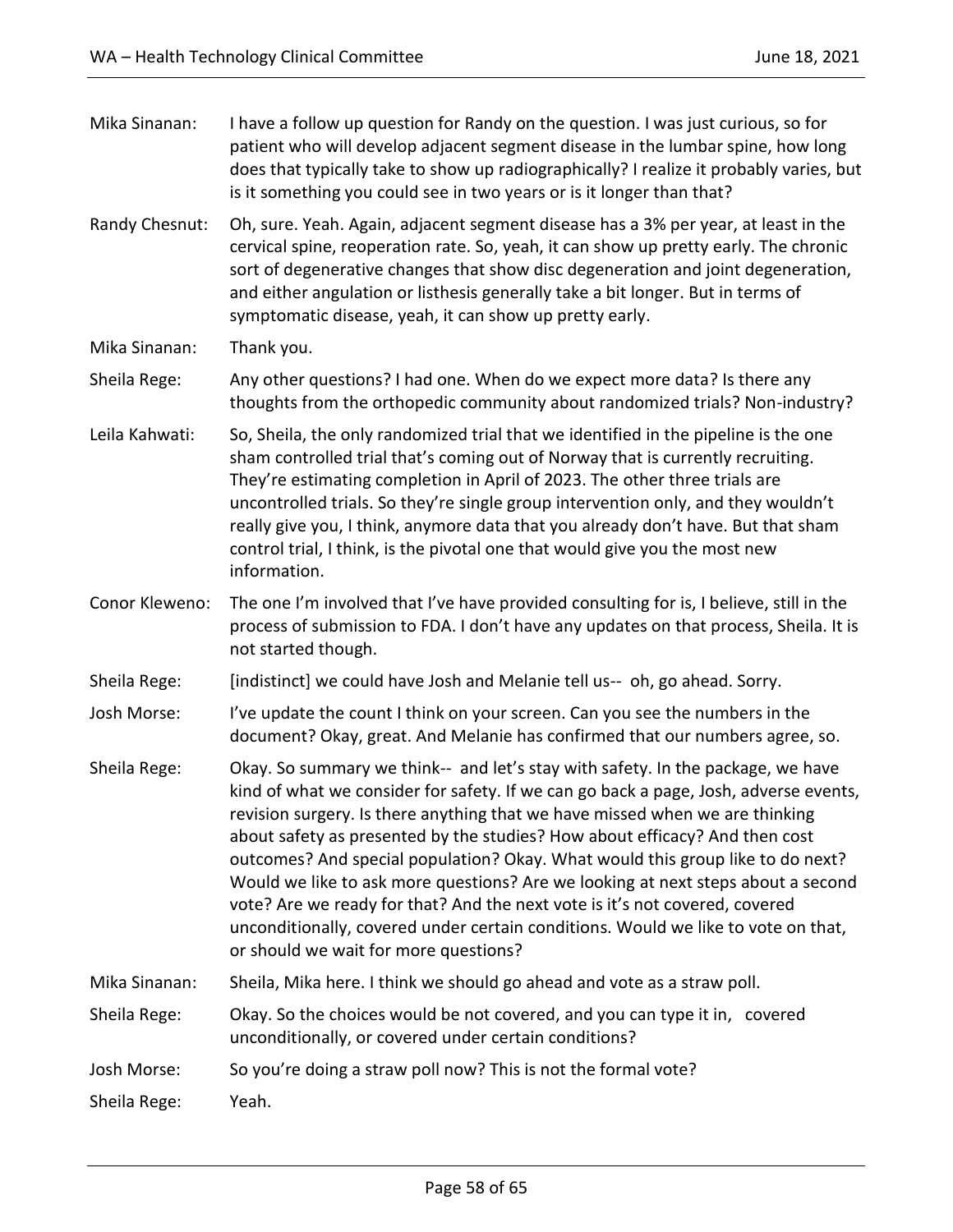## Josh Morse: Okay. Thank you.

- Sheila Rege: This is the straw poll. And for the new people, what we look at with a straw poll is if everybody goes one way and we've all seen the data and are coming to the same conclusions. But if there's anybody who sees it a different way, we stop to make sure that we've heard, because that person may actually have seen something that the rest of us haven't. So that's why we do a straw poll and for the discussion, because this is pretty important and we want to make sure that we've thought of everything.
- Larry Birger: One quick question. If we vote for not covered, there's always the opportunity for this to be revisited at some point if new evidence becomes available that at least a subset might benefit from it? Because that would be my only concern. Let's say that we could identify some segment of this population, whether it be because we have better diagnostic criteria or whatever, and I would hate to make a sweeping generalization and overlook benefit that might apply to a select few, because I have seen that, as well, in my career. So is my understanding accurate, that this is always subject to review in the future?
- Sheila Rege: Yeah, and there's a process, and I'll have Josh and Melanie explain that.
- Josh Morse: Dr. Birger, that's exactly how we got here. This was reviewed two years ago, I believe, roughly two and a half years ago, and we're here now because some new evidence has emerged. If new studies come out in the future that could change this, that's exactly what we would be responding to or looking for, and it would come back as a re-review.
- Larry Birger: Because, otherwise, if we wanted to make exceptions based on the discussion today, I don't know that we have any very good criteria, if any, at all to make exceptions [indistinct], so we would be just sort of giving no advice on that point?
- Mika Sinanan: Larry, Mika Sinanan. I think we would be anticipating where the data would go but not make an evidence-based recommendation. So that's why we kind of way either for the Healthcare Authority or outside folks or committee members to raise a question about a previous decision and then evaluate whether there's new data that would support a change in the decision. But it's data driven.
- Larry Birger: Okay. Because the only thing I can think of is if there were exceptions were allowed when reviewed by a committee composed of.... whatever, but then we don't have the criteria. So I'm just not sure that's feasible.
- Mika Sinanan: Well, I think as you have heard, there is an appeal process through administrative judges and through the Healthcare Authority. So this is not the ultimate final "no, it never works." There is an appeal process, as well.
- Larry Birger: Okay. We're just simply saying that the strength of the evidence is not enough to justify. So okay, I'm good with that. Thank you.
- Josh Morse: Yeah, and I want to make clear that the appeal processes differ from insurance program to insurance program. They each have their own frameworks. So the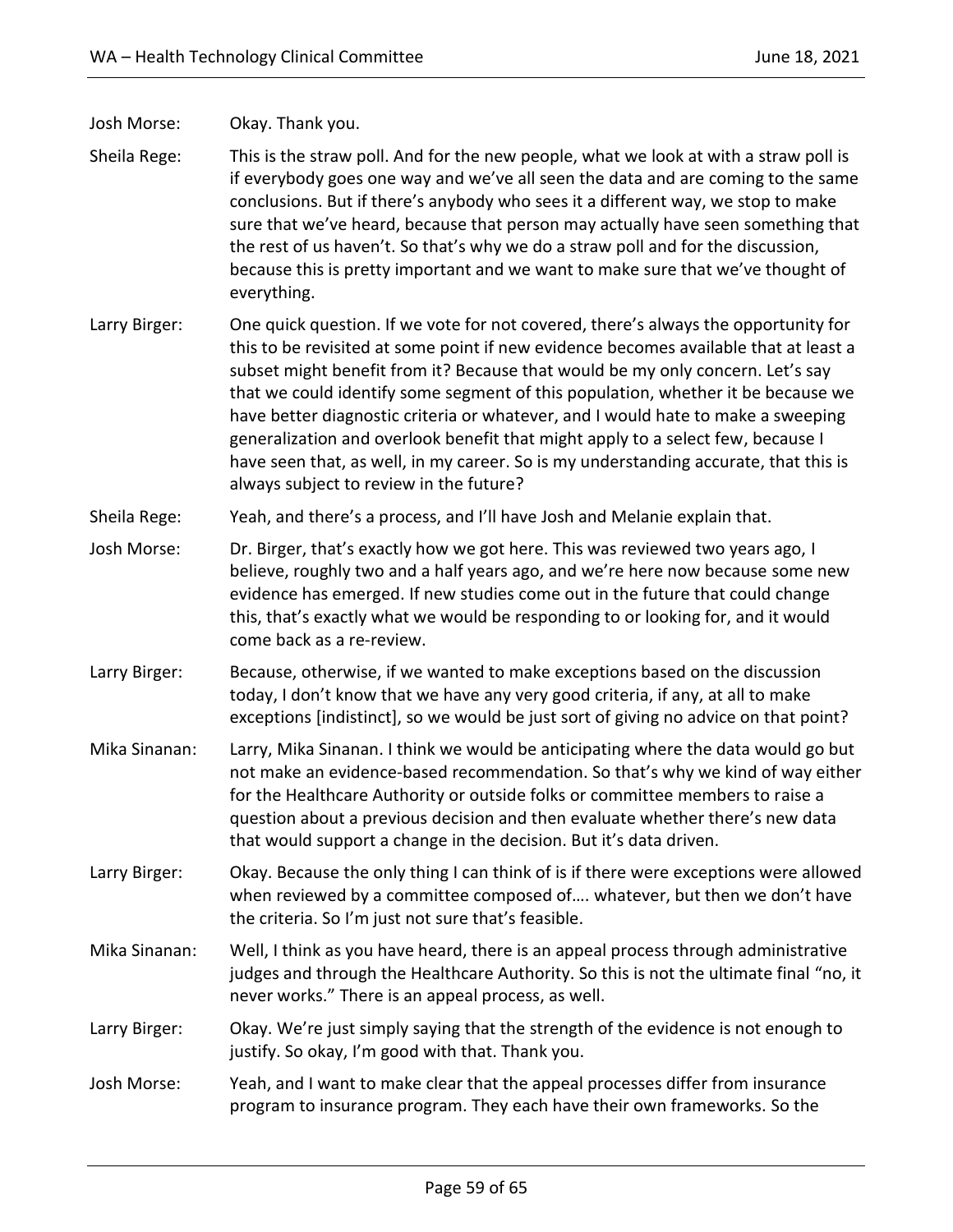processes are clear in each one of them, but it is not necessarily true that there's an appeal process for a decision like this for a not covered decision for all programs. I don't know. Does that make sense? Josh Morse: So for the record for your straw poll, 10 people voted for not cover, and that is 10 members who are voting today on this subject. Sheila Rege: Okay. Any more questions before we do our real vote? Larry Birger: I just have the question about so the not covered is a no change from the previous policy. Is that right? Josh Morse: That would be the same, yeah, and I can share with you the language in that decision if you would like to see the final determination. It does have a few caveats in there about the scope, as already mentioned, related to inflammatory processes and things like that. Conor Kleweno: Yeah. I don't know. Sheila, tell me if this is the appropriate time to just comment on the wording of that. Sheila Rege: Yeah. And maybe projecting our previous, because I remember having a lot of discussion at that time about which population we were looking at. So, yeah, Conor. Thank you. Conor Kleweno: Yeah. The first comment to question is there is a word disruption in the first paragraph, and I wonder if that's the accurate word intended or dysfunction is the intended word. When I think of disruption, that means like ligamentous disruption, which is a pelvis that has been traumatically disrupted. I was just basing it on that slide-- Sheila Rege: You mean [indistinct]? Conor Kleweno: -- that Emily had had up there. Sheila Rege: That one. Conor Kleweno: Yeah, disruption. Was that intended to say dysfunction, as sort of a generic term? Chronic dysfunc-- I don't know what was intended by SI joint disruption. I wasn't clear on that. Tony Yen: This is Tony. I agree with Conor's comments about changing the disruption to dysfunction. That makes sense. Conor Kleweno: And then I had a question back to the medicine doctors. The inflammatory arthropathies-- does that include autoimmune and autoinflammatory? My memory was those are subtly different. Does inflammatory, is that inclusive enough of that sort of genre of abnormalities, so to speak? Josh Morse: Do we need to differentiate autoinflammatory and autoimmune? Tony Yen: This is Tony again. I would agree that inflammatory covers autoimmune. Josh Morse: Okay.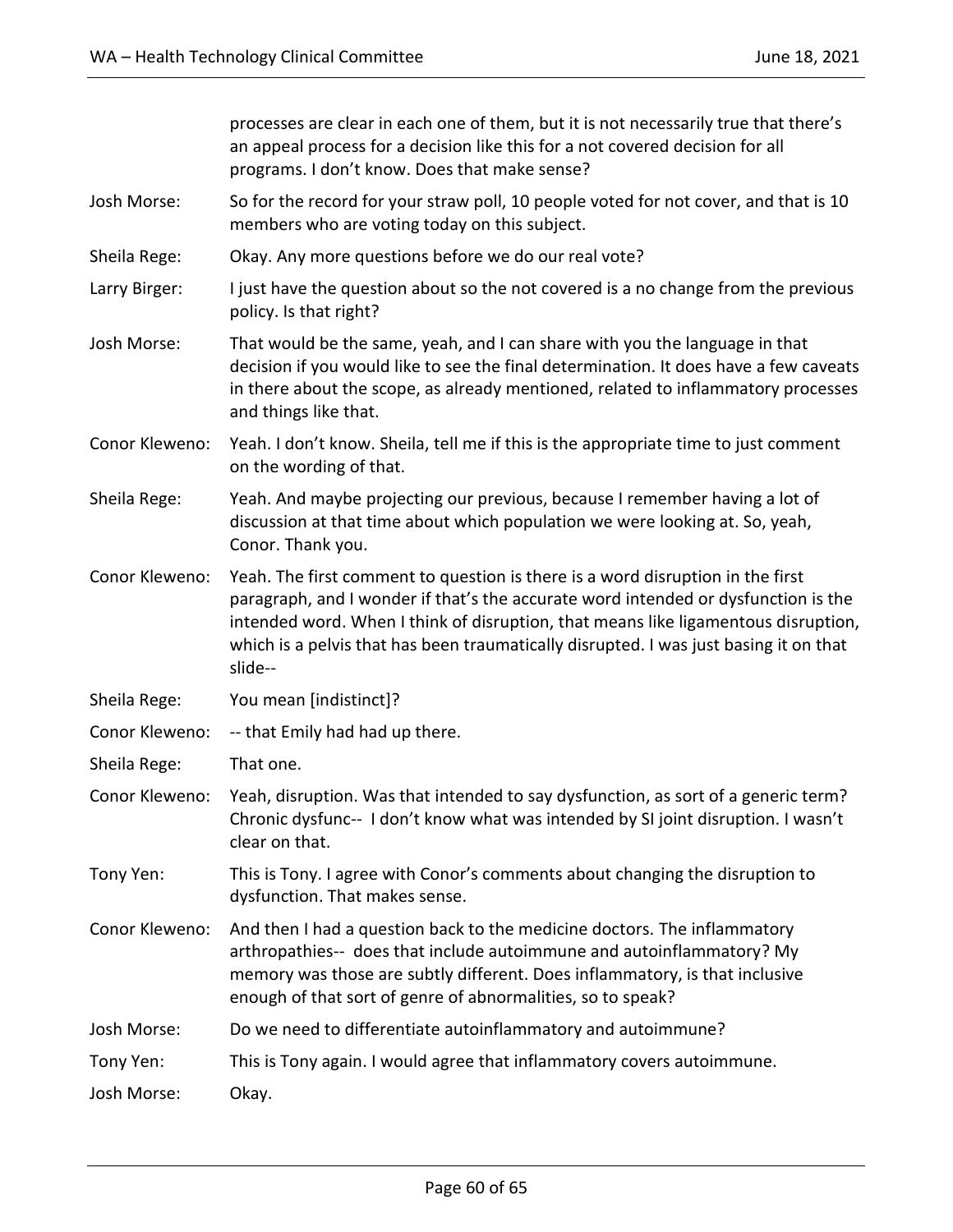| Conor Kleweno: | Okay. Great. And then the last question is, there's been a couple patients that I<br>have seen that have had percutaneous fusion procedures and things didn't go well,<br>and so now I'm in a position to potentially revise it. And because of what's been<br>done, I'm not clear that this joint has not been sort of disrupted so that it does<br>have some instability. So what I as a provider, would that be a covered fusion if I'm<br>revising someone else's fusion? I ask the group that. |
|----------------|-----------------------------------------------------------------------------------------------------------------------------------------------------------------------------------------------------------------------------------------------------------------------------------------------------------------------------------------------------------------------------------------------------------------------------------------------------------------------------------------------------|
| Sheila Rege:   | So you say dysfunction, which should be D-Y-S, [indistinct].                                                                                                                                                                                                                                                                                                                                                                                                                                        |
| Conor Kleweno: | Thank you.                                                                                                                                                                                                                                                                                                                                                                                                                                                                                          |
| Sheila Rege:   | --this is out of my field of expertise. So, Janna, help me out here, because you do<br>rehab. I mean, at least on the Mayo Clinic side and everything else, they do use the<br>words sacroiliac joint dysfunction, and that was what we used in the initial<br>questions. So I just like to be consistent. If it's something that was a typo, it's a<br>typo, but it seems like it is a real disease.                                                                                               |
| Janna Friedly: | Sheila, I'm not sure I understand your comment.                                                                                                                                                                                                                                                                                                                                                                                                                                                     |
| Sheila Rege:   | We changed which--                                                                                                                                                                                                                                                                                                                                                                                                                                                                                  |
| Janna Friedly: | Are you saying dysfunction is not consistent with the way that we did the key<br>searches and--?                                                                                                                                                                                                                                                                                                                                                                                                    |
| Sheila Rege:   | Yeah. The key question said disruptions. Am I right, Josh? I'm now pulling up my<br>[indistinct] questions.                                                                                                                                                                                                                                                                                                                                                                                         |
| Leila Kahwati: | This is Leila. I think we, in the evidence review, referred to it as degenerative,<br>sacroiliitis, or sacroiliac joint dysfunction. I don't think we used the term<br>disruption. So I think dysfunction is consistent with the way the population was<br>scoped.                                                                                                                                                                                                                                  |
| Sheila Rege:   | Yeah. I just want to make sure. So that then was a typo and [indistinct] consistent,<br>and then inflammatory. Sorry. Sorry. This is for clarification. Thank you.                                                                                                                                                                                                                                                                                                                                  |
| Janna Friedly: | Conor, would it make sense then to, in the decision does not apply to other<br>etiologies or to sacroiliac joint pain or disruption related to recent major trauma,<br>surgeries, or fracture? Would that--                                                                                                                                                                                                                                                                                         |
| Conor Kleweno: | I don't know if you need the disruption in the second part.                                                                                                                                                                                                                                                                                                                                                                                                                                         |
| Janna Friedly: | Okay.                                                                                                                                                                                                                                                                                                                                                                                                                                                                                               |
| Conor Kleweno: | I think the second part is pretty clear. I didn't know how you would treat revisions.<br>I mean clearly you can use a different CPT to address it.                                                                                                                                                                                                                                                                                                                                                  |
| Janna Friedly: | Yeah. I guess in my mind if it [indistinct]-                                                                                                                                                                                                                                                                                                                                                                                                                                                        |
| Sheila Rege:   | Did you see the data?                                                                                                                                                                                                                                                                                                                                                                                                                                                                               |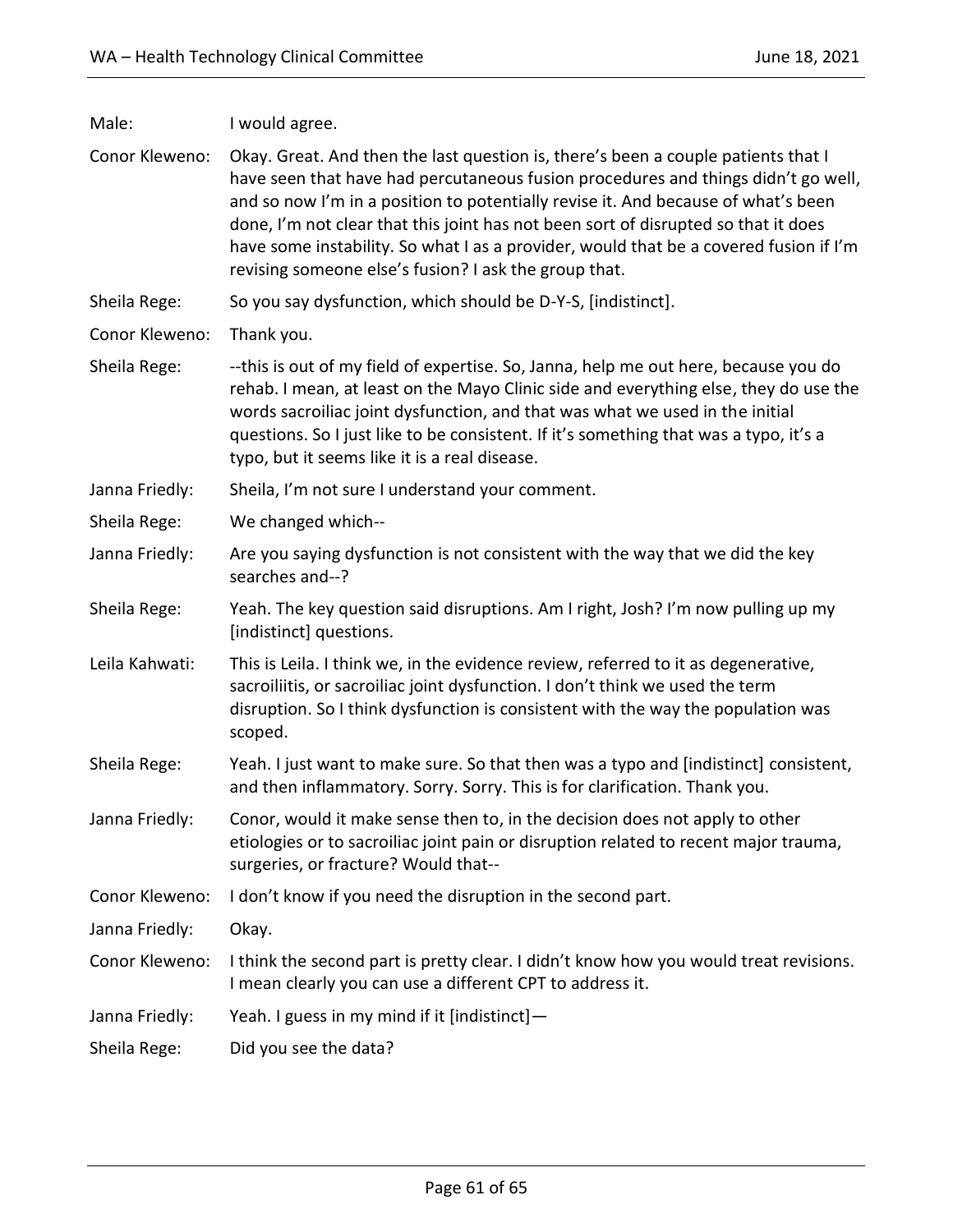| Janna Friedly:        | --that it's not something that needs to be built into this, that if there is an<br>alternative way to bill for this. Certainly, it's not the intention of our committee to<br>exclude those that was not [indistinct] or reviewed.                                                                                                                |
|-----------------------|---------------------------------------------------------------------------------------------------------------------------------------------------------------------------------------------------------------------------------------------------------------------------------------------------------------------------------------------------|
| Leila Kahwati:        | Yeah. Revision surgeries weren't reviewed. So everyone who was enrolled, it was<br>like they were getting initial surgery, so people who are coming back for revision<br>surgeries were definitely not in the scope of the evidence review.                                                                                                       |
| Conor Kleweno:        | It's just that the process of having a "fusion surgery" that then didn't go well, your<br>option is you may really want to be doing a true fusion surgery. So I didn't know if<br>that was something that should be considered under coverage or not. I know it's<br>not part of our data set, so I thought it was a challenging question for me. |
| Sheila Rege:          | Any input, because it wasn't part of what we were asked to study? How do we deal<br>with that? I mean I'd be interested if the agency directors have an opinion.                                                                                                                                                                                  |
| Man:                  | [indistinct].                                                                                                                                                                                                                                                                                                                                     |
| Woman:                | Yeah. I think you should--                                                                                                                                                                                                                                                                                                                        |
| Conor Kleweno:        | Because there's a lot of people trying to do this. This procedure has become more<br>popular, and so as people switch insurance plans, you may find patients with this<br>situation.                                                                                                                                                              |
| <b>Emily Transue:</b> | So this is Emily Transue. One thing that you could say would be to add that to the<br>out of scope below. You could say the scope of this decision does not include<br>revision surgeries if that was your intent, and it is very helpful to us to have that be<br>clarified in one direction or the other.                                       |
| Mika Sinanan:         | Mika Sinanan. That makes sense to me.                                                                                                                                                                                                                                                                                                             |
| Sheila Rege:          | Anybody in favor of that, just say "approve." And so if you'll type that in as a<br>second bullet point.                                                                                                                                                                                                                                          |
| Josh Morse:           | Prior-- help me finish this sentence.                                                                                                                                                                                                                                                                                                             |
| Sheila Rege:          | This decision does not apply to-- Emily, help me out here. You said it well.                                                                                                                                                                                                                                                                      |
| <b>Emily Transue:</b> | Sorry. I would say the scope of this decision does not apply to revision surgery.                                                                                                                                                                                                                                                                 |
| Josh Morse:           | Thank you. Plural? Singular? Thank you.                                                                                                                                                                                                                                                                                                           |
| Sheila Rege:          | And I also heard a [indistinct] changing an S to an R.                                                                                                                                                                                                                                                                                            |
| Josh Morse:           | I think I got that up here. Is that where you were-- Dr. Transue, is this which you<br>were referring to?                                                                                                                                                                                                                                         |
| <b>Emily Transue:</b> | Yes.                                                                                                                                                                                                                                                                                                                                              |
| Josh Morse:           | Okay. Thank you, and go ahead.                                                                                                                                                                                                                                                                                                                    |
| <b>Emily Transue:</b> | Wait. I'm not-- actually I'm not seeing what you're pointing to. For me it's still<br>showing as not a covered benefit. That should be an R-- not a covered benefit.                                                                                                                                                                              |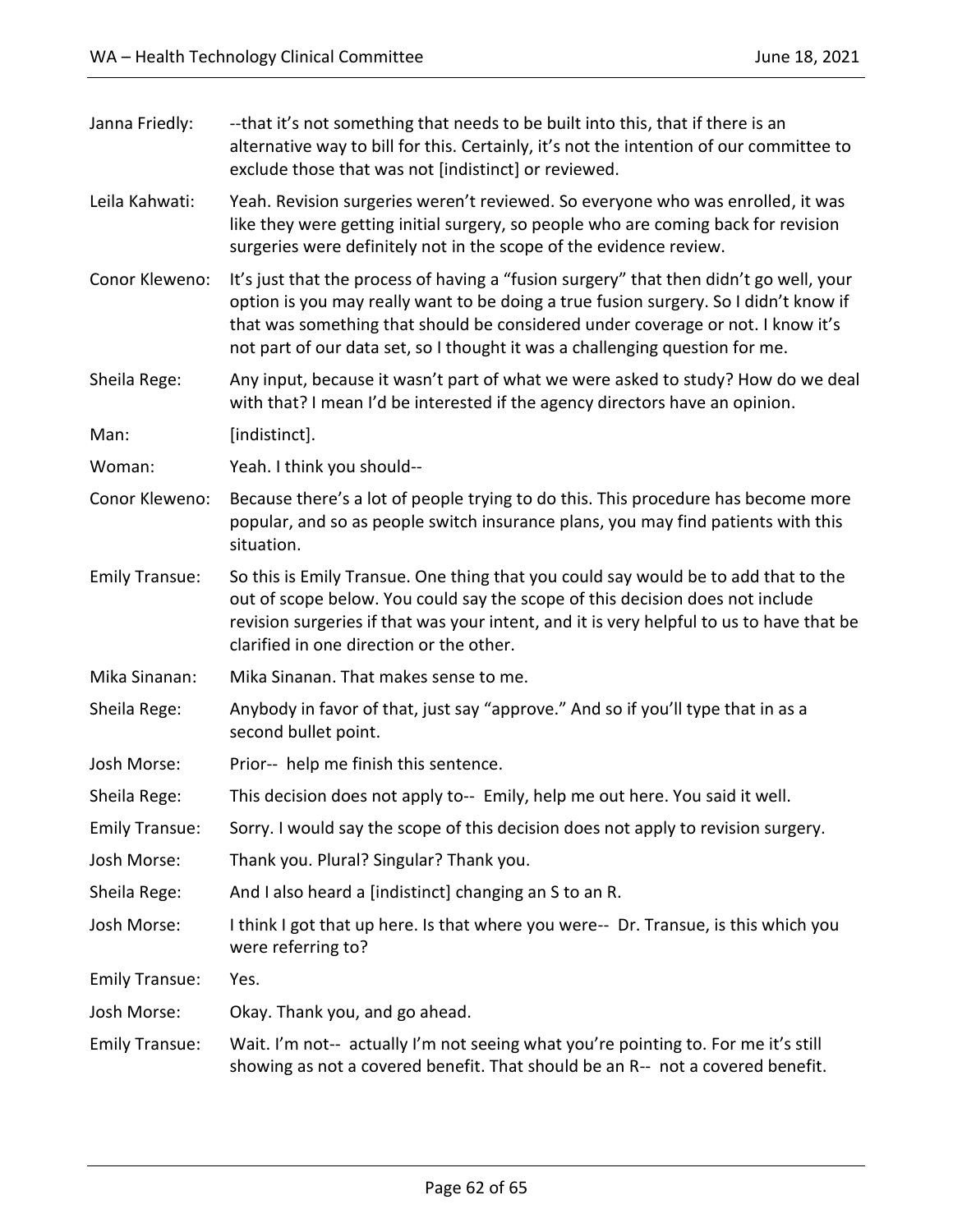| Josh Morse:           | Oh, perhaps I'm not-- let me share the right screen here and make sure that I'm<br>sharing it. Did that make a difference?                                                                                                                                                                                                                                                                             |
|-----------------------|--------------------------------------------------------------------------------------------------------------------------------------------------------------------------------------------------------------------------------------------------------------------------------------------------------------------------------------------------------------------------------------------------------|
| <b>Emily Transue:</b> | Oh, yes. And then it would be you could take out the A.                                                                                                                                                                                                                                                                                                                                                |
| Josh Morse:           | Yep. And dysfunction, we are putting dysfunction in place of disruption. Is that<br>right? I want to make sure I didn't miss that.                                                                                                                                                                                                                                                                     |
| <b>Emily Transue:</b> | Correct.                                                                                                                                                                                                                                                                                                                                                                                               |
| Josh Morse:           | Okay. Thank you.                                                                                                                                                                                                                                                                                                                                                                                       |
| Sheila Rege:          | This is where in a regular room we would actually take a couple of minutes just to<br>read it, so if anybody wants to stand up and stretch. I know we are a minute over<br>time, but just read it carefully and we can have some music going or somebody can<br>sing and then we're done with this and we would go up for approval of this<br>language. I will take a motion to approve this language. |
| Man:                  | I move to approve.                                                                                                                                                                                                                                                                                                                                                                                     |
| Woman:                | I second.                                                                                                                                                                                                                                                                                                                                                                                              |
| Sheila Rege:          | All in favor, say aye.                                                                                                                                                                                                                                                                                                                                                                                 |
| Man2:                 | Aye.                                                                                                                                                                                                                                                                                                                                                                                                   |
| Woman2:               | Aye.                                                                                                                                                                                                                                                                                                                                                                                                   |
| Man3:                 | Aye.                                                                                                                                                                                                                                                                                                                                                                                                   |
| Woman3:               | Aye.                                                                                                                                                                                                                                                                                                                                                                                                   |
| Woman4:               | Aye.                                                                                                                                                                                                                                                                                                                                                                                                   |
| Man4:                 | Aye.                                                                                                                                                                                                                                                                                                                                                                                                   |
| Man5:                 | Aye.                                                                                                                                                                                                                                                                                                                                                                                                   |
| Man6:                 | Aye.                                                                                                                                                                                                                                                                                                                                                                                                   |
| Man7:                 | Aye.                                                                                                                                                                                                                                                                                                                                                                                                   |
| Sheila Rege:          | Anybody objecting? And we did have one outstanding, correct? So just for the<br>record.                                                                                                                                                                                                                                                                                                                |
| Josh Morse:           | So we are recording 10 not covered for this decision. Is that correct?                                                                                                                                                                                                                                                                                                                                 |
| Sheila Rege:          | Correct.                                                                                                                                                                                                                                                                                                                                                                                               |
| Josh Morse:           | Okay. Thank you. We need to consider whether CMS has a noncoverage decision<br>and consider the Professional Society guidelines.                                                                                                                                                                                                                                                                       |
| Sheila Rege:          | Correct. We are done with this item. So now we're going to go to our analytic tool<br>and for the next steps.                                                                                                                                                                                                                                                                                          |
| Josh Morse:           | So, yeah. The final question here is-- is the determination consistent with<br>Medicare decisions and expert guidelines? And, if not, what is the evidence that                                                                                                                                                                                                                                        |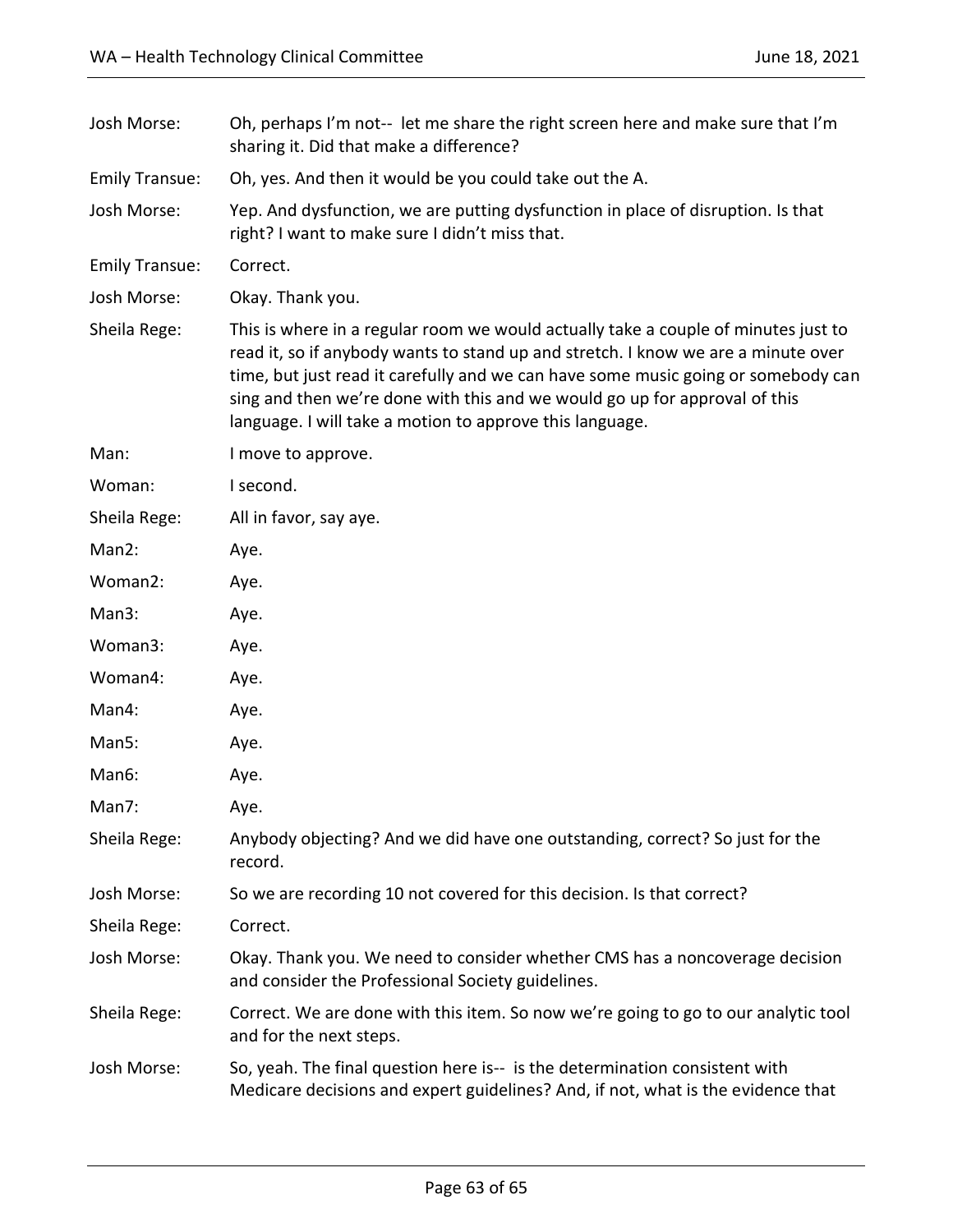the committee has relied upon? And Medicare decisions are specifically defined for national coverage.

- Sheila Rege: Is not covered. Go ahead. Right. Anybody seen anything different from Medicare?
- Leila Kahwati: So there is no national coverage determination. The Medicare administrative contractors do cover it, though, but there is no national coverage determination.
- Sheila Rege: Any discussion about that given that knowledge?
- Janna Friedly: No. I think it seems in looking at these both organization guidelines and other insurers, there's a little bit of variability with a range from not covered to covered with very specific conditions. So we are, I think, not in line with some where they are covering it. But I'm personally okay with that, and I think that based on the evidence that we have been provided that our no coverage decision is the right decision.
- Sheila Rege: If there is going to be new data in whenever in 2023, can this topic somehow be flagged to come back before the committee? Is there a mechanism for that so we can look at that new data?
- Josh Morse: Yes. All the decisions are on our list for we consider them internally annually or whenever we receive petitions from the outside. On some, we will have our contractors actually do formal signal searches, and this is one that we'll continue to monitor, and in 2023 that will be two years, so we will have hit an 18-month-- we have these on at least an 18-month cycle at a minimum to be at least looking at considering. That's what's in the law for the program. So, yes.
- Sheila Rege: I'd like to go around the table to see if there is anybody who wants us to relook at things given that there is a new screening down there. Organizations are covering it, it sounds like with conditions. Any thoughts? Any discussion? Or are people comfortable?
- Larry Birger: I would want to know. If I could just interject I would want to ask these other organizations or covering entities, what evidence they were basing that upon. I haven't seen anything today that would even allow us to formulate a set of criteria for these conditions let alone give a broader coverage. I'm open to it.
- Chris Hearne: Hi. This is Chris Hearne. I tend to agree. I'm not sure on the basis of the evidence we've been provided that we could make any rational conditions to apply.
- Larry Birger: I think based on that what you've proposed, Sheila, of having a review of this when arguably the best conceived study data are available with a good comparator. I think that would be a good idea, and it would also show due diligence.
- Sheila Rege: Okay. If there is nobody else, then I do know we are over time, and I'm very cognizant that other people have other tasks and they may be having to log off. Josh, what's next?